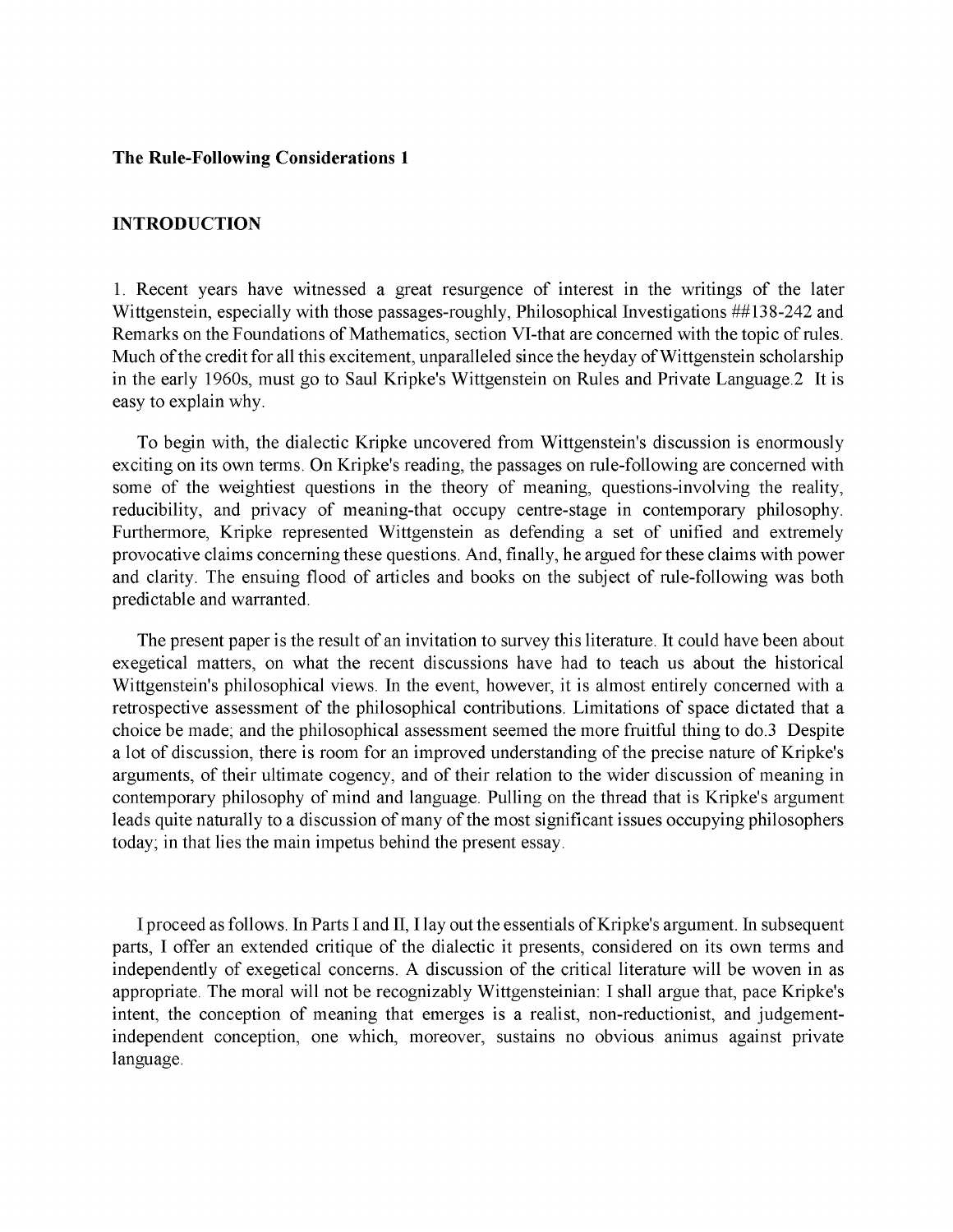## 1. KRIPKE ON MEANING AND THE SCEPTICAL PROBLEM

#### The Sceptical Problem

2. As Kripke sees it, the burden of the rule-following considerations is that it cannot literally be true of any symbol that it expresses some particular concept or meaning. This is the now-famous 'sceptical conclusion' he attributes to Wittgenstein:

[T]here is no fact about me that distinguishes between my meaning a definite function by '+' ... and my meaning nothing at all.4

How is such a radical thesis to be supported? Kripke argues, in effect, by elimination: all the available facts potentially relevant to fixing the meaning of a symbol in a given speaker's repertoirefacts about how the speaker has actually used the expression, facts about how he is disposed to use it, and facts about his qualitative mental history-are canvassed, and found wanting. Adequate reflection on what it is for an expression to possess a meaning would betray, so Kripke invites us to believe, that that fact could not be constituted by any of those.

The claim is, of course, indisputable in connection with facts about actual use and qualitative phenomena; it is a familiar and well-assimilated lesson of, precisely, Wittgenstein's Investigations, that neither of those species of fact could, either in isolation or in combination, capture what it is for a symbol to possess a meaning. Much more important and controversial, however, is Kripke's rejection of a dispositional account of meaning facts. Why are facts about how a speaker is disposed to use an expression held to be insufficient to determine its meaning?

Kripke develops two sorts of consideration. First, the idea of meaning something by a word is an idea with an infinitary character-if I mean plus by  $+$ , then there are literally no end of truths about how I ought to apply the term, namely to just the members of this set of triples and not to others, if I am to use it in accord with its meaning. This is not merely an artefact of the arithmetical example; it holds for any concept. If I mean horse by 'horse', then there are literally no end of truths about how it would be correct for me to apply the term-to horses on Alpha Centauri, to horses in Imperial Armenia, and so on, but not to cows or cats wherever they may be-if I am to use it in accord with its meaning. But, Kripke argues, the totality of my dispositions is finite, being the dispositions of a finite being that exists for a finite time. And so, facts about dispositions cannot capture what it is for me to mean addition by '+'.

The second objection to a dispositional theory stems from the so-called 'normativity' of meaning. This objection is somewhat harder to state, but a rough formulation will do for now. The point is that, if I mean something by an expression, then the potential infinity of truths that are generated as a result are normative truths: they are truths about how I ought to apply the expression, if I am to apply it in accord with its meaning, not truths about how I will apply it. My meaning something by an expression, it appears, does not guarantee that I will apply, it correctly; it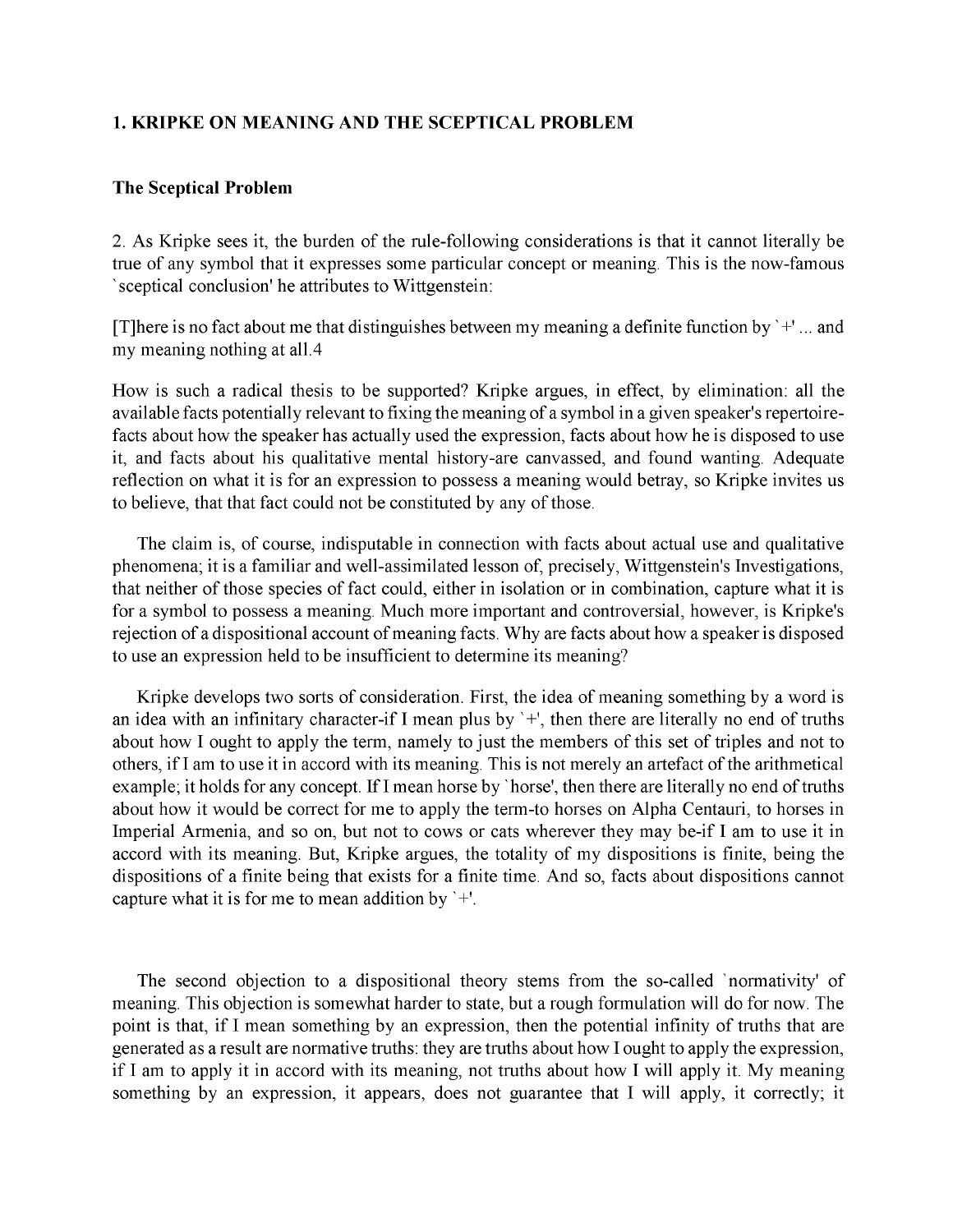guarantees only that there will be a fact of the matter about whether my use of it is correct. Now, this observation may be converted into a condition of adequacy on theories of meaning: any proposed candidate for being the property in virtue of which an expression has meaning must be such as to ground the normativity of meaning-it ought to be possible to read off from any alleged meaning-constituting property of a word, what is the correct use of that word. And this is a requirement, Kripke maintains, that a dispositional theory cannot pass: one cannot read off a speaker's disposition to use an expression in a certain way what is the correct use of that expression, for to be disposed to use an expression in a certain way implies at most that one will, not that one should.

## The Contents of Thought

3. But what about thoughts, intentions, and other content-bearing mental states? How do they figure in the sceptical argument? More specifically: is the sceptical thesis directed against them as well, or is it confined solely to linguistic representation?

It is hard to see how a convincing meaning scepticism could be confined purely to the linguistic domain, given the intimate relation between thought and language. Philosophers divide, of course, on the precise nature of this relation and, in particular, on the question of priority: Do the semantic properties of language derive from the representational properties of thought, or is it the other way round? Whatever the correct answer, however, there would appear to be no plausible way to promote a language-specific meaning scepticism. On the former (Gricean) picture, one cannot threaten linguistic meaning without threatening thought content, since it is from thought that linguistic meaning is held to derive; and on the latter (Sellarsian) picture, one cannot threaten linguistic meaning without thereby threatening thought content, since it is from linguistic meaning that thought content is held to derive. Either way, content and meaning must stand or fall together. 5

If a sceptical thesis about linguistic meaning is to have any prospect of succeeding, then, it must also threaten the possibility of mental meaning (or content). Of course, on a Sellarsian view, that result is automatic, given a demonstration that nothing non-mental fixeslinguistic meaning. But on a Gricean view matters are not so simple. Since the Gricean holds that linguistic items acquire their meaning from the antecedently fixed content of mental states, an argument to the effect that nothing non-mental fixes linguistic meaning would leave the Gricean unmoved; he needs to be given a separate argument against the possibility of mental content. Does Kripke see this need and does he show how it is to be met?

Colin McGinn has argued that the answer to both questions is 'no':

My third point ... points up a real lacuna in Kripke's presentation of his paradox. The point is that it is necessary for Kripke to apply his paradox at the level of concepts; that is, he has to argue that the notion of possessing a determinate concept is likewise devoid of factual foundation. ... It cannot be said, however, that Kripke explains how this need is to be met, how this extension of the paradox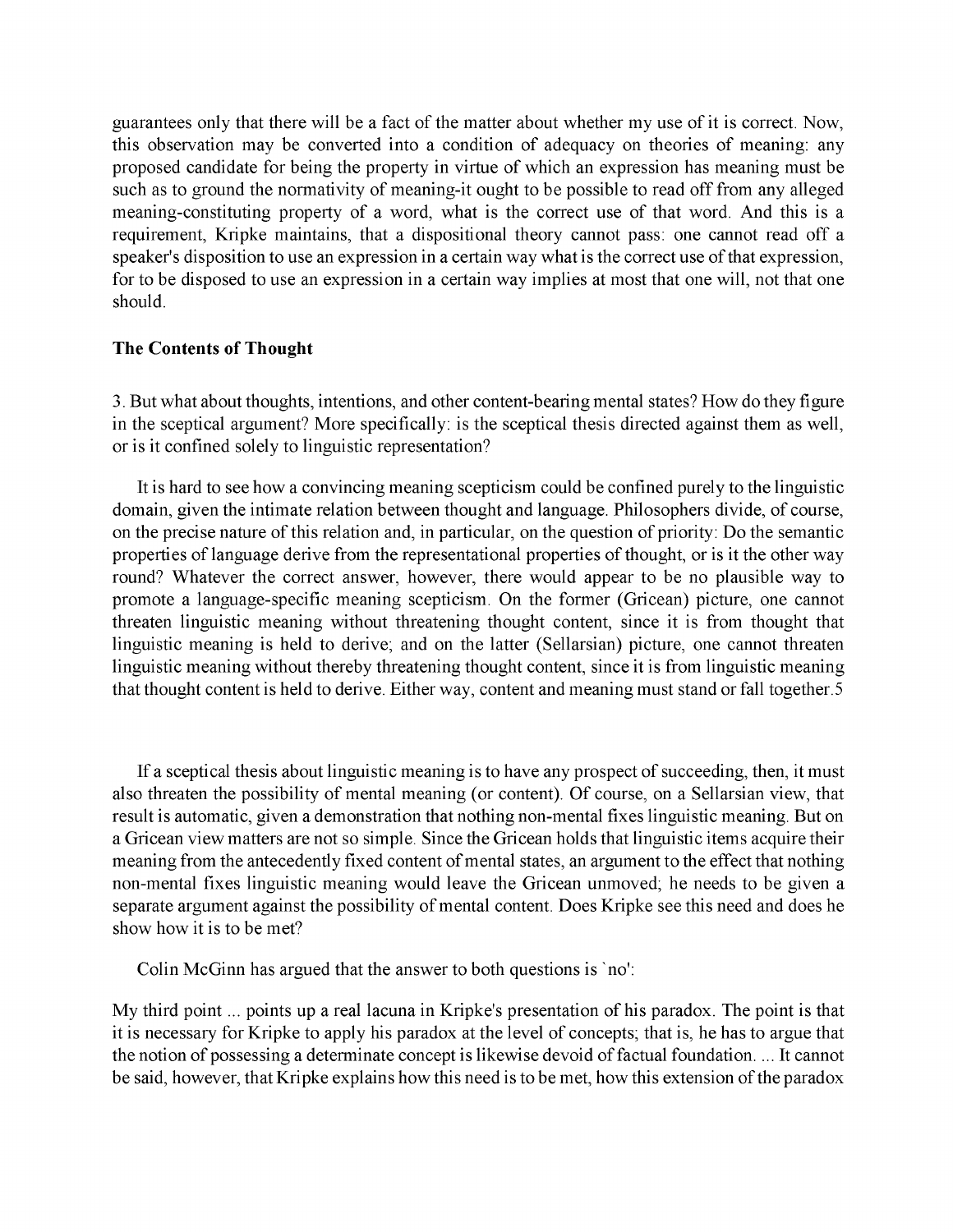to the level of concepts is to be carried out; and brief reflection shows that the exercise is by no means trivial.6

I think McGinn is wrong on both counts; it will be worthwhile to see why.

In fact, the suggestion that some appropriately general thought or intention constitutes the sought after meaning-determining fact comes up early in Kripke's presentation, before the dispositional account of meaning is considered and found wanting:

This set of directions, I may suppose, I explicitly gave myself at some earlier time. It is engraved on my mind as on a slate. It is incompatible with the hypothesis that I meant quus. It is this set of directions, not the finite list of particular additions that I performed in the past, that justifies and determines my present response.7

And his response to it seems clear (p. 16 ff). The idea is that thoughts that someone may have had concerning how he is prepared to use a certain expression will help determine a meaning for that expression only if their correct interpretation is presupposed. But this is equivalent to assuming, Kripke suggests, that the sceptical challenge has been met with respect to the expressions that figure in those thoughts. But how was their meaning fixed? Not by facts about their actual or counterfactual history of use, (if the argument against a dispositional account of meaning is to be believed); and not by facts concerning associated experiential episodes. Hence-on the assumption that no other sort of fact is relevant to the fixation of meaning-by nothing.

The strategy seems clear; but is it not problematic? The trouble is that it seems to depend on the assumption that thought contents are the properties of syntactically identifiable bearers-properties, that is, of expressions belonging to a 'language of thought'. And although there may be much to recommend this view, still, does Kripke really wish to rest the sceptical conclusion on so contestable a premisses?

Fortunately for the sceptical strategy, we will see below that, although a contestable premiss about thought is involved, it is nothing so rich as a language of thought hypothesis. But we will be in a position to appreciate this properly only after we have examined McGinn's claim that, even granted a linguistic model of thinking, it is still impossible to run a Kripke-style sceptical argument against thought.

## The Normativity of Meaning

# 4. McGinn writes:

The issue of normativeness, the crucial issue for Kripke, has no clear content in application to the language of thought: what does it mean to ask whether my current employment of a word in my language of thought (i.e. the exercise of a particular concept) is correct in the light of my earlier employment of that word? What kind of linguistic mistake is envisaged here? ... There is just no analogue here for the idea of linguistic incorrectness (as opposed to the falsity of a thought):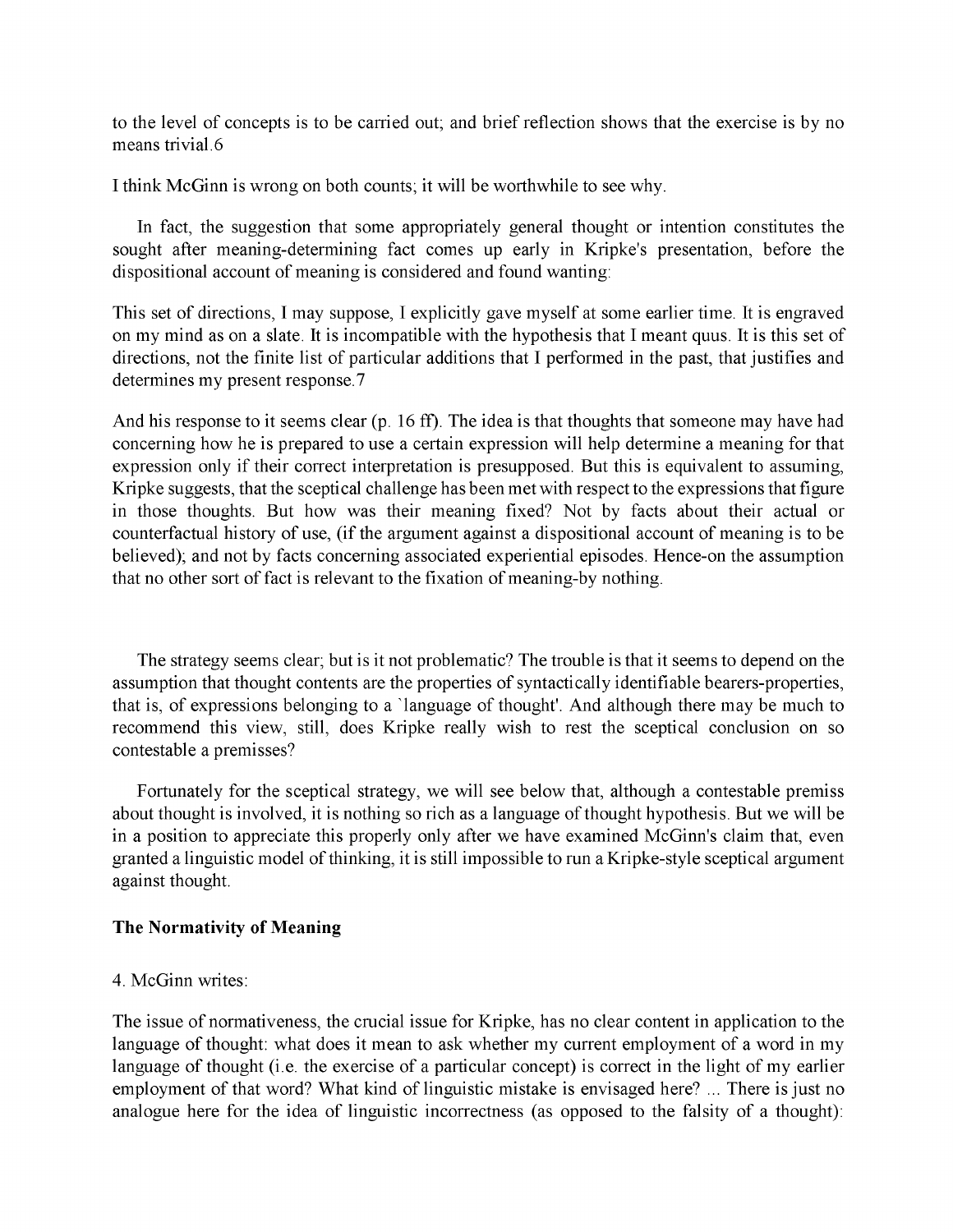linguistic incorrectness (of the kind we are concerned with) is using the same word with a different meaning from that originally intended (and doing so in ignorance of the change), but we cannot in this way make sense of employing a concept with a different content from that originally intendedit would just be a different concept.8

The idea of mental content cannot be threatened by Kripke, McGinn argues, because the principal requirement by which putative reconstructions of that notion are to be dispatched-the normativity requirement-has no cogent application to the language of thought. The claim calls for a somewhat more searching articulation of the normativity thesis than we have attempted so far. In what does the normativity of meaning consist?

McGinn offers the following characterization:

The notion of normativeness Kripke wants captured is a transtemporal notion. ... We have an account of this normativeness when we have two things: (a) an account of what it is to mean something at a given time and (b) an account of what it is to mean the same thing at different timessince (Kripkean) normativeness is a matter of meaning now what one meant earlier.9

So, the later use of the expression is 'correct', according to McGinn, if it then expresses the same meaning as it did earlier; 'incorrect' if, without intending to introduce a change of meaning by explicit stipulation, it expresses a different meaning. It is in such facts as this that the normativity of meaning is said to consist.

Supposing this were the right understanding of normativity, how would it affect mental content scepticism? McGinn says that the problem is that we cannot make sense of employing a concept with a different content from that originally intended-it would just be a different concept. But although that is certainly true, it is also irrelevant: what we need to make sense of is not employing a concept with a different content from that originally intended, but employing an expression in the language of thought with a different content from that originally intended, which is a rather different matter.

As it happens, however, it is an idea that is equally problematic. The difficulty is that we do not have the sort of access to the expressions of our language of thought that an attribution to us of semantic intentions in respect of them would appear to presuppose. You cannot intend that some expression have a certain meaning unless you are able to refer to that expression independently of its semantic properties. But we have no such independent access to the expressions of our language of thought; we do not, for instance, know what they look like. So we cannot have semantic intentions in respect of them and, hence, cannot make sense of using them correctly or incorrectly in the sense defined by McGinn.

If McGinn's understanding of normativity were the correct one, then, it would indeed be difficult to see how it could operate at the level of thought (though not quite for the reasons he gives). It ought to be clear, however, that the 'normativity' requirement defined by McGinn has nothing much to do with the concept of meaning per se and is not the requirement that Kripke is operating with.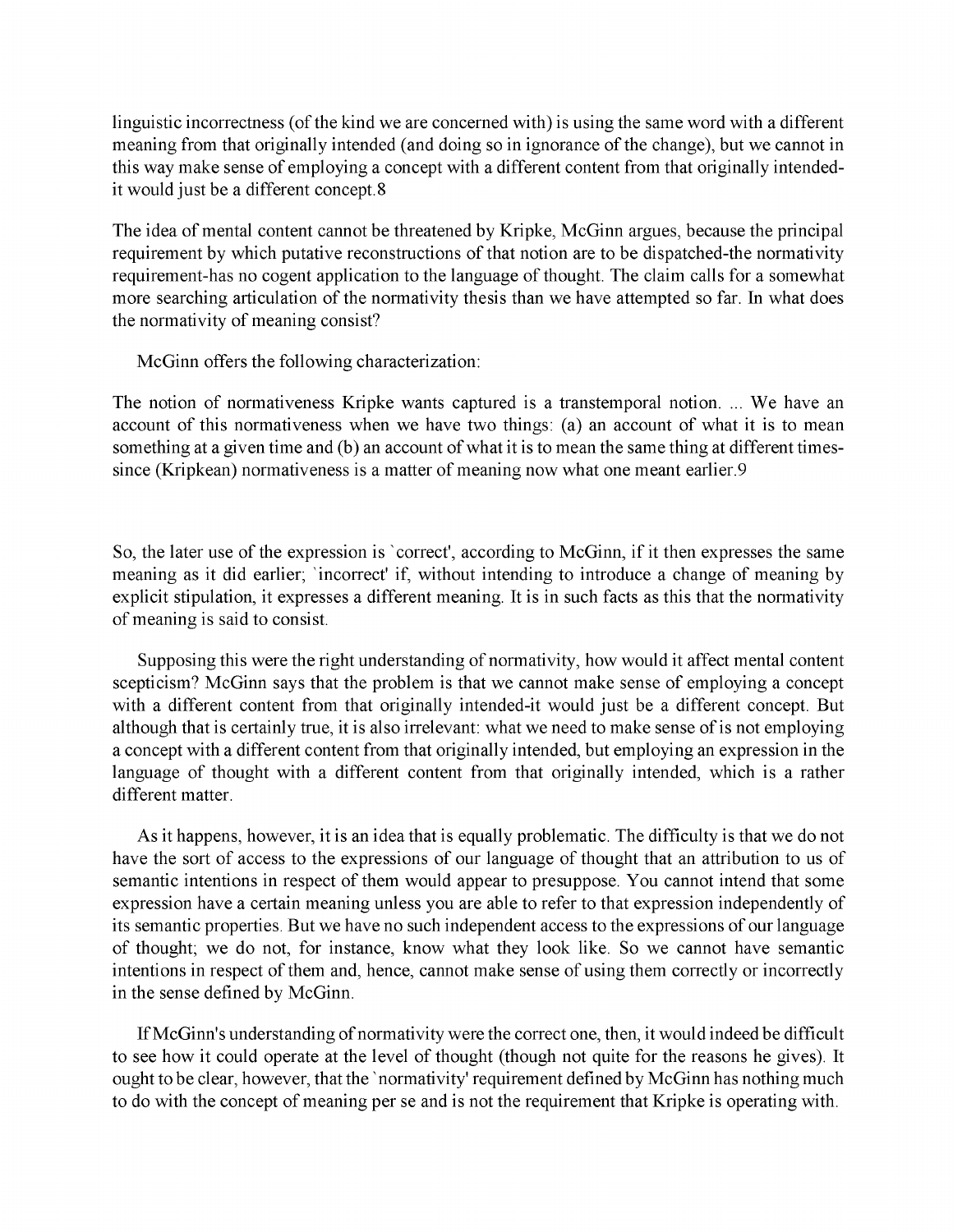We may appreciate this point by observing that the requirement defined by McGinn could hardly act as a substantive constraint on theories of meaning, even where these are theories solely of linguistic meaning. Any theory of meaning that provided an account of what speakers mean by their expressions at arbitrary times-however crazy that theory may otherwise be-would satisfy McGinn's constraint. In particular, the main theory alleged by Kripke to founder on the normativity requirement, would easily pass it on McGinn's reading: since there are perfectly determinate facts about what dispositions are associated with a given expression at a given time-or, rather, since it is no part of Kripke's intent to deny that there are-it is always possible to ask whether an expression has the same or a different meaning on a dispositional theory, thus satisfying McGinn's requirement. How to explain, then, Kripke's claim that a dispositional theory founders precisely on the normativity requirement?

#### 5. The answer is that the normativity requirement is not the thesis McGinn outlines. What is it then?

Suppose the expression 'green' means green. It follows immediately that the expression 'green' applies correctly only to these things (the green ones) and not to those (the non-greens). The fact that the expression means something implies, that is, a whole set of normative truths about my behaviour with that expression: namely, that my use of it is correct in application to certain objects and not in application to others. This is not, as McGinn would have it, a relation between meaning something by an expression at one time and meaning something by it at some later time; it is rather, a relation between meaning something by it at some time and its use at that time.

The normativity of meaning turns out to be, in other words, simply a new name for the familiar fact that, regardless of whether one thinks of meaning in truth-theoretic or assertion-theoretic terms, meaningful expressions possess conditions of correct use. (On the one construal, correctness consists in true use, on the other, in warranted use.) Kripke's insight was to realize that this observation may be converted into a condition of adequacy on theories of the determination of meaning: any proposed candidate for the property in virtue of which an expression has meaning, must be such as to ground the 'normativity' of meaning-it ought to be possible to read off from any alleged meaning constituting property of a word, what is the correct use of that word. It is easy to see how, on this understanding of the requirement in question, a dispositional theory might appear to fail it: for, it would seem, one cannot read off a disposition to use a word in a certain way what is the correct use of that word, for to be disposed to use a word in a certain way implies at most that one will, not that one should (one can have dispositions to use words incorrectly).I0 11

6. With this clarification of the normativity thesis in place we are finally in a position to settle the question: can Kripke develop the same sort of meaningsceptical argument against a language of thought as he develops against public language? And the answer is: clearly, yes. For: what fixes the meaning of expressions in the language of thought? Not other thoughts, on pain of vicious regress. Not facts about the actual tokening of such expressions or facts about associated qualitative episodes, for familiar reasons. And not dispositional facts about the tokening of such expressions, for, since meaningful expressions of mentalese possess conditions of correct use in precisely the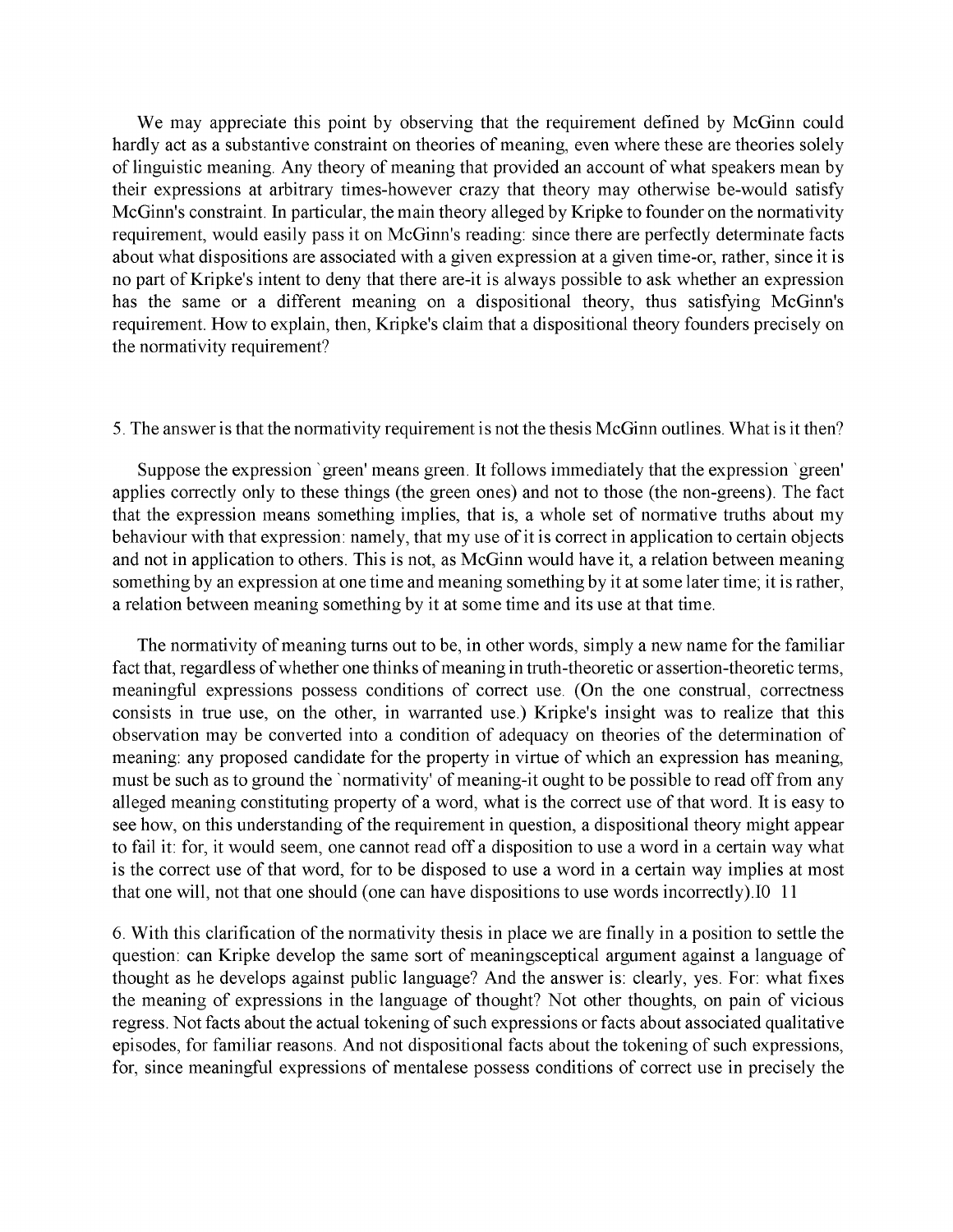same sense as public language expressions do, because correctness cannot be reconstructed dispositionally. So, nothing fixes their meaning.

Indeed, we are also now in a position to see, as promised, that nothing so rich as a language of thought hypothesis is strictly needed. A language of thought model is composed out of two theses: (a) that thinking the thought that p involves tokening an item-a representation-that means that p; and (b) that the representation whose tokening is so involved possesses a combinatorial syntactic and semantic structure. In other words, according to a language of thought hypothesis, thought contents are the semantic properties of syntactically and semantically structured bearers. But it should be quite clear that nothing in the sceptical argument depends on the assumption of structure: even if the representation were to possess no internal syntax, we could still ask, in proper Kripkean fashion, what its correctness conditions are and in virtue of what they are determined.

It would appear, however, that the sceptical argument's strategy does presuppose that content properties have some sort of bearer (even if not necessarily a structured one). For, otherwise, there will be no natural way to formulate a dispositional theory of thought content, and no natural way to bring the normativity requirement to bear against it. There has to be something -a state, event, or particular, it need not matterwhich-whose disposition to get tokened under certain circumstances constitutes, on a dispositional theory, its possession of a certain content. And although this commitment is, I suppose, strictly speaking contestable, it is also very natural and plausible. After all, contents do not figure in a mental life except as subtended by a particular mode-belief, desire, judgement, wish-and, hence, are naturally understood as the properties of the states or events that instantiate those modes.

And so we see that the sceptical argument must, can, and does (in intent, anyway) include mental content within the scope of the scepticism it aims to promote. 12

#### The Constitutive Nature of the Sceptical Problem

7. Having a meaning is essentially a matter of possessing a correctness condition. And the sceptical challenge is to explain how anything could possess that.

Notice, by the way, that I have stated the sceptical problem about meaning without once mentioning Kripke's notorious sceptic. That character, as everyone knows, proceeds by inviting his interlocutor to defend a claim about what he previously meant by the expression '+'. The interlocutor innocently assumes himself to have meant addition; but the sceptic challenges him to prove that the concept in question was not in fact quaddition, where quaddition is just like addition, except for a singularity at a point not previously encountered in the interlocutor's arithmetical practice.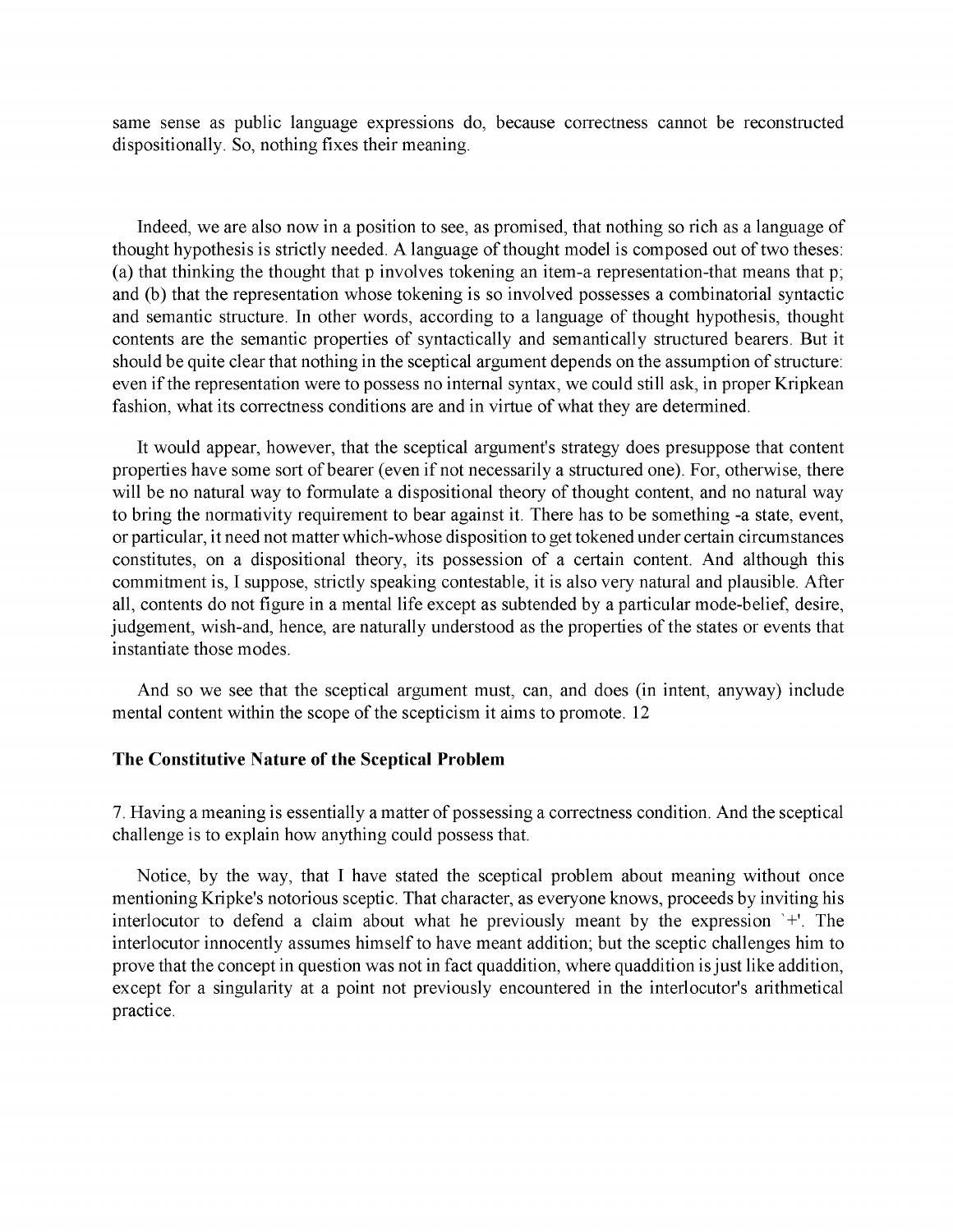It may seem, then, that the sceptical problem I have described could not be Kripke's. For Kripke's problem appears to be essentially epistemological in character-it concerns a speaker's ability to defend a particular meaning ascription; whereas the problem I have outlined is constitutive, not epistemological-its topic is the possibility of meaning, not our knowledge of it.

In fact, however, the two problems are the same; Kripke merely chooses to present the constitutive problem in an epistemological guise. Epistemological scepticism about a given class of judgements is the view that our actual cognitive capacities are incapable of delivering justified opinions concerning judgements in that class. Kripke's sceptic is not after a thesis ofthat sort. This is evident from the fact that his interlocutor, in being challenged to justify his claim that he meant addition by '+', is permitted complete and omniscient access to all the facts about his previous behavioural, mental, and physical history; he is not restricted to the sort of knowledge that an ordinary creature, equipped with ordinary cognitive powers, would be expected to possess.13 Kripke's sceptical scenario is, thus, completely unsuited to promoting an epistemological scepticism. What it is suited for is the promotion of a constitutive scepticism. For if his sceptic is able to show that, even with the benefit of access to all the relevant facts, his interlocutor is still unable to justify any particular claim about what he meant, that would leave us no choice but to conclude that there are no facts about meaning.14

Pace many of Kripke's readers, then, the problem is not-not even in part-epistemological scepticism about meaning. 15 But, of course, one may agree that the problem is constitutive in character, and yet believe it to have an epistemological dimension. According to Crispin Wright, for example, Kripke is not interested in the mere possibility of correctness conditions; he is interested in the possibility of correctness conditions that may be, at least in one's own case, known non-inferentially. 16 The problem is essentially constitutive in character; but acceptable answers to it are to be subject to an epistemic constraint.

I do not wish to argue about this at length. It does seem to me that, once we have corrected for the distortionsinduced by the dialogic setting, there ought not to be any residual temptation to think that epistemological considerations are playing a critical role in Kripke's argument. In any case, whatever intention Kripke may have had, the considerations he adduces on behalf of the sceptical conclusion appear to owe nothing to epistemological constraints and can be stated without their help.17 That, anyway, is how I shall present them.

#### The 'Rule-Following' Considerations?

8. It would not be inappropriate to wonder at this point what all this has to do with the topic ofrule following? Where, precisely, is the connection between the concepts of meaning and content, on the one hand, and the concept of following a rule, on the other, forged? I shall argue that, in an important sense, the answer is 'nowhere', and hence that 'the rule-following considerations' is, strictly speaking, a misnomer for the discussion on offer.l8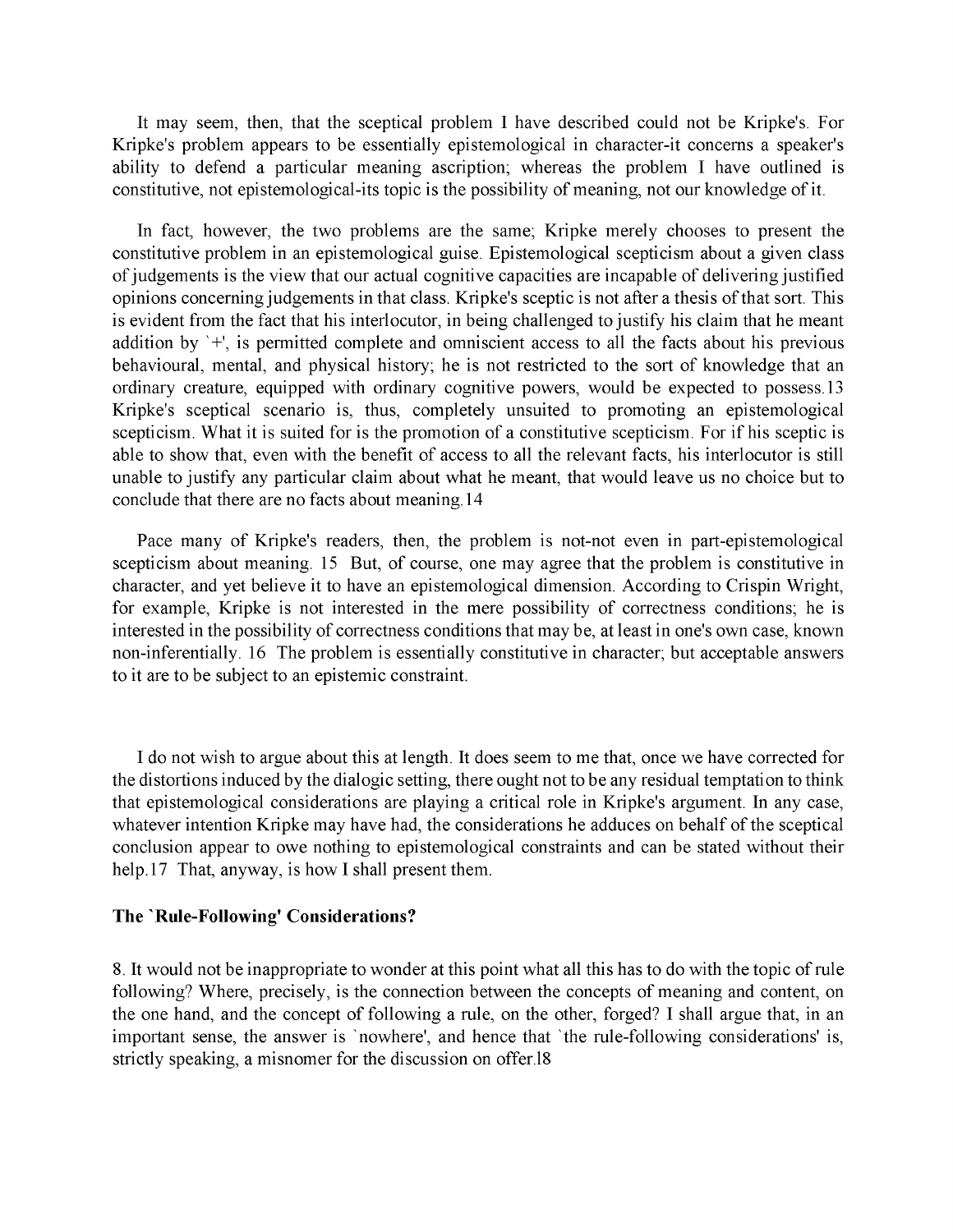Many writers seem to assume that the connection is straightforward; they may be represented as reasoning as follows. Expressions come to have correctness conditions as a result of people following rules in respect of them; hence, exploring the possibility of correctness is tantamount to exploring the possibility of rule-following.

But, at least on the ordinary understanding of the concept of following a rule, it cannot be true of all expressions-in particular, it cannot be true of mental expressions-that they come to have correctness conditions as a result of people following rules in respect of them. The point is that the ordinary concept of following a rule-as opposed to that of merely conforming to one-is the concept of an intentional act: it involves the intentional attempt to bring one's behaviour in line with the dictates of some grasped rule. Crispin Wright has decribed this intuitive conception very clearly:

Correctly applying a rule to a new case will, it is natural to think, typically involve a double success: it is necessary both to apprehend relevant features of the presented situation and to know what, in the light of those apprehended features, will fit or fail to fit the rule. Correctly castling in the course of a game of chess, for instance, will depend both on apprehension of the configuration of chessmen at the time of the move, and on a knowledge of whether that configuration (and the previous course of the game) permits castling at that point.19

As such, however, the ordinary concept of following a rule is the concept of an act among whose causal antecendents lie contentful mental states; consequently, it is a concept that presupposes the idea of a correctness condition, not one that can, in full generality, help explain it. Since it makes essential play with the idea of a propositional attitude, which in turn makes essential play with the idea of content, rule-following in this sense presupposes that mental expressions have conditions of correct application. On pain of regress, then, it cannot be true that mental expressionsthemselves acquire meaning as a result of anyone following rules in respect of them.

What Kripke's discussion is concerned with is the possibility of correctness; so long as we keep that clearly in mind, talk of 'rule-following' is harmless. Simon Blackburn has captured this perspective very well:

I intend no particular theoretical implications by talking of rules here. The topic is that there is such a thing as the correct and incorrect application of a term, and to say that there is such a thing is no more than to say that there is truth and falsity. I shall talk indifferently of there being correctness and incorrectness, of words being rule-governed, and of their obeying principles of application. Whatever this is, it is the fact that distinguishes the production of a term from mere noise, and turns utterance into assertion-into the making of judgment.20

# II. THE SCEPTICAL SOLUTION

# A Non-Factualist Conception of Meaning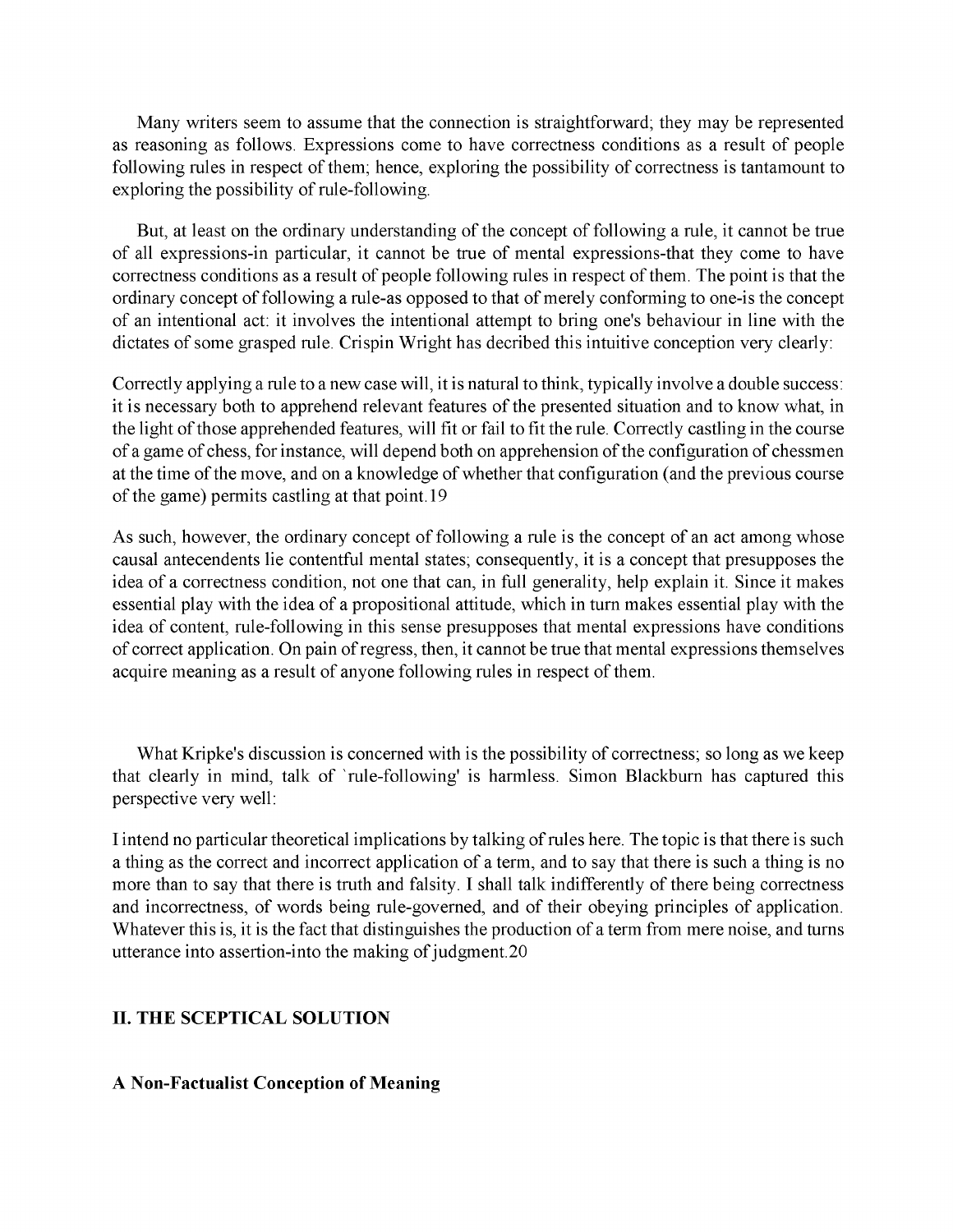9. Having established to his satisfaction that no word could have the property of expressing a certain meaning, Kripke turns to asking how this conclusion is to be accommodated. The question is urgent, in his view, because the conclusion threatens to be not merely shocking but paradoxical. The trouble is that we would ordinarily take a remark to the effect that there could not be any such thing as the fact that I mean something by the  $+$  sign, to entail that there is nothing I could mean by the use of that sign. Applied quite generally, across all signs and all people, the claim becomes the seemingly paradoxical and self-refuting thesis that no one could mean anything by their use of linguistic expressions.

A scepticism about meaning facts would appear to be, then, prima facie anyway, an unstable position. Sustaining it requires showing that what it asserts does not ultimately lapse into a form of pragmatic incoherence. What is called for, in other words, is a rehabilitation of our ordinary practice of attributing content to our thoughts and utterances, which nevertheless conserves the sceptical thesis that there are no facts for such attributions to answer to. That is what the 'sceptical solution' is designed to do. It is alleged to have the following startling consequence: the idea of a language whose meanings are constituted solely out of an individual's speaker's properties, considered 'completely in isolation from any wider community to which he may belong', is incoherent.21

The sceptical solution has two parts that are usefully distinguished. The first consists in the suggestion that we replace the notion of truth conditions, in our intuitive picture of sentence meaning, by that of assertibility conditions. The second consists in a description of the assertibility conditions for meaningattributing sentences, in the course of which it is argued that it is essential to such sentences that their assertibility conditions advert to the actions or dispositions of a community.

The adjustment recommended in the first part is supposed to help because

if we suppose that facts or truth conditions are of the essence of meaningful assertion, it will follow from the skeptical conclusion that assertions that anyone ever means anything are meaningless. On the other hand, if we apply to these assertions the tests suggested ... no such conclusion follows. All that is needed to legitimize assertions that someone means something is that there be roughly specifiable circumstances under which they are legitimately assertible, and that the game of asserting them has a role in our lives. No supposition that 'facts correspond' to those assertions is needed.22

The proposed account is, in effect, a global non-factualism: sentence significance is construed quite generally in assertion-theoretic terms and no invidious distinction is drawn between the sort of significance possessed by meaning-attributing sentences and that possessed by sentences of other types.

## The Argument Against Solitary Language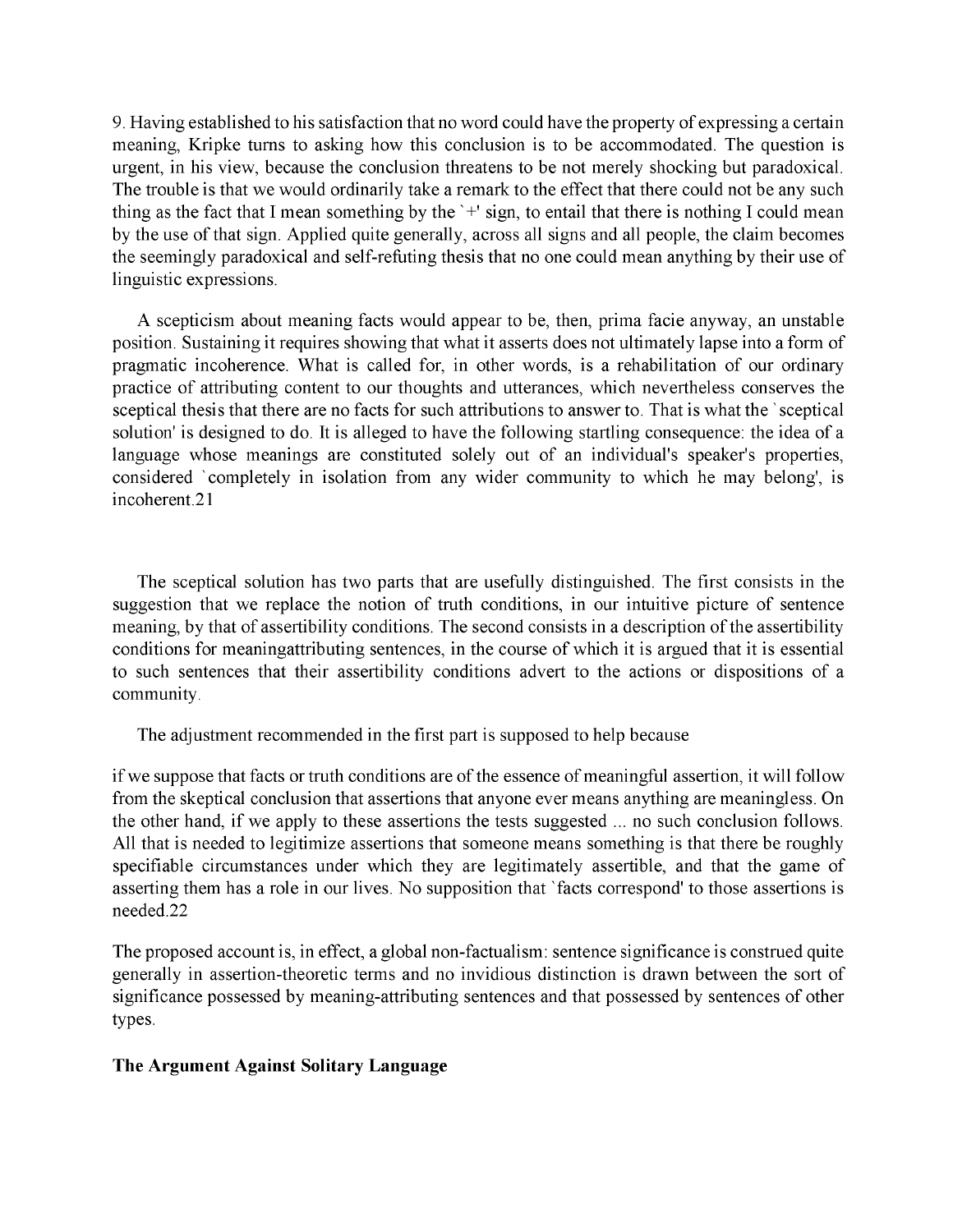10. The argument against 'solitary language' emerges, according to Kripke, from the observation that, so long as a speaker is considered in isolation we can assign no assertibility conditions to judgements to the effect that he has misapplied a symbol in his repertoire:

[I]fwe confine ourselves to looking at one person alone, this is as far as we can go. ... There are no circumstances under which we can say that, even if he inclines to say '125', he should have said '5', or vice-versa. ... Under what circumstances can he be wrong? No one else by looking at his mind or behavior alone can say something like, 'He is wrong if he does not accord with his own intention'; the whole point of the skeptical argument was that there are no facts about him in virtue ofwhich he accords with his intentions or not.23

The possibility of error, however, is essential to our ordinary concept of meaning, and can only be accommodated if we widen our gaze and take into consideration the interaction between our imagined rule-follower and a linguistic community. Were we to do so, Kripke continues, we could introduce assertibility conditions for judgements about error in terms of the agreement, or lack of it, between a given speaker's propensities in the use of a term and the community's. Since, however, this would appear to be the only way to give substance to the correlative notions of error and correctness, no one considered wholly in isolation from other speakers could be said to mean anything. And so a solitary language is impossible.

Let us turn now to an assessment of the various central aspects of Kripke's argument.

# III. ASSESSMENT OF THE ARGUMENT AGAINST SOLITARY LANGUAGE

# Constitutive Accounts and Solitary Language

11. Kripke is very clear about the limited, wholly descriptive nature ofthe sceptical solution, at least in his 'official' explications of the view:

We have to see under what circumstances attributions of meaning are made and what role these attributions play in our lives. Following Wittgenstein's exhortation not to think but to look, we will not reason a priori about the role such statements ought to play; rather we will find out what circumstances actually license such assertions and what role this license actually plays. It is important to realize that we are not looking for necessary and sufficient conditions (truth conditions) for following a rule, or an analysis of what such rule-following 'consists in'. Indeed such conditions would constitute a 'straight' solution to the skeptical problem, and have been rejected.24

It is important to see that the counselled modesty-we will not reason a priori about the role such statements ought to play-is compulsory. The assertibility conditions may not be understood to provide the content (or truth conditions) of the meaning-attributing sentences, on pain of falling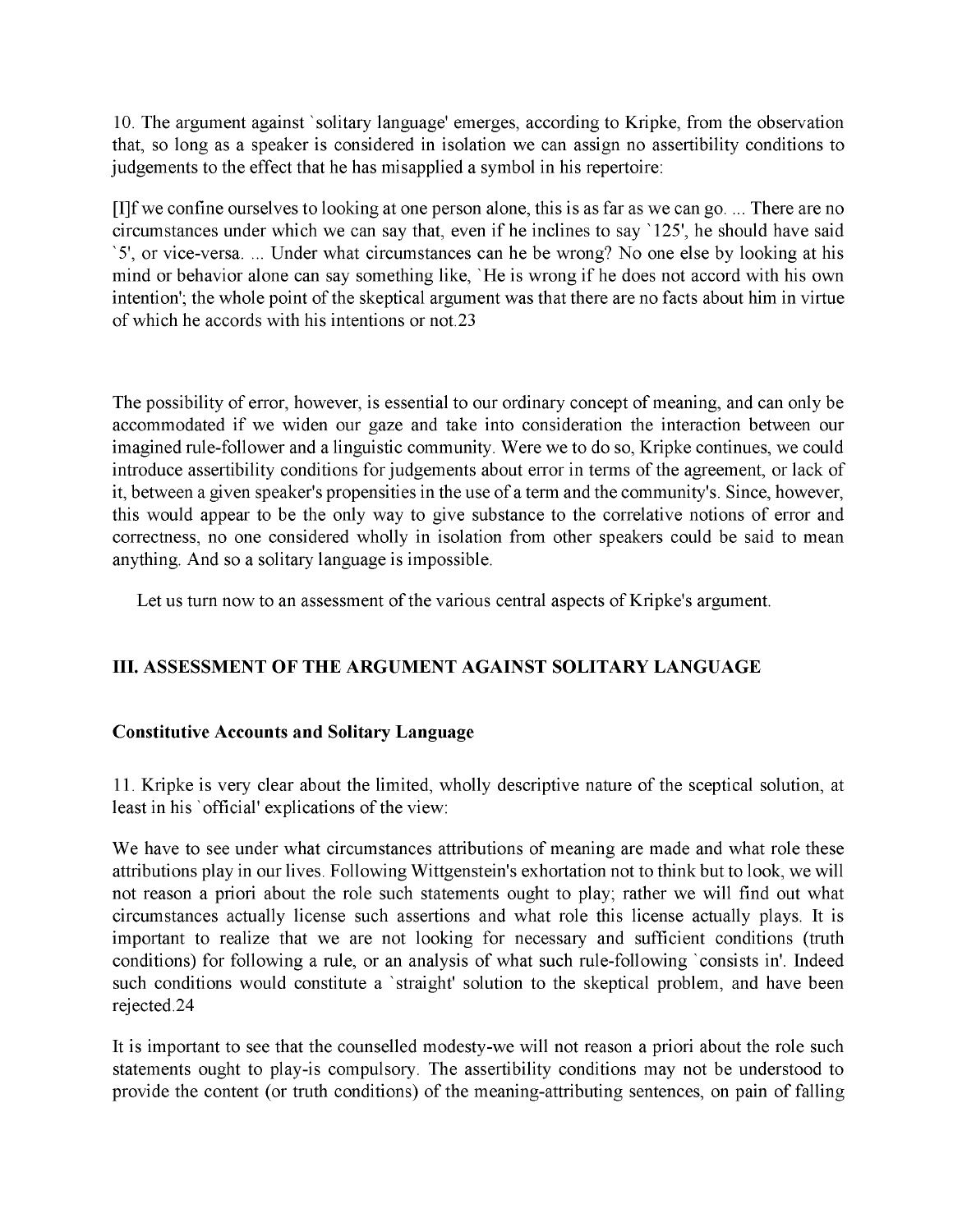prey to the accepted sceptical considerations (That is why the solution on offer has to be sceptical: it has already been conceded that nothing could cogently amount to the fact that a meaning sentence reports). It would appear to follow from this, however, that the sceptical solution can do no more than record the conditions under which speakers in fact consider the attribution of a certain concept warranted and the endorsement of a particular response appropriate. The Wittgensteinian exhortation 'not to think but to look' is not merely (as it may be) good advice; the modesty it counsels is enforced by the fact that truth conditions for these sentences has been jettisoned. For how, in the absence of a conception of the truth conditions of meaning attributing sentences, could the project of providing an account of their assertion conditions aspire to anything more than descriptive adequacy? Were we equipped with an account of their truth conditions, of course, we might be able to reason a priori about what their assertion conditions ought to be and, hence, potentially, to revise the conditions for assertion actually accepted for them. But without the benefit of such an account there is no scope for a more ambitious project: a descriptively adequate account of the actual assertion conditions for such sentences is the most one may cogently aim for.

If this is correct, however, we ought to be puzzled about how the sceptical solution is going to deliver a conclusion against solitary language of the requisite modal force: namely, that there could not be such a language. For even if it were true that our actual assertibility conditions for meaningattributing sentences advert to the dispositions of a community, the most that would license saying is that our language is not solitary. And this would be a lot less than the result we were promised: namely, that any possible language has to be communal.

# Communal Assertibility Conditions?

12. Putting this worry to one side, let us ask whether it is in fact true that, if we accept the sceptical conclusion, we cannot introduce substantive assertibility conditions for meaning-attributions that do not advert to the dispositions of a community of speakers? It appears, on the contrary, that not only can we introduce such conditions, but have actually done so.25 Consider the following:

(A) It is warranted to assert of Jones that he means addition by  $+$ , provided he has responded with the sum in reply to most arithmetical queries posed thus far.

As a description of our practice, (A) is, of course, quite rough: room has to be made for the importance of systematic deviations, the greater importance attaching to simple cases, and many other such factors. But all these refinements may be safely ignored for the purpose of raising the following critical question: what in the sceptical conclusion rules out attributions of form (A)? It had better rule them out, of course, if the argument against solitary language is to be sustained, for (A) adverts to no one other than the individual. But as Goldfarb points out, there appears to be nothing in the sceptical conclusion that will rule it out.26 It can hardly be objected that the interpretation of 'sum' is being presupposed in the statement of the condition, for the sceptical solution is not meant to be a straight solution to the problem about meaning; as Kripke himself says, in fending off a similar imagined objection to his own account of the assertibility conditions: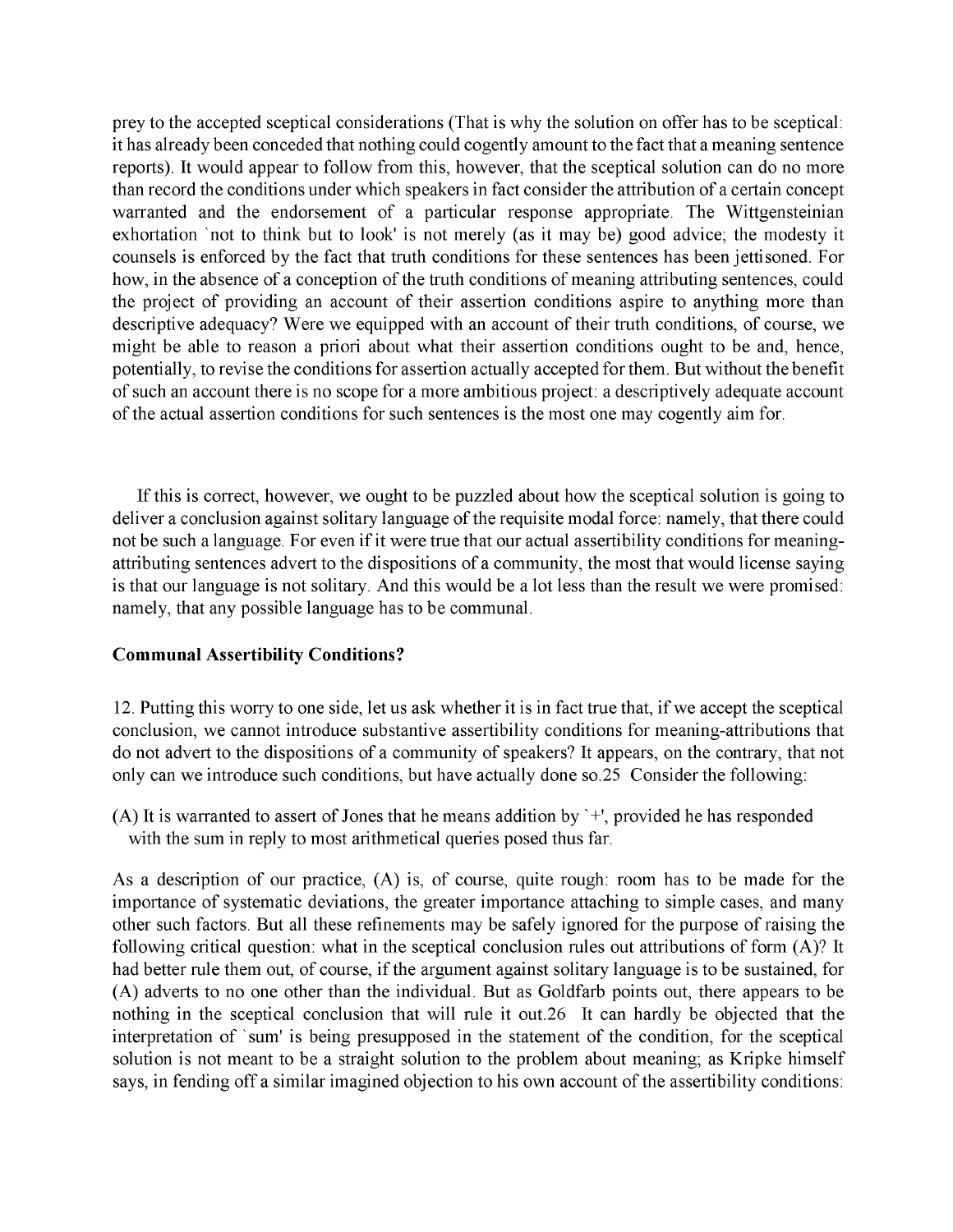What Wittgenstein is doing is describing the utility in our lives of a certain practise. Necessarily he must give this description in our own language. As in the case of any such use of our language, a participant in another form of life might apply various terms in the description (such as 'agreement') in a non-standard 'quus-like' way. ... This cannot be an objection to Wittgenstein's solution unless he is to be prohibited from any use of language at all.27

Nor is there any problem in the assumption that it is a genuinely factual matter what any two numbers sum to; as Kripke himself repeatedly emphasizes, the sceptical argument does not threaten the existence of mathematical facts. But how, then, is  $(A)$  to be ruled out, and the argument against solitary language preserved?

13. Could it perhaps be argued that (A) is permissible though parasitic on the communal assertibility conditions Kripke outlines? As a matter of fact, just the opposite seems true.28

Kripke's communitarian account of meaning-attributions runs as follows:

Smith will judge Jones to mean addition by 'plus' only if he judges that Jones's answers to particular addition problems agree with those he is inclined to give. ... If Jones consistently fails to give responses in agreement ... with Smith's, Smith will judge that he does not mean addition by 'plus'. Even if Jones did mean it in the past, the present deviation will justify Smith in judging that he has lapsed.29

According to this account, then, I will judge that Jones means addition by 'plus' only if Jones uses 'plus' enough times in the same way I am inclined to use it. As a rough description of our practice, and many important refinements aside, this seems acceptable enough. One of the refinements that is called for, however, exposes the fact that Kripke's communitarian conditions are parasitic on the solitary conditions, and not the other way round.

It would be absurd for me, under conditions where I had good reason to believe that I had become prone to making arithmetical mistakes-perhaps owing to intoxication or senility or whatever-to insist on agreement with me as a precondition for crediting Jones with mastery of the concept of addition. And this would appear to show that, at a minimum, Kripke's communitarian account must be modified to read:

(B) It is warranted to assert of Jones that he means addition by  $+$ , provided he agrees with my responses to arithmetical queries, under conditions where I have been a reliable computer of sums.

But this modification would seem immediately to reveal that the reference to 'my own responses' is idle, and that the basic assertion condition I accept is just (A):

It is warranted to assert of Jones that he means addition by  $+$ , provided he has responded with the sum in reply to most arithmetical queries posed thus far.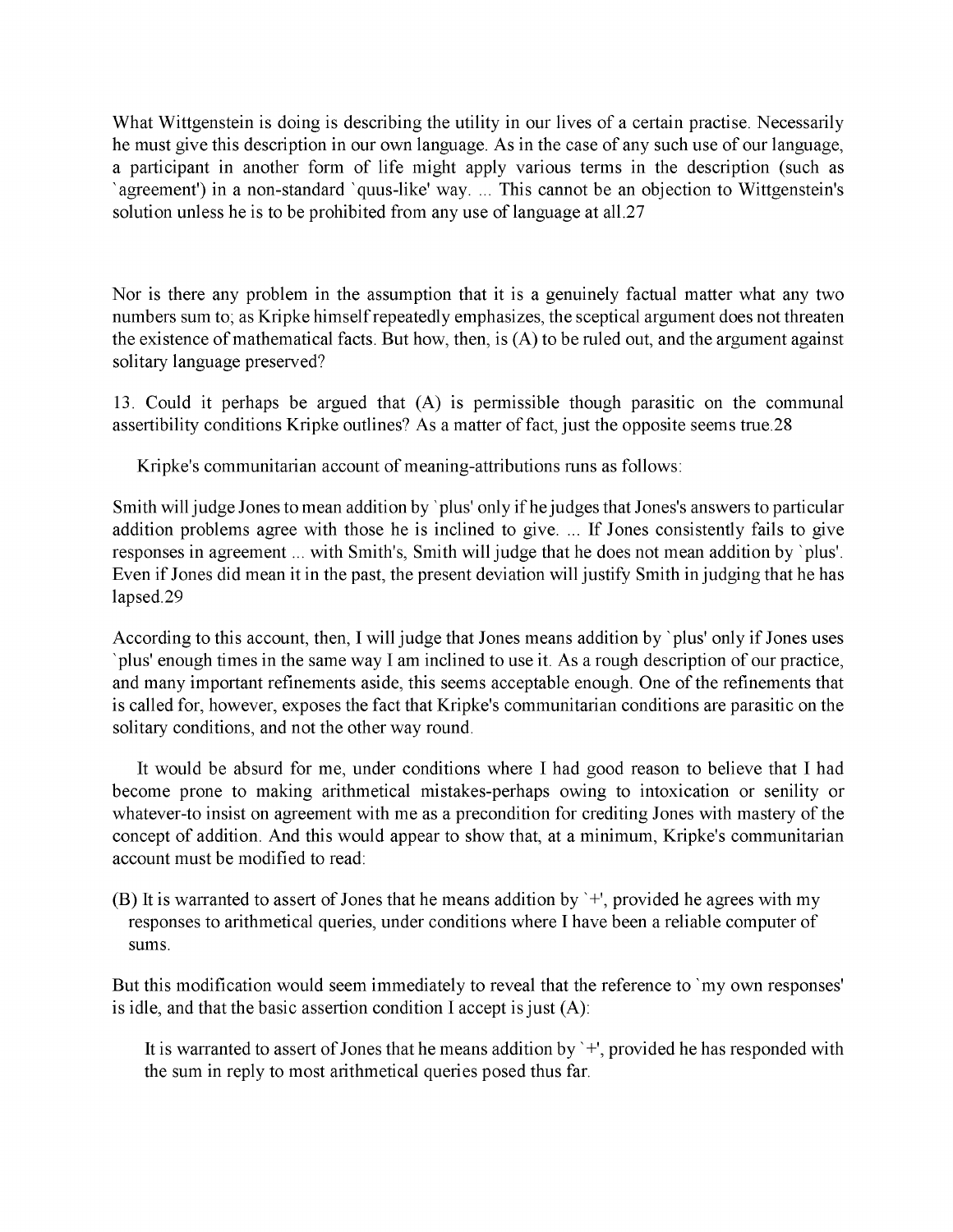It would appear, in other words, that the acceptability of the communitarian conditions is strongly parasitic on the acceptability of the solitary ones, and not the other way around.

In sum: both because it is difficult (impossible?) to generate constitutive results out of nonconstitutive accounts, and because our actual assertibility conditions for meaning ascriptions appear not to be communitarian, I conclude that the sceptical solution does not yield a convincing argument against solitary language.

## IV. IRREALIST CONCEPTIONS OF MEANING

14. The argument against solitary language was supposed to flow from the adjusted understanding of sentence significance forced by the sceptical conclusion. The sceptical conclusion has it that it cannot literally be true of any symbol that it expresses a particular meaning: there is no appropriate fact for a meaning-attributing sentence to report. The sceptical solution's recommendation is that we blunt the force of this result by refusing to think of sentence significance in terms of possession of truth conditions, or a capacity to state facts. We should think of it, rather, in terms of possession of assertibility conditions. But is this solution forced? Are there not, perhaps, other ways of accommodating the sceptical conclusion'?

The solution on offer is bound to strike one as an overreaction, at least at first blush, in two possible respects. First, in that it opts for a form of non-factualism, as opposed to an error theory; and second, in that the recommended non-factualism is global, rather than restricted solely to the region of discourse-meaning talk-that is directly affected by the sceptical result it seeks to accommodate.

Semantically speaking, the most conservative reaction to the news that nothing has the property of being a witch is not to adopt a non-factualist conception of witch talk, it is to offer an error conception of such talk. An error conception of a given region of discourse conserves the region's semantical appearances-predicates are still understood to express properties, declarative sentences to possess truth conditions; the ontological discovery is taken to exhibit-merely-the systematic falsity of the region's (positive, atomic) sentences.30

Could not the moral of the sceptical argument be understood to consist in an error conception of meaning discourse? It could not, for an error conception of such discourse, in contrast with error conceptions of other regions, is of doubtful coherence. The view in question would consist in the claim that all meaning-attributions are false:

(1) For any S, p: 1'S' means that pl is false.

But the disquotational properties of the truth predicate guarantee that  $(1)$  entails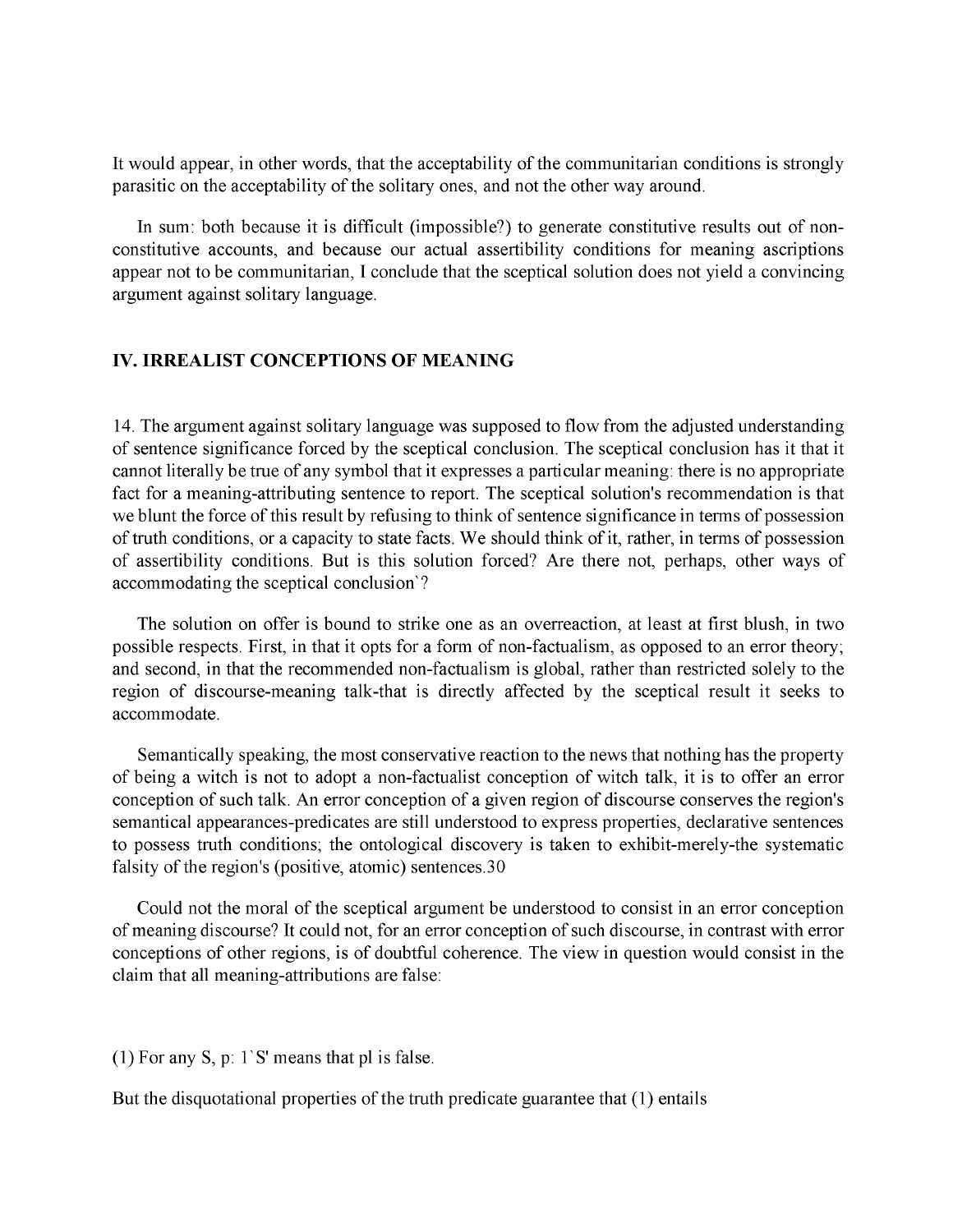(2) For any S : S has no meaning.

(1) implies, that is, that no sentence whatever possesses a meaning. Since, however, a sentence cannot be false unless it is meaningful to begin with, this in turn implies that (1) cannot be true: for what (1) says is that some sentences-namely meaning-attributing sentences-are false.31

So it appears that Kripke was right to avoid an error conception of meaning discourse. But does his non factualist conception fare any better?

15. The canonical formulation of a non-factualist view-and the one that Kripke himself favourshas it that some targeted declarative sentence is not genuinely truth-conditional. A non-factualism about meaning consists, that is, in the view that

(3) For any S, p: 1'S' means that pl is not truth-conditional.

As I noted above, however, the projectivism recommended by the sceptical solution is intended to apply globally: it is not confined solely to meaningattributing sentences. Thus,

(4) For any S: S is not truth conditional.

Why does Kripke adopt so extreme a view? Why does he not suggest merely that we abandon a truth-conditional model for semantic discourse, while preserving it, as seems natural, for at least some regions of the rest of language? Kripke does not say. But it may be that he glimpsed that the global character of the projectivism is in fact forced in the present case.32 For consider a nonfactualism solely about meaning-the view that, since there is no such property as a word's meaning something, and hence no such fact, no meaning-attributing sentence can be truthconditional. Since the truth condition of any sentence S is (in part, anyway) a function of its meaning, a non-factualism about meaning will enjoin a non-factualism about truth conditions: what truth condition S possesses could hardly be a factual matter if that in virtue of which it has a particular truth condition is not itself a factual matter. And so we have it that (3) entails:

(5) For all S, p: 1'S' has the truth condition that pl is not truth-conditional.

However, since, courtesy of the disquotational properties of the truth predicate, all instances of the form

" 'S' has the truth-condition that p" is true if and only if S has the truth condition that p

are true, and since (5) has it that no instance of the form

'S' has the truth condition that p

is true, it follows that

(4) For any  $S : S$  is not truth-conditional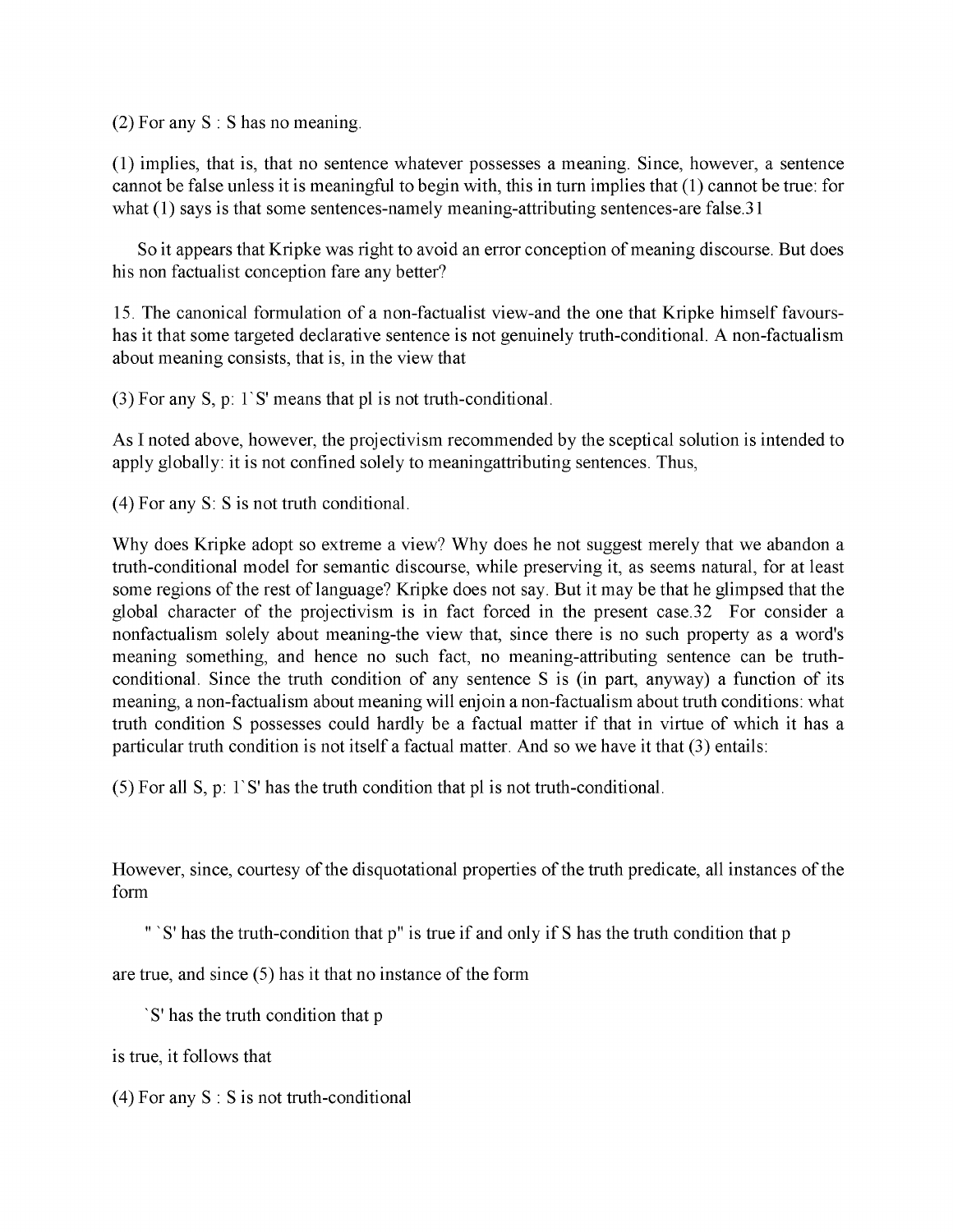just as predicted.

It is, then, a fascinating consequence of a non-factualism about meaning, that it entails a global non-factualism; in this respect, if no other, a non-factualism about meaning distinguishes itself from a similar thesis about any other subject matter. Crispin Wright has suggested that it also renders it irremediably problematic:

it is doubtful that it is coherent to suppose that projectivist views could be applied quite globally. For, however exactly the distinction be drawn between fact-stating and non-fact-stating discourse, the projectivist will presumably want it to come by way of a discovery that certain statements fail to qualify for the former class; a statement of the conclusion of the skeptical argument, for instance, is not itself to be projective.33

It is hard not to sympathize with Wright's suggestion that there must be something unstable about a projectivist thesis that is itself within the scope of the projectivism it recommends. But it is also not entirely clear to me in what the instability consists. To be sure, a global projectivism would have to admit that it is no more than assertible that no sentence possesses a truth condition. But what is wrong with that? If there is an instability here, it is not a transparent one.

16. In fact, however, I do believe that a non-factualism about meaning is unstable, but not because of its global character. Rather, the reasons have to do with the clash between what you have to suppose about truth in order to frame a non-factualist thesis about anything, and what you have to suppose about truth as a result of accepting a non-factualism about meaning. I have developed the argument for this in some detail elsewhere;34 here I have space only to sketch its outlines.

Consider a non-factualist thesis about, say, the good:

(7) All sentences of the form Ix is good] are not truth-conditional.

The point that needs to be kept in focus is that the sentence of which truth conditions are being denied is a significant declarative sentence. For this fact immediately implies that the concept of truth in terms of which the non-factualist thesis is framed cannot be the deflationary concept that A. J. Ayer succinctly described as follows:

... to say that p is true is simply a way of asserting p. ... The traditional conception of truth as a 'real quality' or a 'real relation' is due, like most philosophical mistakes, to a failure to analyze sentences correctly. ... There are sentences in which the word 'truth' seems to stand for something real ... [but] our analysis has shown that the word 'truth' does not stand for anything.35

If the concept of truth were, as Ayer claims in this passage, merely the concept of a device for semantic ascent, and not the concept of some genuine property-some 'real relation'-that a sentence (or thought) may enjoy, then nonfactualism is nowhere a coherent option. For on a deflationary understanding of truth, a sentence will be truth-conditional provided only that it is apt for semantic ascent; and it will be apt for semantic ascent provided only that it is a significant, declarative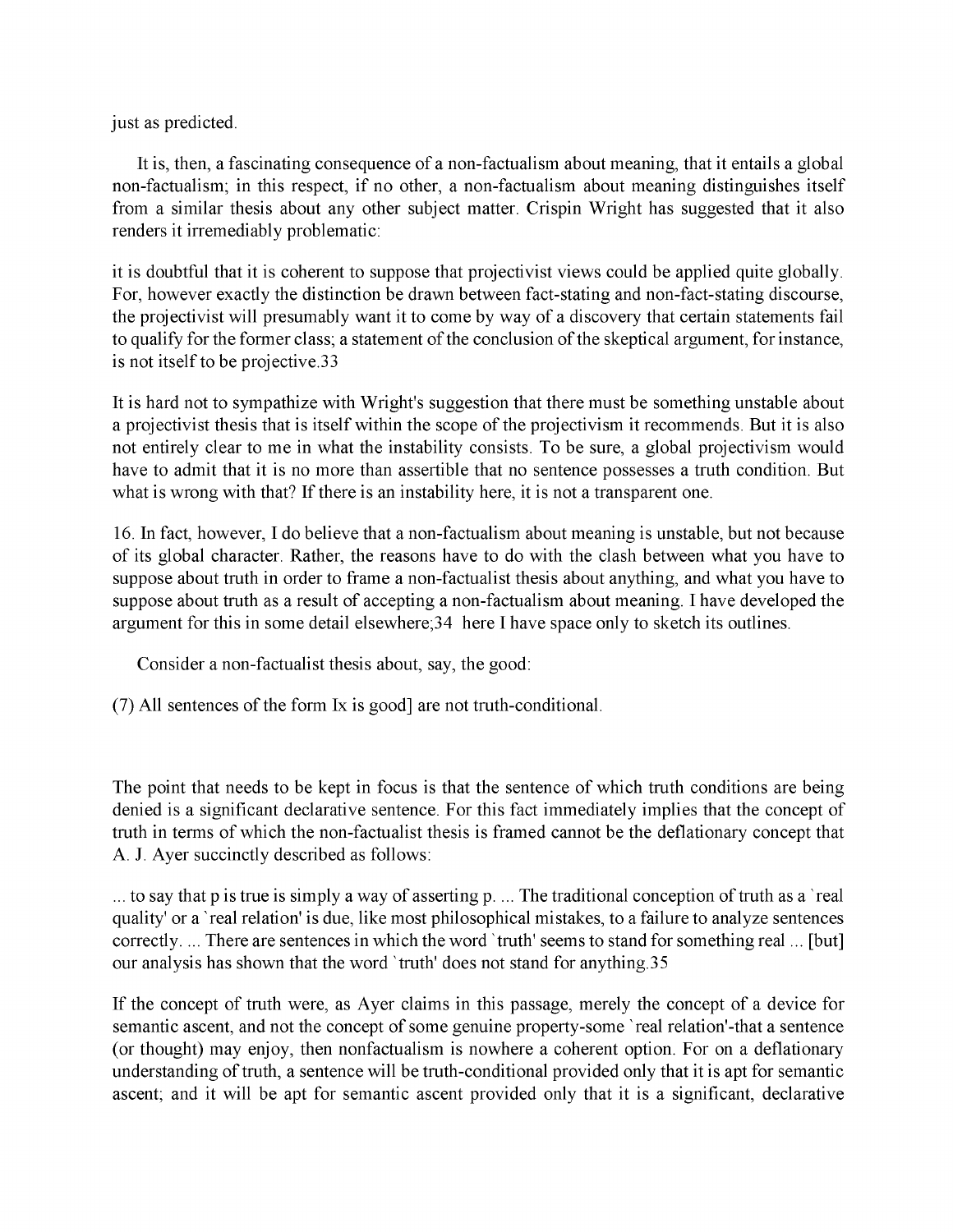sentence. But it is constitutive of a non-factualist thesis precisely that it denies, of some targeted, significant, declarative sentence, that it is truth-conditional. It follows, therefore, that a nonfactualism about any subject matter presupposes a conception of truth richer than the deflationary: it is committed to holding that the predicate 'true' stands for some sort of languageindependent property, eligibility for which will not be certified purely by the fact that a sentence is declarative and significant. Otherwise, there will be no understanding its claim that a significant sentence, declarative in form, fails to possess truth conditions.

So we have it that any non-factualist thesis presupposes that truth is, as I shall henceforth put it, robust. But, now, notice that judgements about whether an object possesses a robust property could hardly fail to be factual. If  $P$  is some genuinely robust property, then it is hard to see how there could fail to be a fact of the matter about whether an object has P. It does not matter if P is subjective or otherwise dependent upon our responses. So long as it is a genuine, language-independent property, judgements about it will have to be factual, will have to be possessed of robust truth conditions. In particular, if truth is a robust property, then judgements about a sentence's truth value must themselves be factual. But we saw earlier-see (5) above-that a nonfactualist thesis about meaning implies that judgements about a sentence's truth cannot be factual: whether a certain sentence is true cannot be a factual matter if its meaning is not. And this exposes the contradiction we have been stalking: a non-factualism about meaning implies both that truth is robust and that it is not.

17. It is hard to do justice to the issues involved within the confines of the present essay. $3~\text{--}$ ' I do hope, however, that the preceding discussion has succeeded in sowing some doubts about the cogency of irrealist conceptions of meaning-whether in the form of a non-factualism about meaning, as in the sceptical solution, or an error theory, as suggested, for instance, by Churchland.

The uncompromising strength of the claim is bound to arouse suspicion. Irrealist conceptions ofother domains may not be particularly appealing or plausible, but they are not incoherent. Why should matters stand differently with meaning discourse?

The source of the asymmetry is actually not that hard to track down. It consists in the fact that error and non-factualist theories about any subject matter presuppose certain claims about truth and truth-conditions, that an error or nonfactualist conception directed precisely at our talk of meaning itself ends up denying. Not surprisingly the ensuing result is unstable.

Thus, an error thesis about any subject matter presupposes that the target sentences are truthconditional. But an error thesis directed precisely at our talk about meaning entails the denial of that presupposition. Thus, also, a nonfactualism about any subject matter presupposes a robust conception of truth. But a non-factualism directed precisely at our talk about meaning entails the denial of that presupposition.

If these considerations are correct, then, they would show that the sceptical conclusion cannot be sustained: there appears to be no stable way of accommodating the claim that there are no truths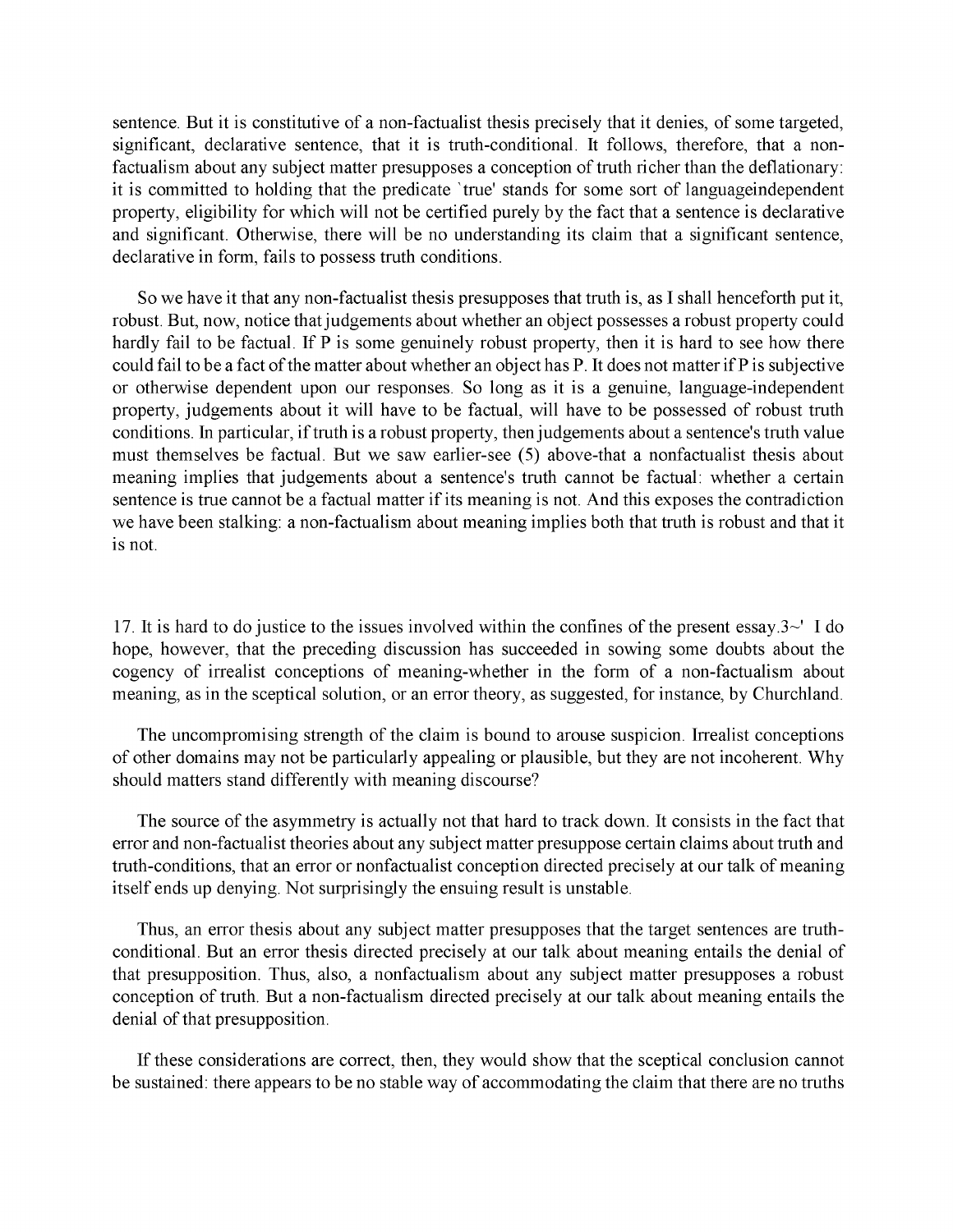about meaning. Something must be wrong, therefore, with the argument that appeared to lead us to it. What could it be?

# V. REDUCTIVE ACCOUNTS OF MEANING

18. The sceptical argument has been faulted on a number of grounds, the most important being:

That its arguments against dispositional accounts of meaning do not work.

That it neglects to consider all the available naturalistic facts.

That its conclusion depends on an unargued reductionism.

The first two objections issue from a naturalistic perspective: they claim that the sceptical argument fails to establish its thesis, even granted a restriction to naturalistic facts and properties. The final objection concedes the failure of naturalism, but charges that the sceptical argument is powerless against an appropriately anti-reductionist construal of meaning. In this part I shall examine the naturalistic objections, and in the next the anti-reductionist suggestion.

I should say at the outset, however, that I see no merit to objections of the second kind and will not discuss them in any detail here. All the suggestions that I have seen to the effect that Kripke ignores various viable reduction bases for meaning facts seem to me to rest on misunderstanding. Colin McGinn, for example, claims that Kripke neglects to consider the possibility that possession of a concept might consist in possession of a certain sort of capacity. Capacities, McGinn explains, are distinct from dispositions and are better suited to meet the normativity constraint.37 This rests on the misunderstanding of normativity outlined above. Warren Goldfarb charges that Kripke neglects to consider causal/informational accounts of the determination of meaning.38 This derives from a failure to see that, in all essential respects, a causal theory of meaning is simply one species of a dispositional theory of meaning, an account that is, of course, extensively discussed by Kripke. It is unfortunate that this connection is obscured in Kripke's discussion. Because Kripke illustrates the sceptical problem through the use of an arithmetical example, he tends, understandably, to focus on conceptual role versions of a dispositional account of meaning, rather than on causal/informational versions. This has given rise to the impression that his discussion of dispositionalism does not cover causal theories. But the impression is misleading. For the root form of a causal/informational theory may be given by the following basic formula:

O means (property) P by predicate S iff (it is a counterfactual supporting generalization that) 0 is disposed to apply S to P.

## Dispositions and Meaning: Finitude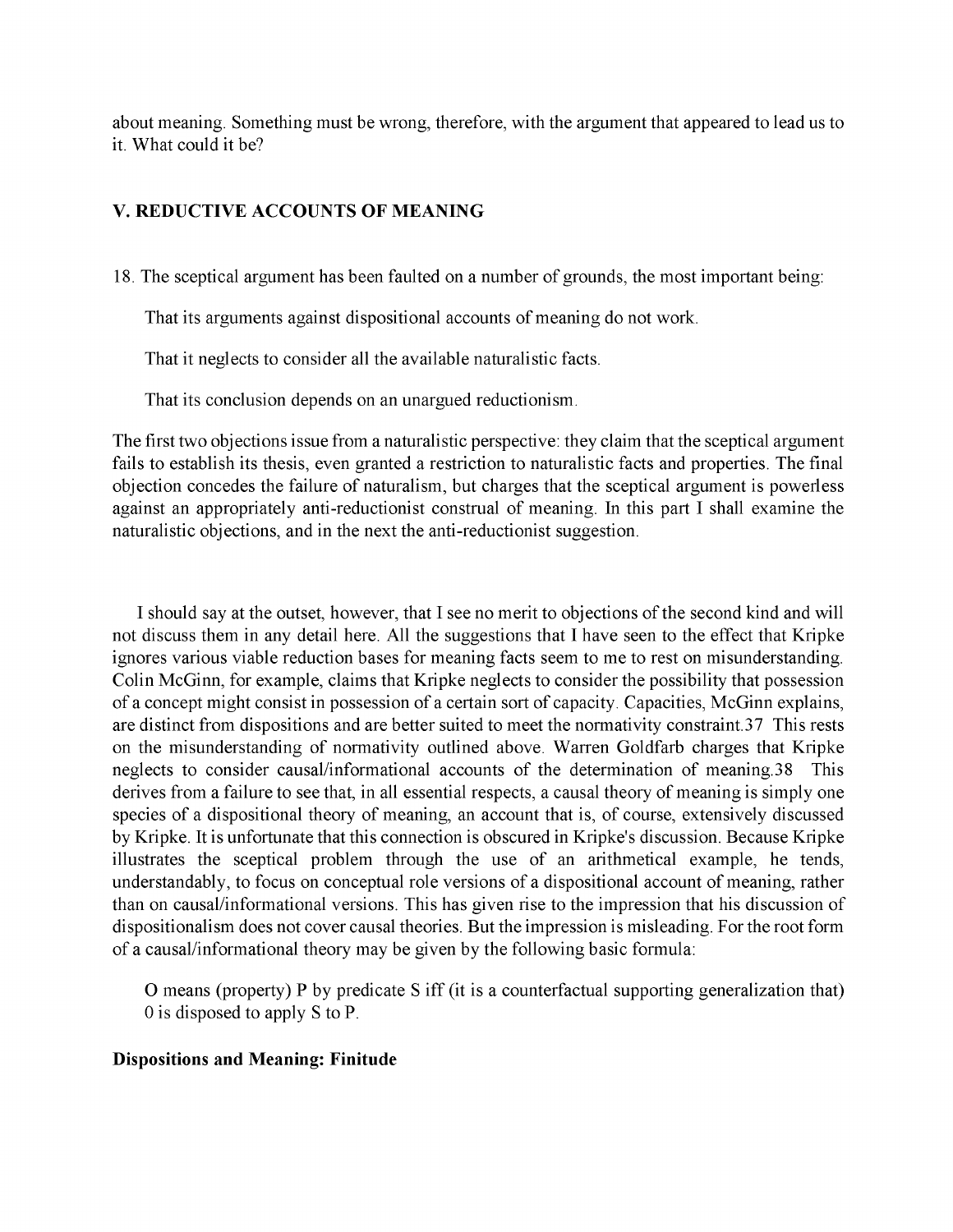19. The single most important strand in the sceptical argument consists in the considerations against dispositional theories of meaning. It would be hard to exaggerate the importance of such theories for contemporary philosophy of mind and semantics: as I have just indicated, the most influential contemporary theories of content-determination-'informational' theories and 'conceptual-role' theories-are both forms of a dispositional account.39 In my discussion I shall tend to concentrate, for the sake of concreteness, on informational theories of the content of mental symbols; but the issues that arise are general and apply to any dispositional theory whatever.

The root form of an information-style dispositional theory is this:

My mental symbol 'horse' expresses whatever property I am disposed to apply it to.

Kripke's first objection amounts, in effect, to suggesting that there will always be a serious indeterminacy in what my dispositions are, thus rendering dispositional properties an inappropriate reduction base for meaning properties. For, Kripke argues, if it is indeed the property horse that I am disposed to apply the term to, then I should be disposed to apply it to all horses, including horses so far away and so far in the past that it would be nonsense to suppose I could ever get into causal contact with them. Otherwise, what is to say that my disposition is not a disposition to apply the term to the property nearby horse, or some such? But no one can have a disposition to call all horses 'horse', for no one can have a disposition with respect to inaccessible objects.

The argument does not convince. Of course, the counterfactual

IfI were now to go to Alpha Centauri, I would call the horses there 'horse',

is false. If I were now to go to Alpha Centauri, I probably would not be in any position to call anything by any name, for I would probably die before I got there. But that by itself need not pose an insuperable obstacle to ascribing the disposition to me. All dispositional properties are such that their exercise-the holding of the relevant counterfactual truth-is contingent on the absence of interfering conditions, or equivalently, on the presence of ideal conditions. And it certainly seems conceivable that a suitable idealization of my biological properties will render the counterfactual about my behaviour on Alpha Centauri true. Kripke considers such a response and complains:

But how can we have any confidence in this? How in the world can I tell what would happen if my brain were stuffed with extra brain matter? ... Surely such speculation should be left to science fiction writers and futurologists. 40

Ifthe point is supposed to be, however, that one can have no reason for accepting a generalization defined over ideal conditions unless one knows exactly which counterfactuals would be true if the ideal conditions obtained, then, as Jerry Fodor has pointed out, it seems completely unacceptable. 41 For example, no one can claim to know all of what would be true if molecules and containers actually satisfied the conditions over which the ideal gas laws are defined; but that does not prevent us from claiming to know that, if there were ideal gases, their volume would vary inversely with the pressure on them. Similarly, no one can claim to know all of what would be true if I were so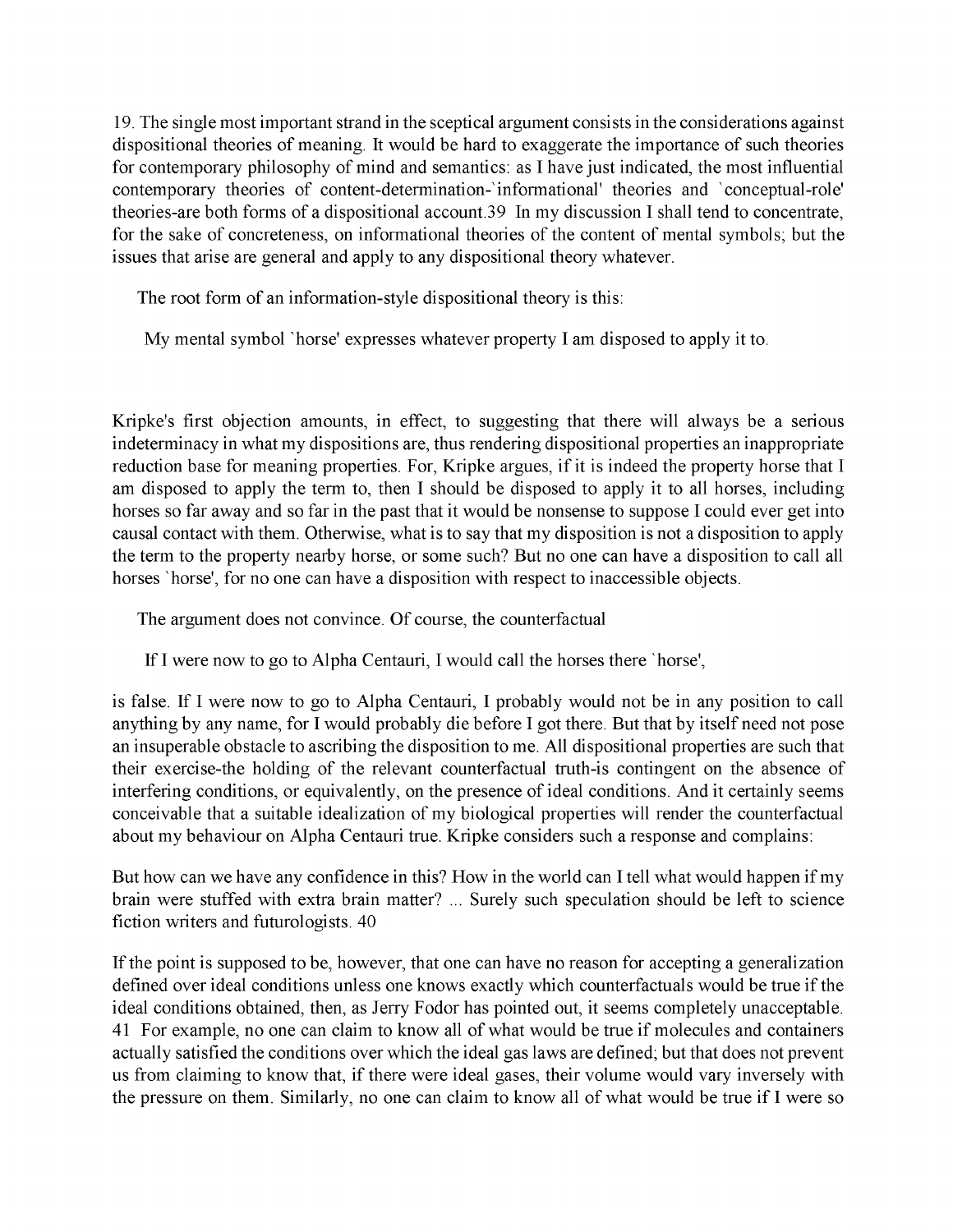modified as to survive a trip to Alpha Centauri; but that need not prevent us from claiming to know that, if I were to survive such a trip, I would call the horses there 'horse'. 42

Still, it is one thing to dispel an objection to a thesis, it is another to prove the thesis true. And we are certainly in no position now to show that we do have infinitary dispositions. The trouble is that not every true counterfactual of the form:

If conditions were ideal, then, if C, S would do A

can be used to attribute to S the disposition to do A in C. For example, one can hardly credit a tortoise with the ability to overtake a hare, by pointing out that if conditions were ideal for the tortoise-if, for example, it were much bigger and faster-then it would overtake it. Obviously, only certain idealizations are permissible; and also obviously, we do not now know which idealizations those are. The set of permissible counterfactuals is constrained by criteria of which we currently lack a systematic account. In the absence of such an account, we cannot be completely confident that ascriptions of infinitary dispositions are acceptable, because we cannot be completely confident that the idealized counterfactuals needed to support such ascriptions are licit. But I think it is fair to say that the burden of proof here lies squarely on Kripke's shoulders: it is up to him to show that the relevant idealizations would be of the impermissible variety. And this he has not done.

# Dispositions and Meaning: Normativity

20. Few aspects of Kripke's argument have been more widely misunderstood than his discussion of the 'normativity' of meaning and his associated criticism of dispositional theories. This is unsurprising given the difficulty and delicacy of the issues involved. In what sense is meaning a normative notion? Kripke writes:

Suppose I do mean addition by '+'. What is the relation of this supposition to the question how I will respond to the problem '68 + 57'? The dispositionalist gives a descriptive account of this relation: if '+' meant addition, then I will answer '125'. But this is not the right account of the relation, which is normative, not descriptive. The point is not that, if I meant addition by '+', I will answer '125', but that, if I intend to accord with my past meaning of '+', I should answer '125'. Computational error, finiteness of my capacity, and other disturbing factors may lead me not to be disposed to respond as I should, but if so, I have not acted in accordance with my intentions. The relation of meaning and intention to future action is normative, not descriptive. 43

The fact that I mean something by an expression, Kripke says, implies truths about how I ought to use that expression, truths about how it would be correct for me to use it. This much, of course, is incontestable. The fact that 'horse' means horse implies that 'horse' is correctly applied to all and only horses: the notion of the extension of an expression just is the notion of what it is correct to apply the expression to. It is also true that to say that a given expression has a given extension is not to make any sort of simple descriptive remark about it. In particular, of course, it is not to say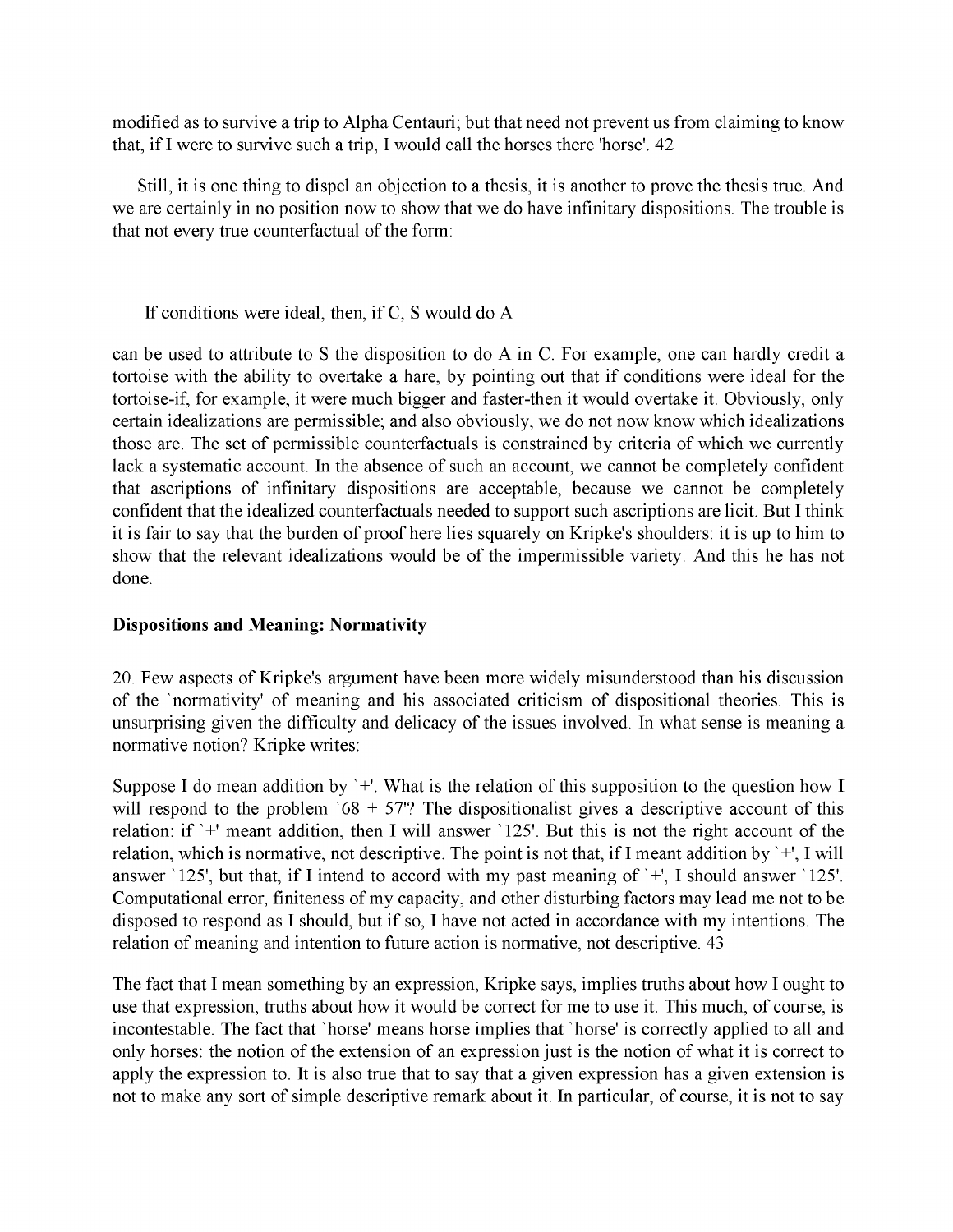that, as a matter of fact, the expression will be applied only to those things which are in its extension. Kripke seems to think, however, that these observations by themselves ought to be enough to show that no dispositional theory of meaning can work. And here matters are not so straightforward.

Let us begin with the very crude dispositional theory mentioned above: 'horse' means whatever property I am disposed to apply it to. This is a hopeless theory, of course, but the reasons are instructive. There are two of them, and they are closely related. The first difficulty is that the theory is bound to get the extension of'horse' wrong. Suppose I mean horse by it. Then, presumably, I have a disposition to call horses 'horse'. But it will also be true that there are certain circumstancessufficiently dark nights-and certain cows-sufficiently horsey looking ones-such that, I am disposed, under those circumstances, to call those cows 'horse' too. Intuitively, this is a disposition to make a mistake, that is, to apply the expression to something not in its extension. But our crude dispositional theory, given that it identifies the property I mean by an expression with the property I am disposed to apply the expression to, lacks the resources by which to effect the requisite distinction between correct and incorrect dispositions. If what I mean by an expression is identified with whatever I am disposed to apply the expression to, then everything I am disposed to apply the expression to is, ipso facto, in the extension of that expression. But this leads to the unacceptable conclusion that 'horse' does not express the property horse but rather the disjunctive property horse or cow.

There is a related conceptual difficulty. Any theory which, like the crude dispositional theory currently under consideration, simply equates how it would be correct for me to use a certain expression with how I am disposed to use it, would have ruled out, as a matter of definition, the very possibility of error. And as Wittgenstein was fond of remarking, if the idea of correctness is to make sense at all, then it cannot be that whatever seems right to me is (by definition) right.

One would have thought these points too crucial to miss; but it is surprising how little they are appreciated. In a recent, comprehensive treatment of conceptual role theories, Ned Block has written

of a choice that must be made by [conceptual role semantics] theorists, one that has had no discussion (as far as I know): namely, should conceptual role be understood in ideal or normative terms, or should it be tied to what people actually do? ... I prefer not to comment on this matter ... because I'm not sure what to say ...44

This ought to seem odd. If conceptual role is supposed to determine meaning, then there can be no question, on pain of falling prey to Kripke's objection, of identifying an expression's conceptual role with a subject's actual dispositions with respect to that expression.

21. The objections from normativity show, then, that no dispositional theory that assumes the simple form of identifying the property I mean by 'horse' with the property I am disposed to call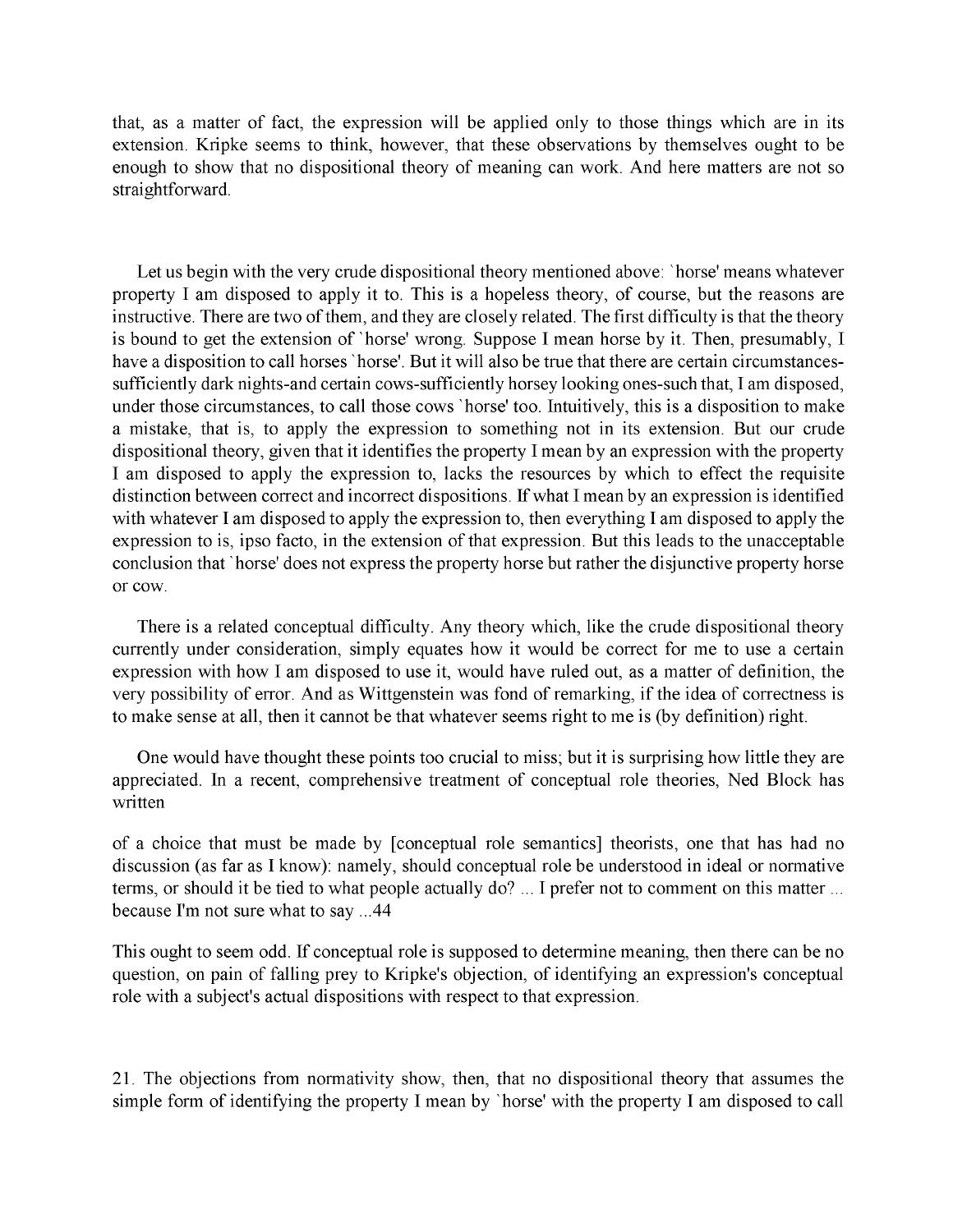'horse', can hope to succeed. But what if a dispositional theory did not assume this simple form? What if, instead of identifying what I mean by 'horse' with the entire range of my dispositions in respect of'horse', it identified it only with certain select dispositions. Provided the theory specified a principle of selection that picked out only the extensiontracking dispositions; and provided also that it specified that principle in terms that did not presuppose the notion of meaning or extension, would it not then be true that the objections from normativity had been disarmed?

Let us try to put matters a little more precisely. If a dispositional theory is to have any prospect of succeeding, it must select from among the dispositions I have for 'horse', those dispositions which are meaning-determining. In other words, it must characterize, in non-intentional and nonsemantic terms, a property M such that: possession of M is necessary and sufficient for being a disposition to apply an expression in accord with its correctness conditions.45 Given such a property, however, could we not then safely equate meaning something by an expression with: the set of dispositions with respect to that expression that possess M? For, since dispositions with that property will be guaranteed to be dispositions to apply the expression correctly, both of the objections from normativity canvassed so far would appear to have been met. There will be no fear that the equation will issue in false verdicts about what the expression means. And, since it is only M-dispositions that are guaranteed to be correct, it will no longer follow that whatever seems right is right: those dispositions not possessing M will not be dispositions to apply the expression to what it means and will be free, therefore, to constitute dispositions to apply the expression falsely.

At this point two questions arise. First, is there really such a property M? And, second, supposing there were, is there really no more to capturing the normativity of meaning than specifying such a property?

Now, Kripke is clearly sceptical about the existence of an appropriate Mproperty. I will consider that question below. But more than this, Kripke seems to think that even if there were a suitably selected disposition that captured the extension of an expression accurately, that disposition could still not be identified with the fact of meaning, because it still remains true that the concept of a disposition is descriptive whereas the concept of meaning is not. In other words, according to Kripke, even if there were a dispositional predicate that logically covaried with a meaning predicate, the one fact could still not be identified with the other, for they are facts of distinct sorts. A number of writers have been inclined to follow him in this. Simon Blackburn, for instance, has written:

I share Kripke's view that whatever dispositions we succeed in identifying they could at most give us standards for selection of a function which we mean. They couldn't provide us with an account ofwhat it is to be faithful to a previous rule. It is just that, unlike Kripke, I do not think dispositions are inadequate to the task of providing standards. Indeed, I think they must be.46

Blackburn here is explicitly envisaging the successful, substantive specification of dispositions that mirror the extensions of expressions correctly. But he cites the normative character of facts about meaning as grounds for denying a dispositional reduction. But what precisely has been left over, once the extensions have been specified correctly?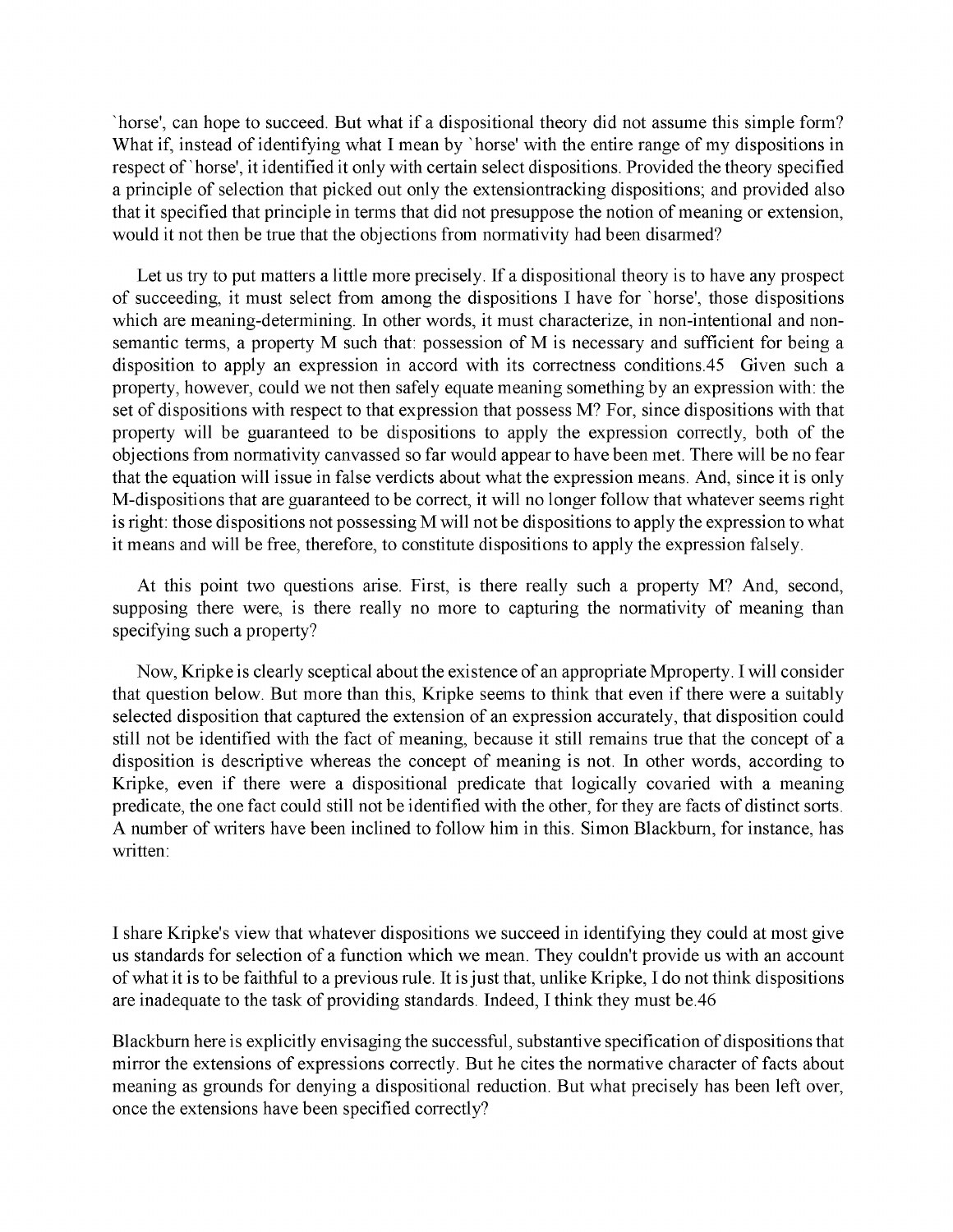One might have a thought like this. A proper reduction of the meaning of an expression would not merely specify its extension correctly, it would also reveal that what it is specifying is an extension-namely, a correctness condition. And this is what a dispositional theory cannot do. There might be dispositions that logically covary with the extensions of expressions; so that one could read off the dispositions in question the expressions' correctness conditions. But the dispositional fact does not amount to the meaning fact, because it never follows from the mere attribution of any disposition, however selectively specified, that there are facts concerning correct use; whereas this does follow from the attribution of an extension. To be told that 'horse' means horse implies that a speaker ought to be motivated to apply the expression only to horses; whereas to be told, for instance, that there are certain select circumstances under which a speaker is disposed to apply the expression only to horses, seems to carry no such implication.47

It is not clear that this is in general true. Perhaps the M-dispositions are those dispositions that a person would have when his cognitive mechanisms are in a certain state; and perhaps it can be non-question-beggingly certified that that state corresponds to a state of the proper functioning of those mechanisms. If so, it is conceivable that that would amount to a non-circular specification of how the person would ideally respond, as compared with how he actually responds; and, hence, that it would suffice for capturing the normative force of an ascription of meaning.

There is clearly no way to settle the matter in advance of the consideration of particular dispositional proposals. What we are in a position to do, however, is state conditions on an adequate dispositional theory. First, any such theory must specify, without presupposing any semantic or intentional materials, property M. This would ensure the theory's extensional correctness. Second, it must show how possession of an M-disposition could amount to something that deserves to be called a correctness condition, something we would be inherently motivated to satisfy. This would ensure the intensional equivalence of the two properties in question, thus paving the way for an outright reduction of meaning to dispositions.

What property might M be? There are, in effect, two sorts of proposal: one, long associated with Wittgenstein himself, seeks to specify M by exploiting the notion of a community; the other, of more recent provenance, attempts to define M in terms of the notion of an optimality condition. I shall begin with the communitarian account.

#### The Communitarian Account

22. The idea that correctness consists in agreement with one's fellows has a distinguished history in the study of Wittgenstein. Even before the current concern with a 'rule-following problem', many commentators-whether rightly or wrongly-identified communitarianism as a central thesis of the later writings. As a response to the problem about meaning, it found its most sustained treatment in Wright's Wittgenstein on the Foundations of Mathematics. 411 Which of the many dispositions a speaker may have with respect to a given expression determine its meaning? Or, equivalently, which of the many dispositions a speaker may have with respect to an expression are dispositions to use it correctly? Wright's communitarian account furnishes the following answer: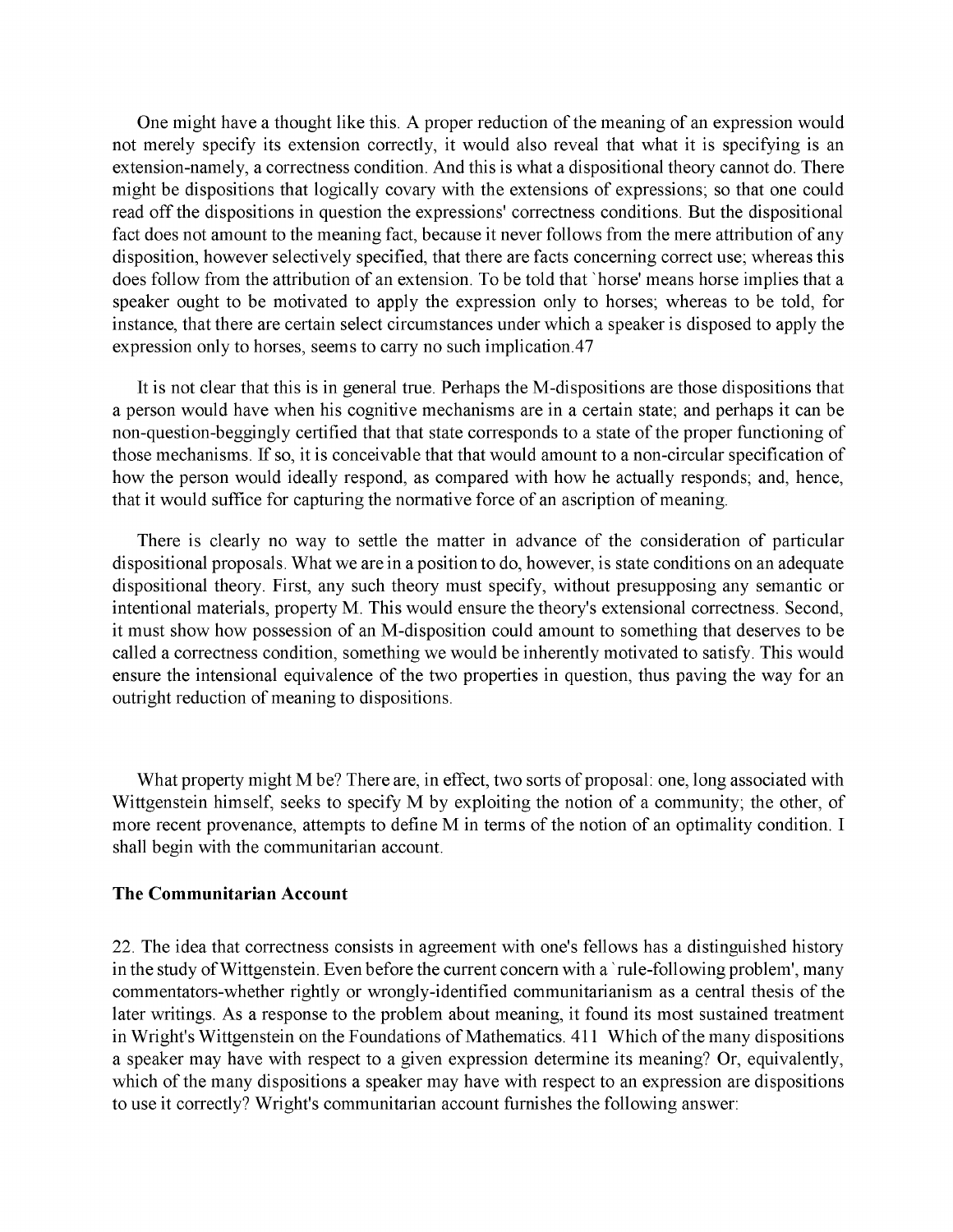... it is a community of assent which supplies the essential background against which alone it makes sense to think of individuals' responses as correct or incorrect.... None of us can unilaterally make sense of correct employment of language save by reference to the authority of communal assent on the matter; and for the community itself there is no authority, so no standard to meet.49

It is important to understand that, according to the proposal on offer, the correct application of a term is determined by the totality of the community's actual dispositions in respect of that term. The theory does not attempt, in specifying the communal dispositions that are to serve as the constitutive arbiters of correctness, to select from among the community's actual dispositions a privileged subset. There is a reason for this. Communitarianism is a response to the perceived inability to define a distinction, at the level of the individual, between correct and incorrect dispositions. The suggestion that correctness consists in agreement with the dispositions of one's community is designed to meet this need. The proposal will not serve its purpose, however, if the problem at the level of the individual is now merely to be replayed at the level of the community. A communitarian does not want it to be a further question whether a given actual communal disposition is itself correct. The proposal must be understood, therefore, as offering the following characterization of M: M isthe property of agreeing with the actual dispositions of the community.

How does the proposal fare with respect to the outlined adequacy conditions on dispositional theories?

Consider first the 'intensional' requirement, that possession of the favoured M-property appear intuitively to resemble possession of a correctness condition. Does communal consensus command the sort of response characteristic of truth?

A number of critics have complained against communitarianism that communal consensus is simply not the same property as truth, that there is no incoherence in the suggestion that all the members of a linguistic community have gone collectively, but non-collusively, off-track in the application of a given predicate.50 This is, of course, undeniable. But the communitarian is not best read as offering an analysis of the ordinary notion of truth, but a displacement of it. His thought is that the emaciated notion of truth yielded by communitarianism is the best we can hope to expect in light of the rule-following considerations. The crucial question, then, is not whether communitarianism captures our ordinary notion of truth, for it quite clearly does not; it is, rather, whether communitarianism offers any concept deserving of that name.

This is a large question on which I do not propose to spend a lot of time.51 Although there are subtle questions about how much of logic will be recoverable from such a view, and whether it can be suitably non-reductively articulated (can 'non-collusive agreement' be defined without the use of intentional materials?), I am prepared to grant, for the sake of argument, that the proposal does not fare all that badly in connection with the 'intensional' requirement. Non-collusive communal agreement on a judgement does usually provide one with some sort of reason for embracing the judgement (even if, unlike truth, not with a decisive one); it thus mimics to some degree the sort of response that is essential to truth. Where communitarianism fails, it seems to me, is not so much here as with the extensional requirement.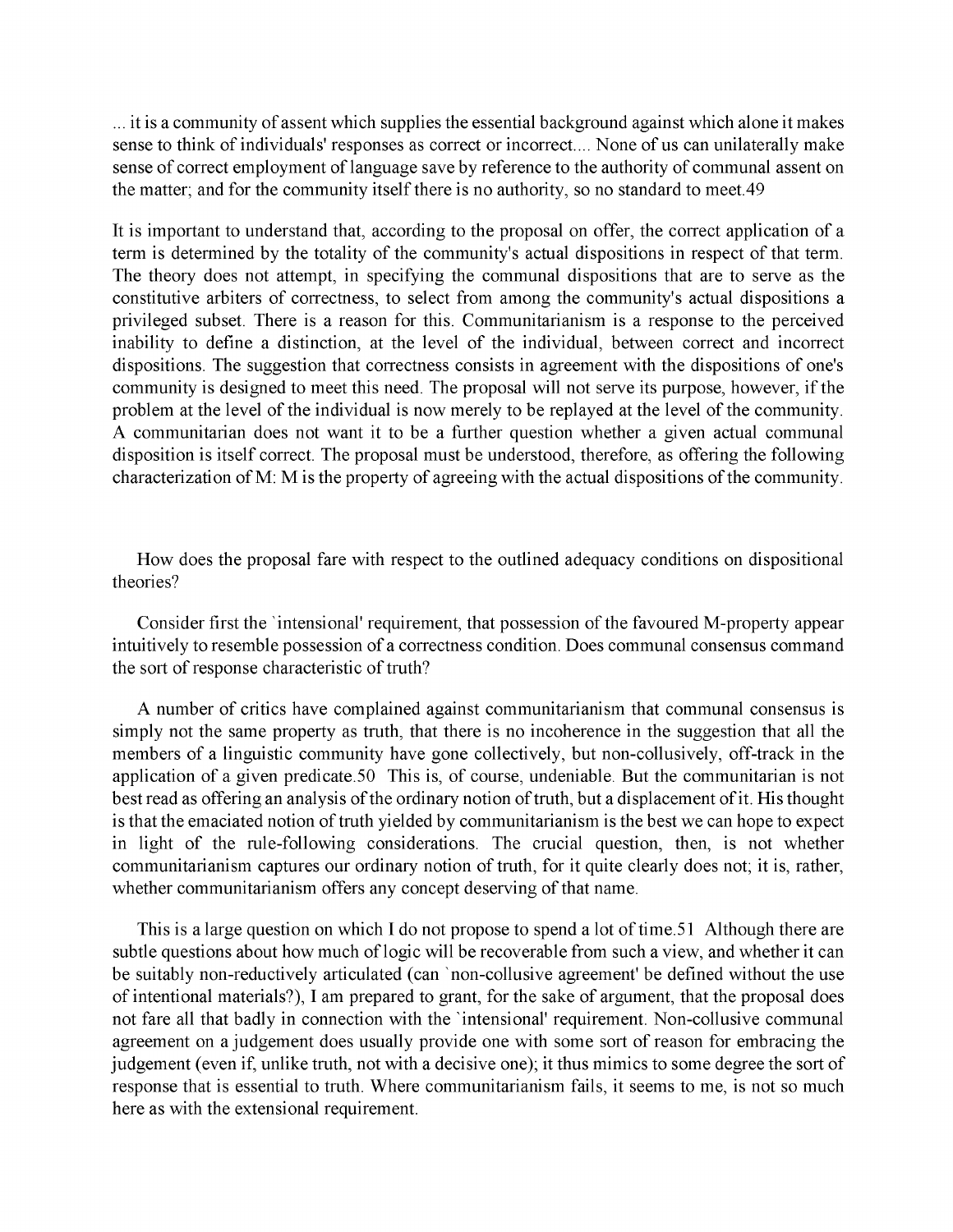Consider the term 'horse'. What dispositions do I have in respect of this expression? To be sure, I have a disposition to apply it to horses. But I also have a disposition, on sufficiently dark nights, to apply it to deceptively horsey looking cows. Intuitively, the facts are clear. 'Horse' means horse and my disposition to apply it to cows on dark nights is mistaken. The problem is to come up with a theory that delivers this result systematically and in purely dispositional terms. The communitarian's idea is that the correct dispositions are constitutively those which agree with the community's. What, then, are the community's dispositions likely to be?

The community, I submit, however exactly specified, is bound to exhibit precisely the same duality of dispositions that I do: it too will be disposed to call both horses and deceptively horsey looking cows on dark nights 'horse'. After all, if I can be taken in by a deceptively horsey looking cow on a dark night, what is to prevent 17,000 people just like me from being taken in by the same, admittedly effective, impostor? The point is that many of the mistakes we make are systematic: they arise because of the presence of features-bad lighting, effective disguises, and so forth-that have a generalizable and predictable effect on creatures with similar cognitive endowments. (This is presumably what makes 'magicians' possible.) But, then, any of my dispositions that are in this sense systematically mistaken, are bound to be duplicated at the level of the community. The communitarian, however, cannot call them mistakes, for they are the community's dispositions. He must insist, then, firm conviction to the contrary notwithstanding, that 'horse' means not horse but, rather, horse or cow.

The problem, of course, is general. There are countless possible impostors under countless possible conditions; and there is nothing special about the term 'horse'. The upshot would appear to be that, according to communitarianism, none of our predicates have the extensions we take them to have, but mean something wildly disjunctive instead. Which is to say that communitarianism is bound to issue in false verdicts about the meanings of most expressions, thus failing the first requirement on an adequate dispositional theory.

It seems to me that we have no option but to reject a pure communitarianism. If we are to have any prospect of identifying the extensions of our expressions correctly, it will simply not do to identify truth with communal consensus. Even from among the community's dispositions, we have to select those which may be considered meaning-determining, if we are to have a plausible theory of meaning. Which is to say that we are still lacking what communitarianism was supposed to provide: the specification of a property M such that, possession of M by a disposition is necessary and sufficient for that disposition's correctness.

Of course, once we have abandoned communitarianism, we lack any motive for defining M over communal dispositions; nothing-at least nothing obvious-tells against defining M directly over an individual's dispositions. Which is precisely the way the voluminous literature on this topic approaches the problem and to a discussion of which I now propose to turn.

## Optimal Dispositions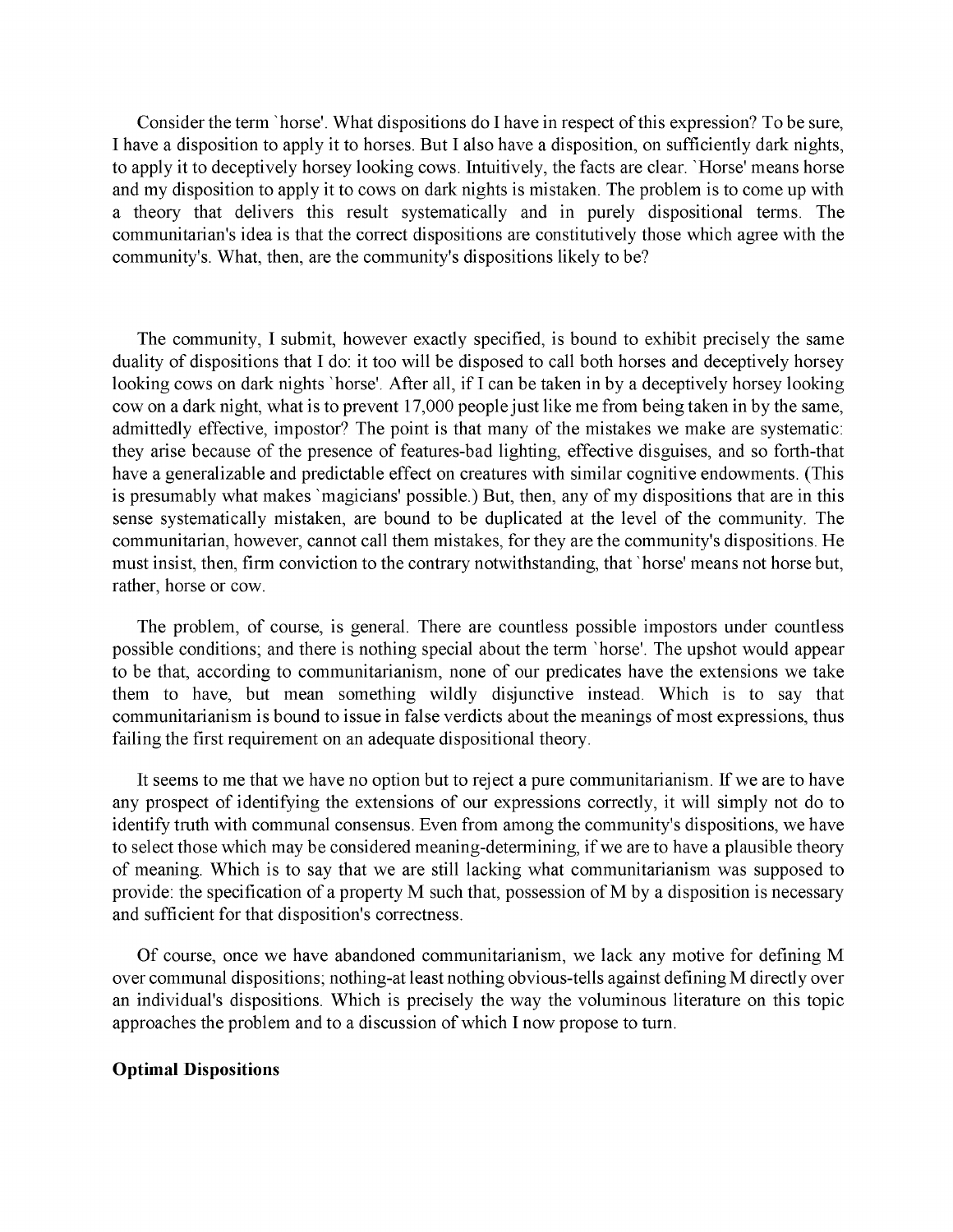23. The literature supplies what is, in effect, a set of variations on a basic theme: M is the property of: being a disposition to apply (an expression) in a certain type of situation.52 The idea behind such proposals is that there is a certain set of circumstances-call them 'optimality conditions'-under which subjects are, for one or another reason, incapable of mistaken judgements; hence, we may equate what they mean by a given (mental) expression with, the properties they are disposed to apply the expression to, under optimal conditions. Different proposals provide different characterizations of the conditions that are supposed to be optimal in this sense. Fred Dretske, for example, holds that optimal conditions are the conditions under which the meaning of the expression was first acquired. A number of other writers subscribe to some form or other of a teleological proposal: optimality conditions are those conditions-defined by evolutionary biologyunder which our cognitive mechanisms are functioning just as they are supposed to.13

Now, Kripke is very short with such possible elaborations of a dispositional theory. He briefly considers the suggestion that we attempt to define idealized dispositions and says that 'a little experimentation will reveal the futility of such an effort'.54 But, surely, this underestimates the complexity of the problems involved and fails to do justice to the influence that such proposals currently exert. What Kripke needs, ifhis rejection of dispositional accounts is to succeed, but does not really provide, is a set of principled considerations against the existence of non-semantically, non-intentionally specifiable optimality conditions. What I would like to do in the remainder of this section is to begin to sketch an argument for that conclusion. Several specific problems for specific versions of an optimality theory have received discussion in the literature.55 Here, however, I want to attempt an argument with a more general sweep: I want to argue that we have reason to believe that there could not be naturalistically specifiable conditions under which a subject will be disposed to apply an expression only to what it means; and, hence, that no attempt at specifying such conditions can hope to succeed.56

24. It will be worthwhile to lay the problem out with some care. Consider Neil and a particular expression, say, 'horse', in Neil's mental repertoire. And suppose that Neil is disposed to token that expression 'in the belief mode' both in respect of horses and in respect of deceptively horsey looking cows on dark nights. Let it be clear, furthermore, that 'horse' for Neil means horse, and that on those occasions when he applies 'horse' to cows, this amounts to his mistaking a cow for a horse. Now, the thought behind an optimality version of a dispositional theory is that there is a set of naturalistically specifiable conditions under which Neil cannot make mistakes in the identification of presented items.57 Under those conditions, then, he would believe that there is a horse in front of him only if there is one. But that in turn implies that, under those conditions, 'horse' will get tokened (in the belief mode) only in respect of the property it expresses. So, to figure out what any expression means: look at the properties Neil is disposed to apply the expression to, when conditions are in this sense optimal. The end result is a dispositional reconstruction of meaning facts: for Neil to mean horse by 'horse' is for Neil to be disposed to call only horses 'horse', when conditions are optimal. Clearly, two conditions must be satisfied: (i) the specified conditions must really be such as to preclude the possibility of error-otherwise, it will be false that under those conditions 'horse' will get applied only to what it means; (ii) the conditions must be specified purely naturalistically, without the use of any semantic or intentional materials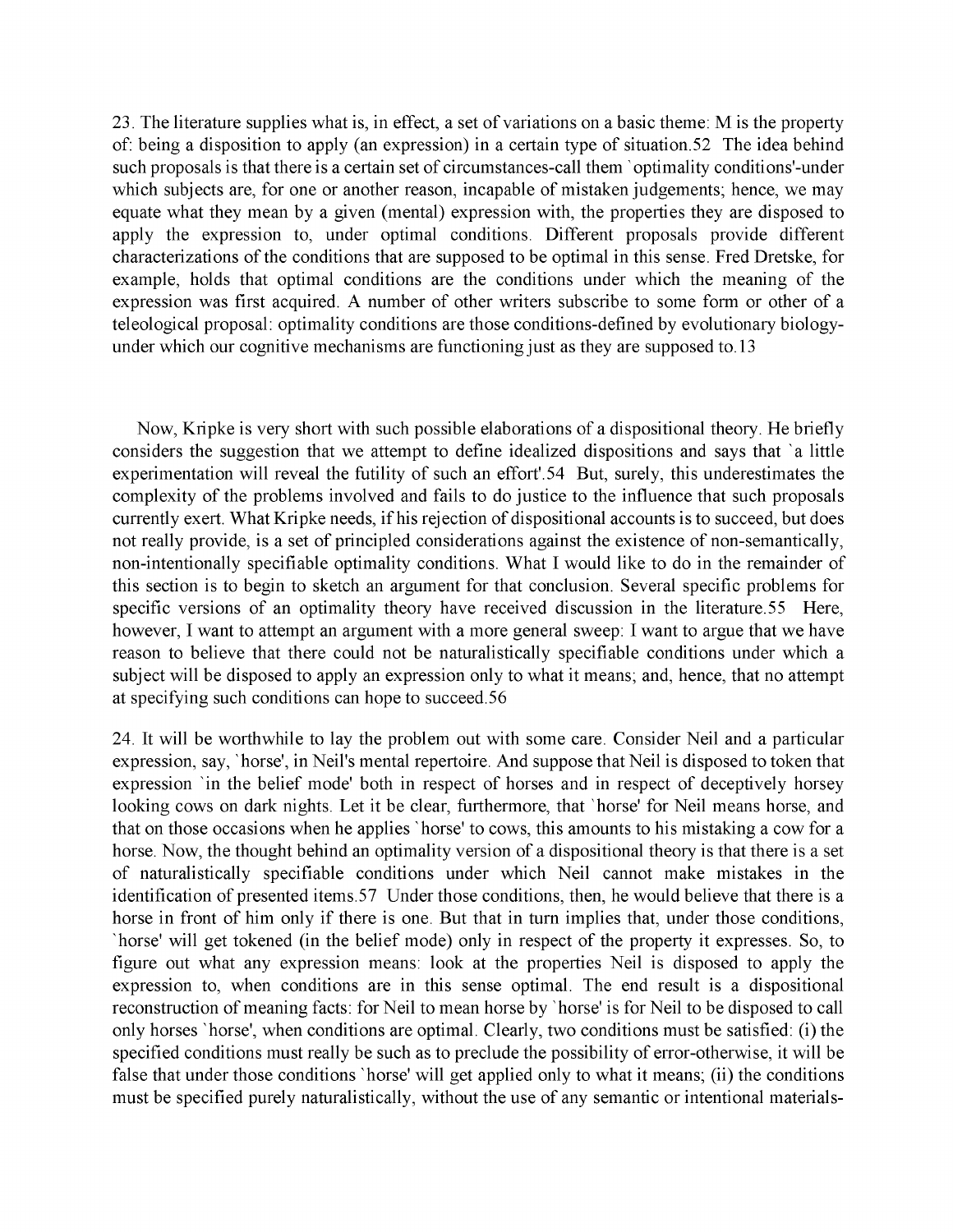otherwise, the theory will have assumed the very properties it was supposed to provide a reconstruction of.

What I propose to argue is that it is impossible to satisfy both of these conditions simultaneously.58

## Optimal Dispositions and Objective Contents

25. The dispositionalist is after a non-semantically, non-intentionally specifiable set of conditions  $0$ , which will be such as to yield true, a priori optimality equations of the form:

(8) For any subject S and concept R: 0 (S judges Rx Rx).

Could there be such a set of conditions?

Notice, to begin with, that where R is the concept of an objective property, we ought not to expect optimality equations for R, even if 0 were not required to meet the rather stiff constraints imposed by a reductive disposition- alism-namely, specification in non-semantic and nonintentional terms. For, intuitively, the very idea of a wholly objective property (or object or relation) is the idea of a property (object, relation) whose nature is independent of any given person's abilities or judgements: for such a property, in other words, there is no necessary function from a given person's abilities and judgements to truths about that property.59 The contrast is with a class of contents for which there does exist a range of circumstances such that, appropriate subjects are necessarily authoritative about those contents under those circumstances. Philosophers disagree, of course, about what contents fall where, but it is typical to think of judgements about shape as wholly objective and of judgements about pain as representing an extreme example of the contrasting class. Let us call this a distinction between accessible versus inaccessible contents.60

We are now in a position to see, however, that a dispositional theory of meaning, by virtue of being committed to the existence of optimality equations for every concept, is committed thereby to treating every concept as if it were accessible. It is thus committed to obliterating the distinction between accessible and inaccessible contents.

Of course, this objection will not impress anyone reluctant to countenance wholly objective, inaccessible contents in the first place. I turn, therefore, to arguing against the dispositional theory on neutral ground: for any concept, subjective or objective, it is impossible to satisfy dispositionalism's basic requirement: the specification of a set of conditions 0, in non-semantic, and nonintentional terms, such that, under 0, subjects are immune from error about judgements involving that concept.

#### Optimal Dispositions and Belief Holism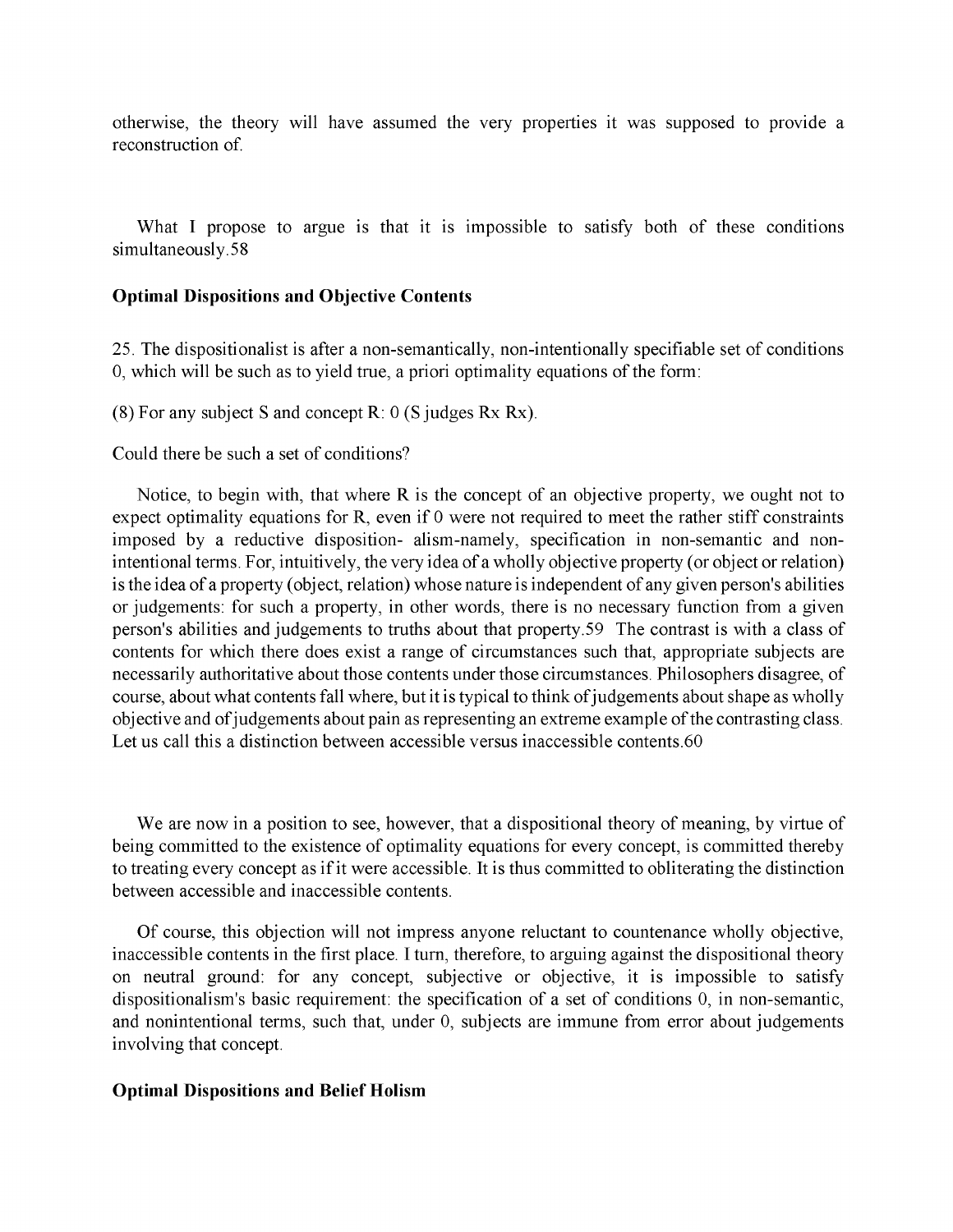26. The basic difficulty derives from the holistic character of the processes which fix belief. The point is that, under normal circumstances, belief fixation is typically mediated by background theory-what contents a thinker is prepared to judge will depend upon what other contents he is prepared to judge. And this dependence is, again typically, arbitrarily robust: just about any stimulus can cause just about any belief, given a suitably mediating set of background assumptions. Thus, Neil may come to believe Lo, a magpie, as a result of seeing a currawong, because of his further belief that that is just what magpies look like; or because of his belief that the only birds in the immediate vicinity are magpies; or because of his belief that whatever the Pope says goes and his belief that the Pope says that this presented currawong is a magpie. And so on. The thought that something is a magpie can get triggered by a currawong in any of an indefinite number of ways, corresponding to the potentially indefinite number of background beliefs which could mediate the transition. Now, how does all this bear on the prospects for a dispositional theory of meaning?

A dispositional theorist has to specify, without use of semantic or intentional materials, a situation in which a thinker will be disposed to think, Lo, a magpie only in respect of magpies. But the observation that beliefs are fixed holistically implies that a thinker will be disposed to think Lo, a magpie in respect of an indefinite number of non-magpies, provided only that the appropriate background beliefs are present. Specifying an optimality condition for 'magpie', therefore, will involve, at a minimum, specifying a situation characterized by the absence of all the beliefs which could potentially mediate the transition from non-magpiesto magpie beliefs. Since, however, there looks to be a potential infinity of such mediating background clusters of belief, a non-semantically, non-intentionally specified optimality situation is a non-semantically, non-intentionally specified situation in which it is guaranteed that none of this potential infinity of background clusters of belief is present. But how is such a situation to be specified? What is needed is precisely what a dispositional theory was supposed to provide: namely, a set of naturalistic necessary and sufficient conditions for being a belief with a certain content. But, of course, if we had that we would already have a reductive theory of meaning-we would not need a dispositional theory! Which is to say that, if there is to be any sort of reductive story about meaning at all, it cannot take the form of a dispositional theory.

# VI. ANTI-REDUCTIONIST CONCEPTIONS OF MEANING

## An Argument from Queerness?

27. If these considerations are correct, there would appear to be plenty of reason to doubt the reducibility of content properties to naturalistic properties. But Kripke's sceptic does not merely draw an anti-reductionist conclusion; he concludes, far more radically, that there simply could not be any content properties. Suppose we grant the anti-reductionism; what justifies the content scepticism ? Not, of course, the anti-reductionism by itself. At a minimum one of two further things is needed. Either an independent argument to the effect that only naturalistic properties are real.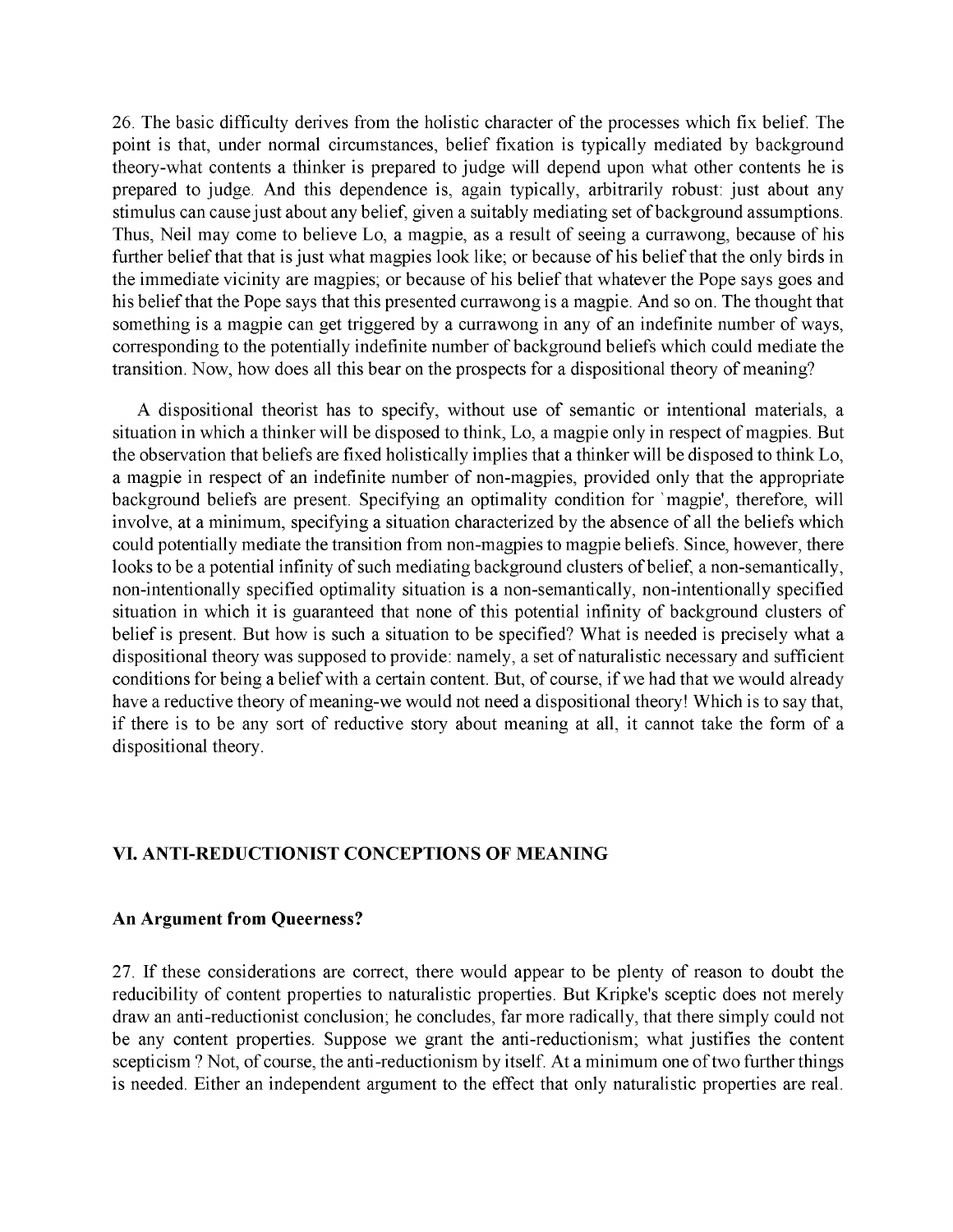Or, failing that, a frontal assault on the irreducible property in question, showing that it is, in Mackie's phrase, somehow inherently 'queer'.

The single greatest weakness in Kripke's sceptical argument is that he fails to bring off either requirement. He does not even try to defend a reductionist principle about the intentional; and his brief attempt at a 'queerness' argument is half-hearted and unconvincing:

Perhaps we may try to recoup, by arguing that meaning addition by 'plus' is a state even more sui generis than we have argued before. Perhaps it is simply a primitive state, not to be assimilated to sensations or headaches or any 'qualitative' states, nor to be assimilated to dispositions, but a state of a unique kind of its own.

Such a move may in a sense be irrefutable, and if it is taken in an appropriate way Wittgenstein may even accept it. But it seems desperate: it leaves the nature of this postulated primitive statethe primitive state of 'meaning addition by "plus"'-completely mysterious. It is not supposed to be an introspectible state, yet we supposedly are aware of it with some fair degree of certainty whenever it occurs. For how else can each of us be confident that he does, at present, mean addition by 'plus'? Even more important is the logical difficulty implicit in Wittgenstein's sceptical argument. I think that Wittgenstein argues, not merely as we have said hitherto, that introspection shows that the alleged 'qualitative' state of understanding is a chimera, but also that it is logically impossible (or at least that there is a considerable logical difficulty) for there to be a state of 'meaning addition by "plus"' at all.

Such a state would have to be a finite object, contained in our finite minds. It does not consist in my explicitly thinking of each case of the addition table. ... Can we conceive of a finite state which could not be interpreted in a quus-like way? How could that be ?61

There are several problems with this passage. In the first place, it misconstrues the appropriate antireductionist suggestion. I take it that it really is not plausible that there are 'primitive states' of meaning public language expressions in certain ways, one state per expression. The process by which the inscriptions and vocables of a public language acquire meaning is a manifestly complex process-involving an enormous array of appropriate propositional attitudes-the outlines of which may arguably be found in the writings of Paul Grice and others.62 A plausible anti-reductionism about meaning would not wish to deny that there is an interesting story to be told about the relation between linguistic content and mental content; what it maintains, rather, is that there is no interesting reduction of mental content properties to physical/functional properties. According to anti-reductionism, in other words, at some appropriate level mental content properties must simply be taken for granted, without prospect of identification with properties otherwise described.

Does Kripke manage to create a difficulty for this suggestion? The passage contains a couple of considerations that may be so construed.

The first charge is that we would have no idea how to explain our ability to know our thoughts, if we endorsed a non-reductionist conception of their content. Now, no one who has contemplated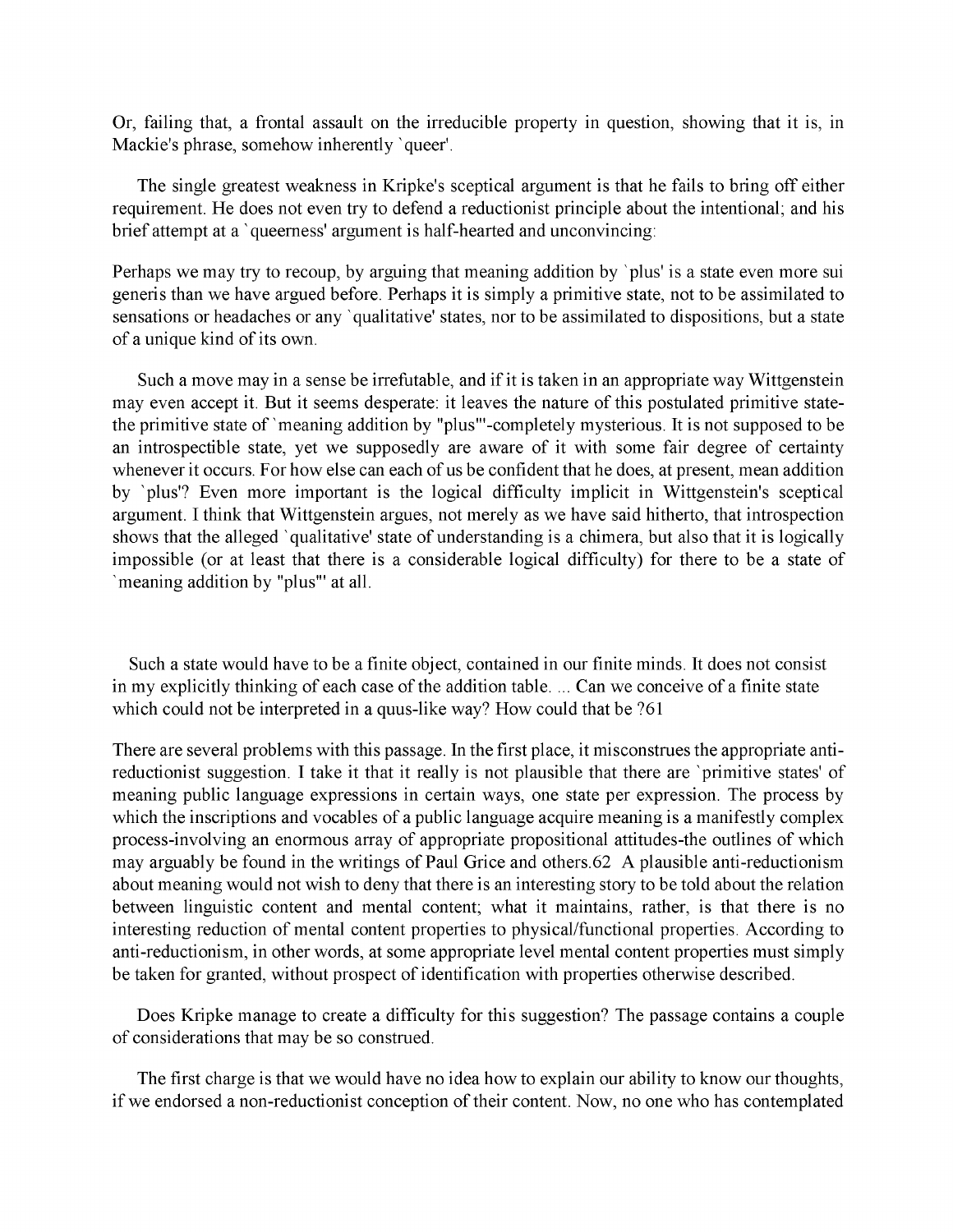the problem of self-knowledge can fail to be impressed by its difficulty. 63 But I think that we would be forgiven if, before we allowed this to drive us to a dubiously coherent irrealism about content, we required something on the order of a proof that no satisfactory epistemology was ultimately to be had.

Kripke, however, provides no such proof. He merely notes that the nonphenomenal character of contentful states precludes an introspective account of their epistemology. And this is problematic for two reasons. First, because there may be non-introspective accounts of selfknowledge.64 And second, because it does not obviously follow from the fact that a mental state lacks an individuative phenomenology, that it is not introspectible.65

Kripke's second objection to the anti-reductionist suggestion is that it is utterly mysterious how there could be a finite state, realized in a finite mind, that nevertheless contains information about the correct applicability of a sign in literally no end of distinct situations. But, again, this amounts merely to insisting that we find the idea of a contentful state problematic, without adducing any independent reason why we should. We know that mental states with general contents are states with infinitary normative characters; it is precisely with that observation that the entire discussion began. What Kripke needs, if he is to pull off an argument from queerness, is some substantive argument, distinct from his anti-reductionist considerations, why we should not countenance such states. But this he does not provide.

None of this should be understood as suggesting that an anti-reductionism about content is unproblematic, for it is far from it. There are, for example, familiar, and serious, difficulties reconciling an anti-reductionism about content properties with a satisfying conception of their causal efficacy.66 But in the context of Kripke's dialectic, the anti-reductionist suggestion emerges as a stable response to the sceptical conclusion, one that is seemingly untouched by all the considerations adduced in the latter's favour.

## McDowell on Privacy and Community

28. If we endorse a non-reductionist conception of meaning, does that mean that the rule-following considerations disturb nothing in our ordinary conception of that notion? A number of writers who have found an anti-reductionist suggestion attractive have certainly not thought so; they have discerned in those considerations important lessons for the correct understanding of the possibility of meaning, while rejecting substantive reductive answers to the constitutive question: in virtue of what do expressions possess meaning?

John McDowell, for example, has written that:

By Wittgenstein's lights, it is a mistake to think we can dig down to a level at which we no longer have application for normative notions (like 'following according to the rule').67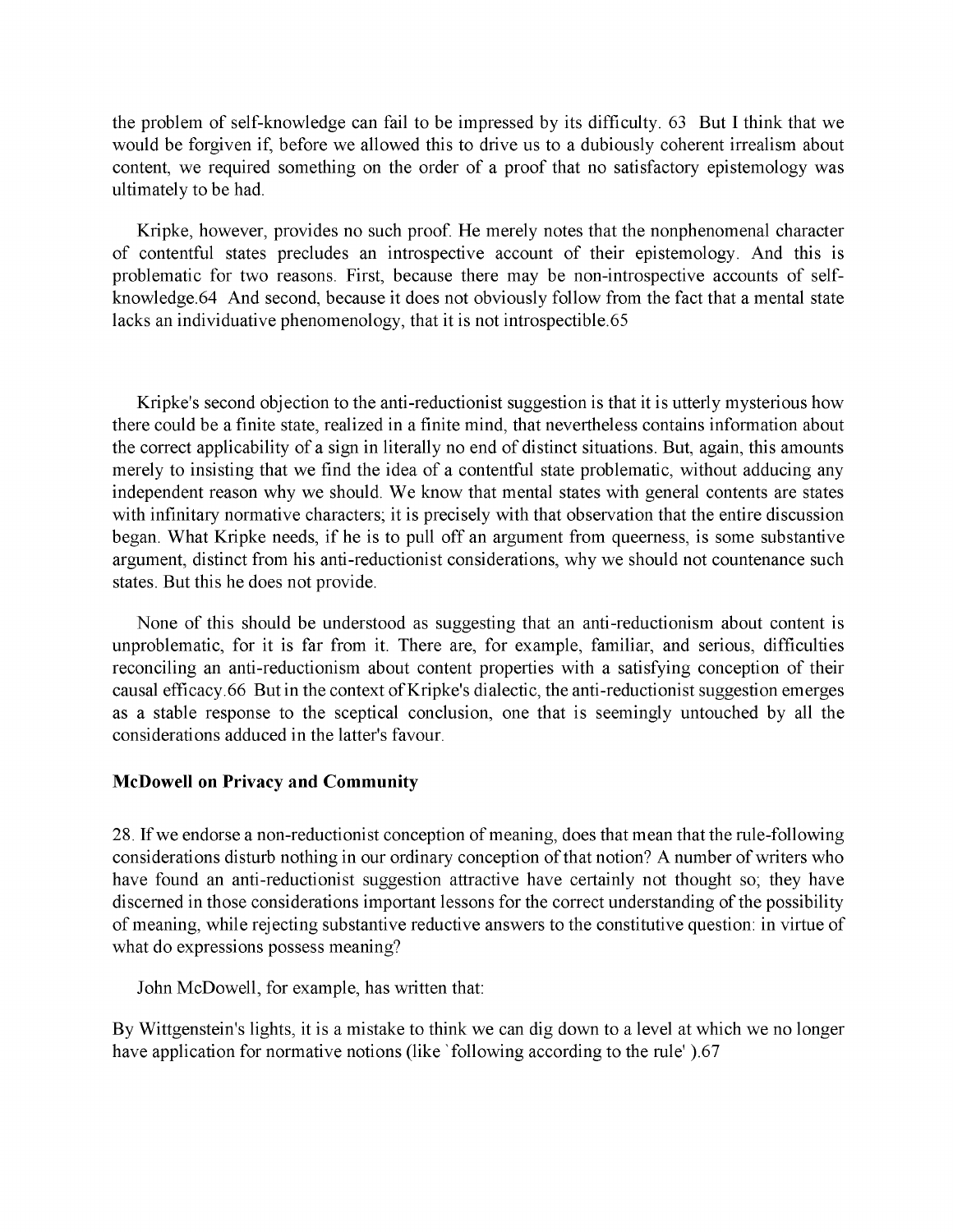We have to resist the temptation, according to McDowell's Wittgenstein, to form a picture of 'bedrock'-'of how things are at the deepest level at which we may sensibly contemplate the place of [meaning] in the world'-which does not already employ the idea of the correct (or incorrect) use of an expression.

Oddly, however, McDowell does not take this to commit him to a quietism about meaning, a position from which no substantive results about the conditions for the possibility of meaning can be gleaned. On the contrary, he claims that it is the discernible moral of the rule-following considerations that correctness, and hence meaning, can exist only in the context of a communal practice, thus precluding the possibility of a private language. He writes:

Wittgenstein warns us not to try to dig below 'bedrock'. But it is difficult, in reading him, to avoid acquiring a sense of what, as it were, lies down there: a web of facts about behavior and 'inner' episodes, describable without using the notion of meaning. One is likely to be struck by the sheer contingency of the resemblances between individuals on which, in this vision, the possibility of meaning seems to depend. ...61

## And:

It is true that a certain disorderliness below 'bedrock' would undermine the applicability of the notion of rule-following. So the underlying contingencies bear an intimate relation to the notion of rule-following. ... 69

This is, of course, McDowell's characterization of the familiar Wittgensteinian claim that a certain measure of agreement in communal responses is a precondition for meaning. But how is such a thesis to be motivated? How, in light of the rejection of substantive answers to the constitutive question, is it to be argued for? The claim that communal practice is necessary for meaning is a surprising claim; mere reflection on the concept of meaning does not reveal it. And what, short of a substantive constitutive account, could conceivably ground it?

Consider the contrast with the communitarian view considered above. That view engages the constitutive question, offers a substantive answer to it, and generates, thereby, a straightforward argument forthe necessity of a communal practice: since correctness is said to consist in conformity with one's fellows, correctness, and with it meaning, are possible only where there are others with whom one may conform. But McDowell, rightly in my view, rejects the suggestion that correct application might be analysed in terms of communal dispositions. Indeed, as I have already noted, he rejects the very demand for a substantive account of correctness: norms are part of the 'bedrock', beneath which we must not dig. But if we are simply to be allowed to take the idea of correctness for granted, unreduced and without any prospect of reconstruction in terms of, say, actual and counterfactual truths about communal use, how is the necessity of an 'orderly communal' practice to be defended? From what does the demand for orderliness flow? And from what the demand for community? McDowell's paper contains no helpful answers.70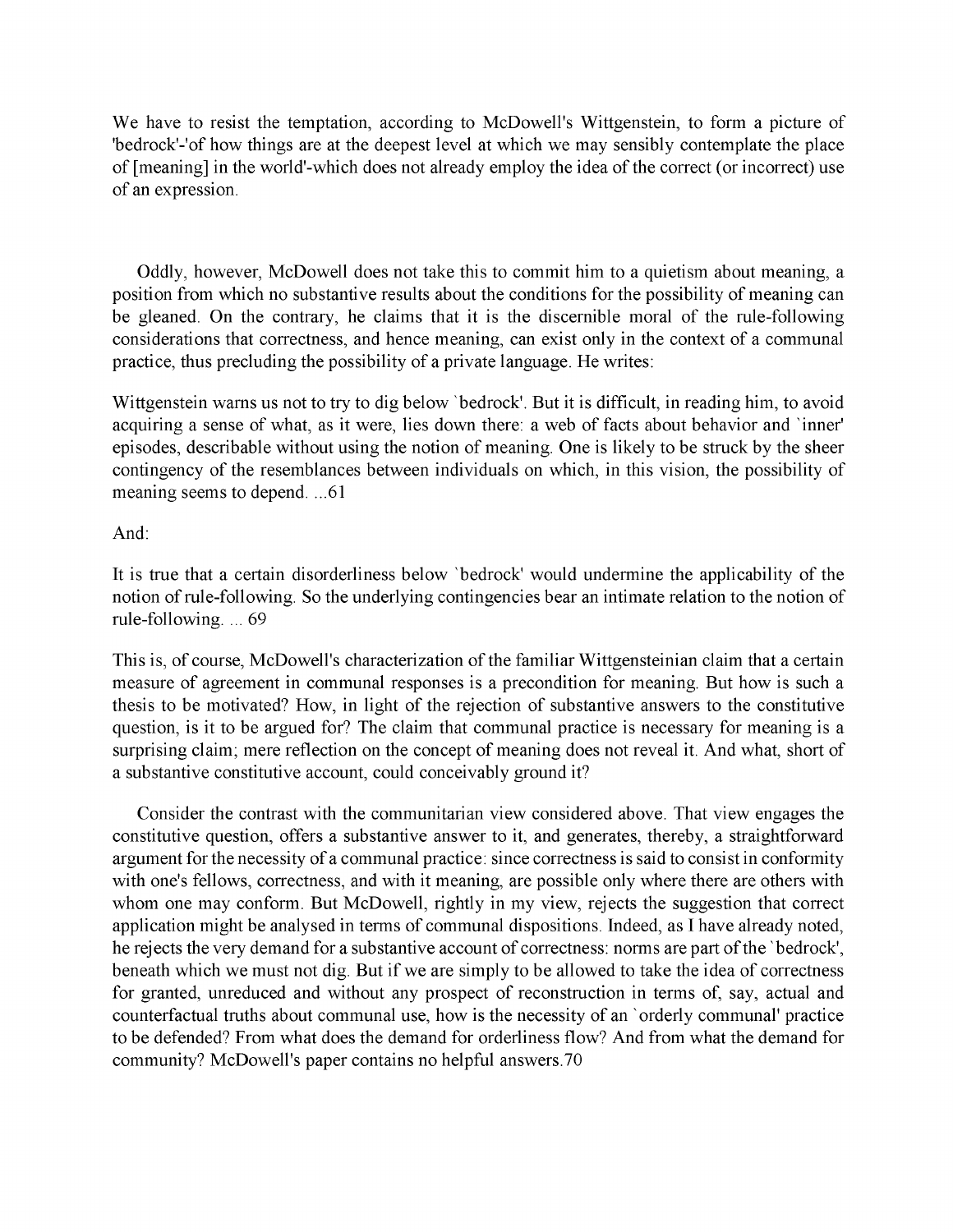## Wright on the judgement-dependence of meaning

29. Crispin Wright has written about the anti-reductionist conception that:

[t]his somewhat flat-footed response to Kripke's Sceptic may seem to provide a good example of 'loss of problems.' ... In fact, though, and on the contrary, I think the real problem posed by the Sceptical Argument is acute, and is one of Wittgenstein's fundamental concerns. But the problem is not that of answering the Argument. The problem is that of seeing how and why the correct answer given can be correct.71

Wright's intriguing suggestion is that there are important constitutive results to be gleaned from the epistemological question we shelved some pages back: namely, how, if content properties are simply to be taken for granted, without prospect of reconstruction either in experiential or dispositional terms, can they be known? As we saw, Kripke attempted to use this question to embarrass his anti-reductionist opponent. Wright, however, has a more constructive project in mind. Pressing the epistemological question will reveal, so he claims, that facts about content are essentially 'judgement-dependent'.

What does it mean for a class of facts to be judgement-dependent? Wright's explanation is framed in terms of a failure to pass the 'order-of-determination test' :

The order-of-determination test concerns the relation between best judgementsjudgements made in what are, with respect to their particular subject matter, cognitively ideal conditions of both judger and circumstance-and truth. ... Truth, for judgements which pass the test, is a standard constituted independently of any considerations concerning cognitive pedigree. For judgements which fail the test, by contrast, there is no distance between being true and being best; truth, for such judgements, is constitutively what we judge to be true when we operate under cognitively ideal conditions 72

We may explain the contrast Wright has in mind here by recurring to the idea of an accessible content (see above). An accessible content is one about which subjects are necessarily authoritative under cognitively optimal circumstances. Now, a question may be raised about the correct explanation for this authority: is it that, under those optimal circumstances, subjects are exceptionally well-equipped to track the relevant, independently constituted facts? Or is it, rather, that judgements under those circumstances simply constitute the facts in question? A fact is judgement-independent if the former, judgement-dependent if the latter.

The contrast, then, is between facts which are constituted independently of our judgements, however optimal, and facts which are constituted precisely by the judgements we would form under cognitively ideal circumstances. And the claim is that facts about content have to be construed on the latter model. Pace Kripke, the target of the rule-following considerations is not the reality of content facts, but, rather, a judgement-independent (or Platonist, if you think these come to the same thing) conception of their constitution. Best judgements constitutively determine the truth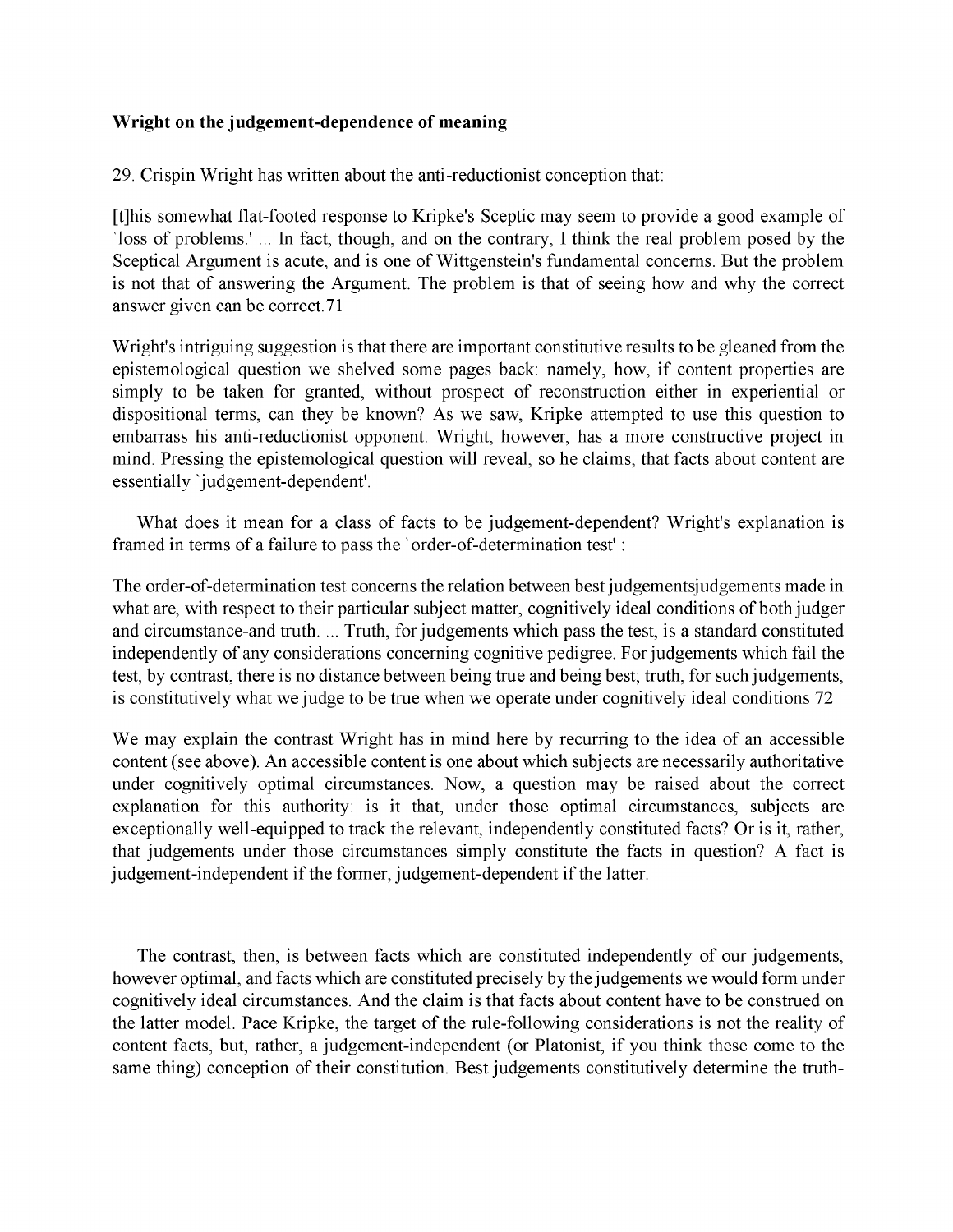value of sentences ascribing content to mental states; they do not track independently constituted states of affairs which confer truth or falsity upon them.

Wright argues for this 'judgement-dependent' conception of content by attacking the epistemologies available on the alternative model. Drawing extensively on Wittgenstein's actual text, Wright reconstructs an interesting set of considerations against both introspective and inferential conceptions of self-knowledge, thus, presumably, exhausting the epistemologies available to his opponent. So long as facts about our mental states are construed as independent of, and, hence, as tracked by our self-regarding judgements, we can have no satisfactory explanation of our ability to know them. On the assumption, then, that Kripke's unstable content irrealism is to be avoided at all costs, that leaves the judgement-dependent conception as the only contender. So goes Wright's argument.

Wright's discussion raises a number of interesting and difficult questions. Is it really true that Wittgenstein's discussion destroys all 'cognitive accomplishment' theories of self-knowledge? Supposing it does, does this inevitably drive us to a judgement-dependent conception of content? Are there not other conceptions that would equally accommodate the rejection of a tracking epistemology? Unfortunately, none of these questions can be adequately addressed within the confines of the present paper. Here I have to settle for raising a question about whether a judgementdependent conception of content could ever be the cogent moral of any argument.

30. The suggestion is that we must not construe facts concerning mental content as genuine objects of cognition, and that this is to be accomplished by regarding them as constituted by truths concerning our best judgements about mental content. Well, what does this amount to? For illustrative purposes, Wright offers the case of colour. What would have to be true, if facts about colour are to judgement-dependent? We would need, first and foremost, to secure the accessibility of colour facts, and so a biconditional of the following form:

ifC: S would judge x to be blue x blue.

But not just any biconditional of this form will serve to secure the accessibility of colour. For example, unless restrictions are placed on the permissible specifications of C, every property will turn out to be accessible; just let C be: conditions under which S is infallible about colour. So, it must be further required that C be specified in substantial terms, avoiding a 'whatever-it-takes' formulation.

Now, what would it take to ground not merely the accessibility of colour, facts, but their judgement-dependence? What is needed, as Wright points out, is that

the question whether the C-conditions, so substantially specified, are satisfied in a particular case is logically independent of any truths concerning the details of the extension of colour concepts.73

This seems right. For unless the specification of the C-conditions, or, indeed, of anything else on the left-hand side, is precluded from presupposing facts about the colours of objects, it will remain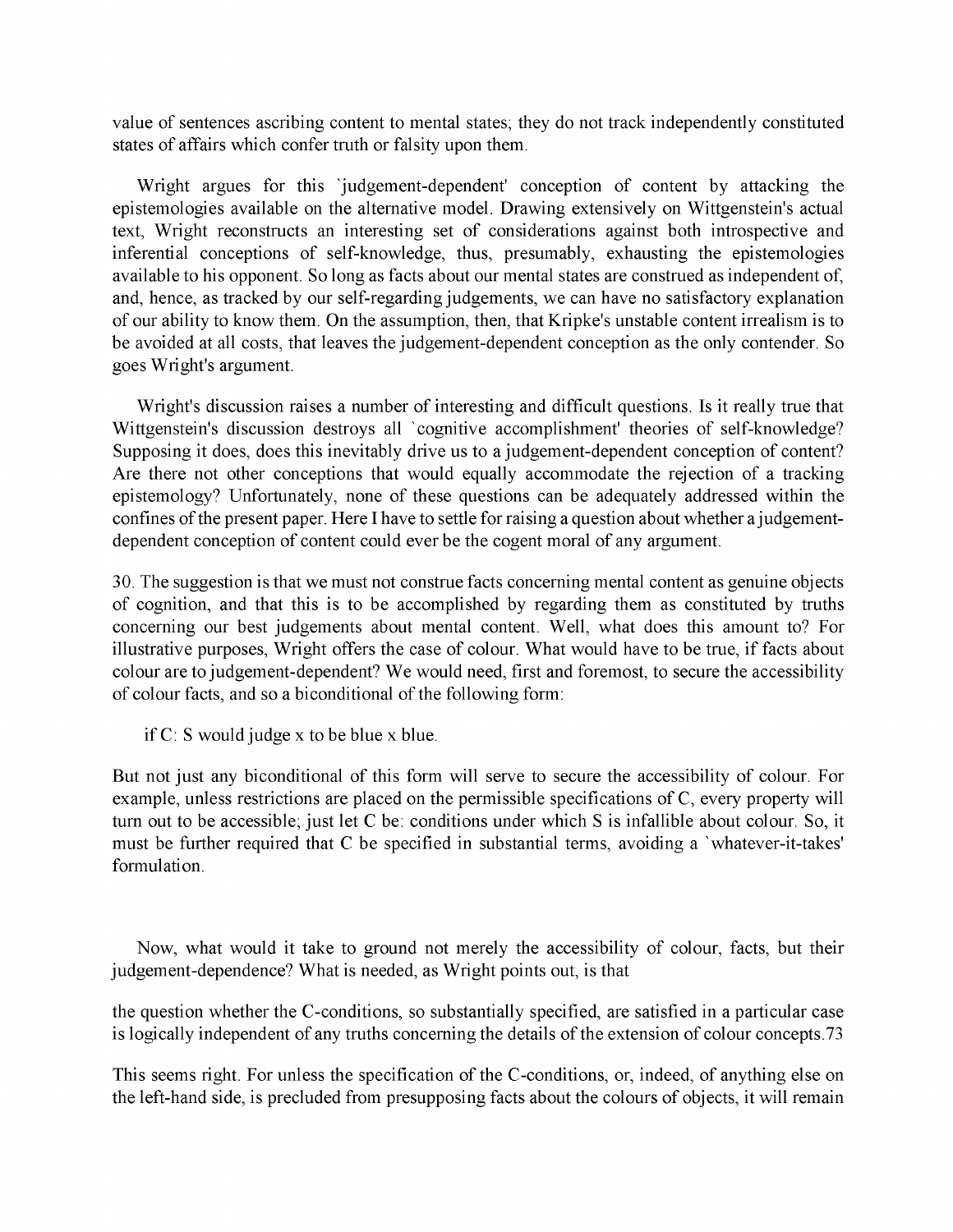entirely open whether subjects' judgements, formed under the relevant C-conditions, really did determine facts about colour. For satisfaction of the conditions described on the left-hand side would always presuppose some antecedently fixed constitution of colour facts, thus undermining the claim that it is precisely truths about best judgement that fix those facts.

No doubt, other requirements are in order as well .74 But it is, I trust, already clear that there is a serious difficulty seeing how facts about mental content could conceivably satisfy the stated requirements on judgement-dependence. For it is inconceivable, given what judgementdependence amounts to, that the biconditionals in the case of mental content should satisfy the requirement that their left-hand sides be free of any assumptions about mental content. For, at a minimum, the content of the judgements said to fix the facts about mental content have to be presupposed. And that means that any such biconditional will always presuppose a constitution of mental content quite independent of constitution by best judgement.

In a way, an intuitive difficulty should have been clear from the start. A 'judgement-dependent' conception of a given fact is, by definition, a conception of that fact according to which it is constituted by our judgements. The idea is clearly appropriate in connection with facts about the chic or the fashionable; familiar, though less clearly appropriate, in connection with facts about colour or sound; and, it would appear, impossible as a conception of facts about mental content. For it cannot in general be true that facts about content are constituted by our judgements about content: facts about content, constituted independently of the judgements, are presupposed by the model itself.

## Conclusion: Robust Realism-Problems and Prospects

31. Let robust realism designate the view that judgements about meaning are factual, irreducible, and judgement-independent. Then the moral of this paper-if it has one-is that the major alternatives to robust realism are beset by very serious difficulties.

Irrealism -the view, advocated by Kripke's Wittgenstein, that judgements about meaning are non-factual-appears not even to be a coherent option. (An error-theoretic variant, as promoted, for example, by Paul Churchland, seems no better.)

Reductionist versions of realism appear to be false. The proposal that judgements about meaning concern communal dispositions is unsatisfactory not merely because, implausibly, it precludes the possibility of communal error, but because it appears bound to misconstrue the meaning of every expression in the language. The rather more promising (and rather more popular) proposal, that judgements about meaning concern a certain sort of idealized disposition, also appears to confront serious difficulties: it is hard to see how the idealizations are to be specified in a non-question-begging way.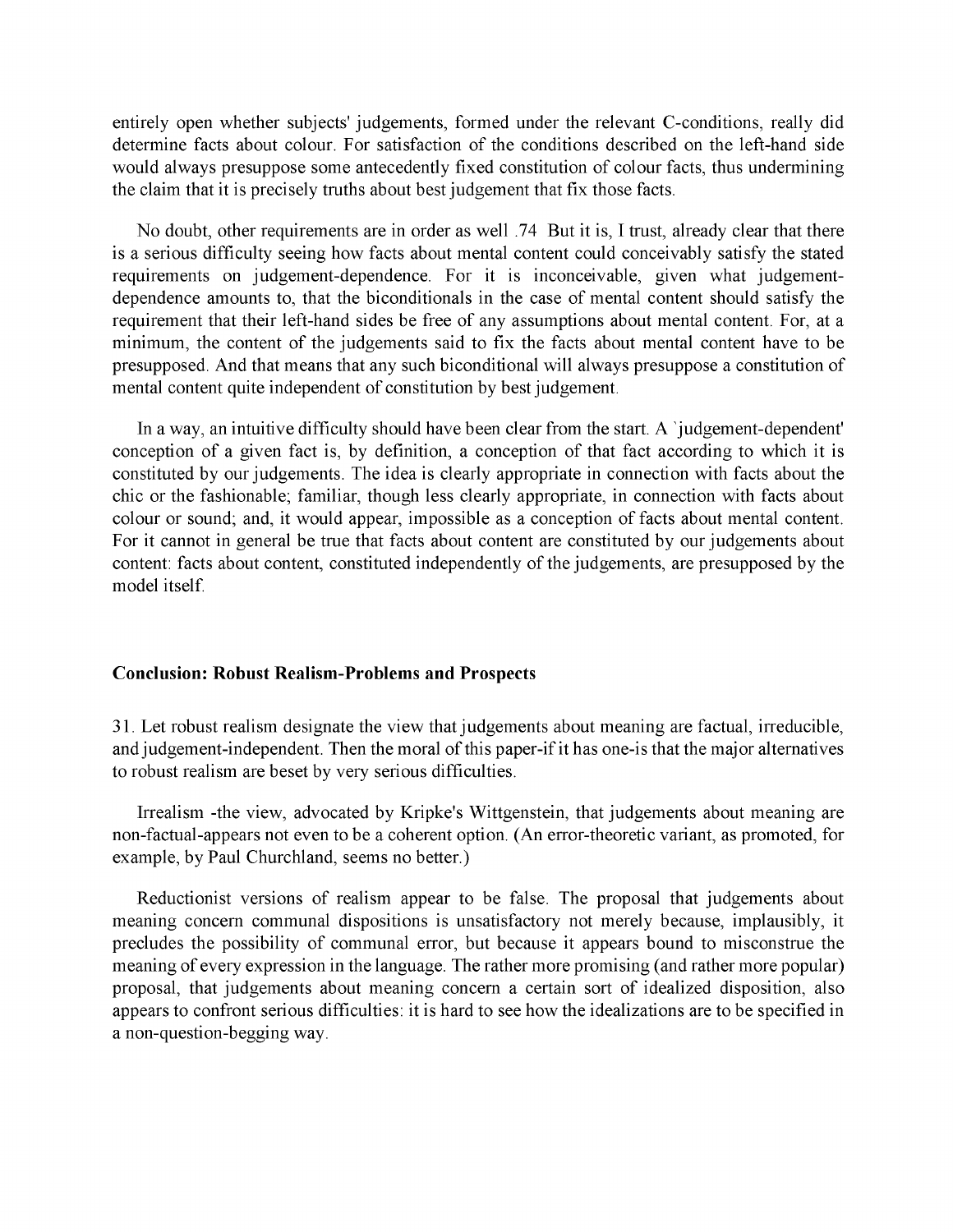And, finally, a judgement-dependent conception of meaning seems not to be a stable option, because the very idea of constitution by best judgement appears to presuppose a judgementindependent conception of meaning.

It is sometimes said that an anti-reductionist conception is too facile a response to the problem about meaning. It is hard not to sympathize with this sentiment. But if the considerations canvassed against the alternatives are correct, and if it is true that the 'rule-following' considerations leave an anti-reductionist conception untouched, it is hard, ultimately, also to agree with it. Meaning properties appear to be neither eliminable, nor reducible. Perhaps it is time that we learned to live with that fact.

I do not pretend that this will be easy. Robust realism harbours some unanswered questions, the solutions to which appear not to be trivial. There are three main difficulties. First: what sort of room is left for theorizing about meaning, if reductionist programs are eschewed? Second: how are we to reconcile an anti-reductionism about meaning properties with a satisfying conception of their causal or explanatory efficacy? And, finally: how are we to explain our (first-person) knowledge of them?

I cannot, of course, hope to address any of these questions adequately here. A few brief remarks will have to suffice.

To begin with the last question first, I cannot see that an anti-reductionist conception of content has a special problem about self-knowledge. As far as I am concerned, no one has a satisfactory explanation of our ability to know our own thoughts.75 But I do not see that the anti-reductionist need feel any special embarrassment about this. If anything, it seems to me, the prospects are better for him than for his opponent. A reductionist would have it that meanings are fixed by certain kinds of dispositional fact, the sort of fact that could hardly be known observationally. It would appear to follow that the reductionist is committed, if he is to have a substantial epistemology of selfknowledge, to an inferential conception-a conception that may be, as I have argued elsewhere, worse than implausible.76 The anti-reductionist labours under no comparable burden.

As for the charge that there would be nothing left for a theory of meaning to be, if reductionism is eschewed, it seems to me simply false. Let me here mention just a few of the questions that survive the rejection of reductionist programmes. For one thing, as I have stressed, a nonreductionism about meaning is best understood as a thesis about mental meaning, not about linguistic meaning. So anti-reductionism, as I understand it, is not only consistent with, but positively invites, a theory about the relation between thought and language. How do public language symbols come to acquire meaning and what role does thought play in that process? Secondly, anti-reductionism in my sense is consistent with wanting a general account of the principles by which we interpret other people. The important work of Quine, Davidson, Lewis, Grandy, and others on the theory of radical interpretation neither needs, nor is best understood in terms of, reductionist aspirations. Its proper goal is the articulation of the principles we evidently successfully employ in interpreting the speech and minds of others. And, finally, an antireductionism about mental content is perfectly consistent both with substantive theories of the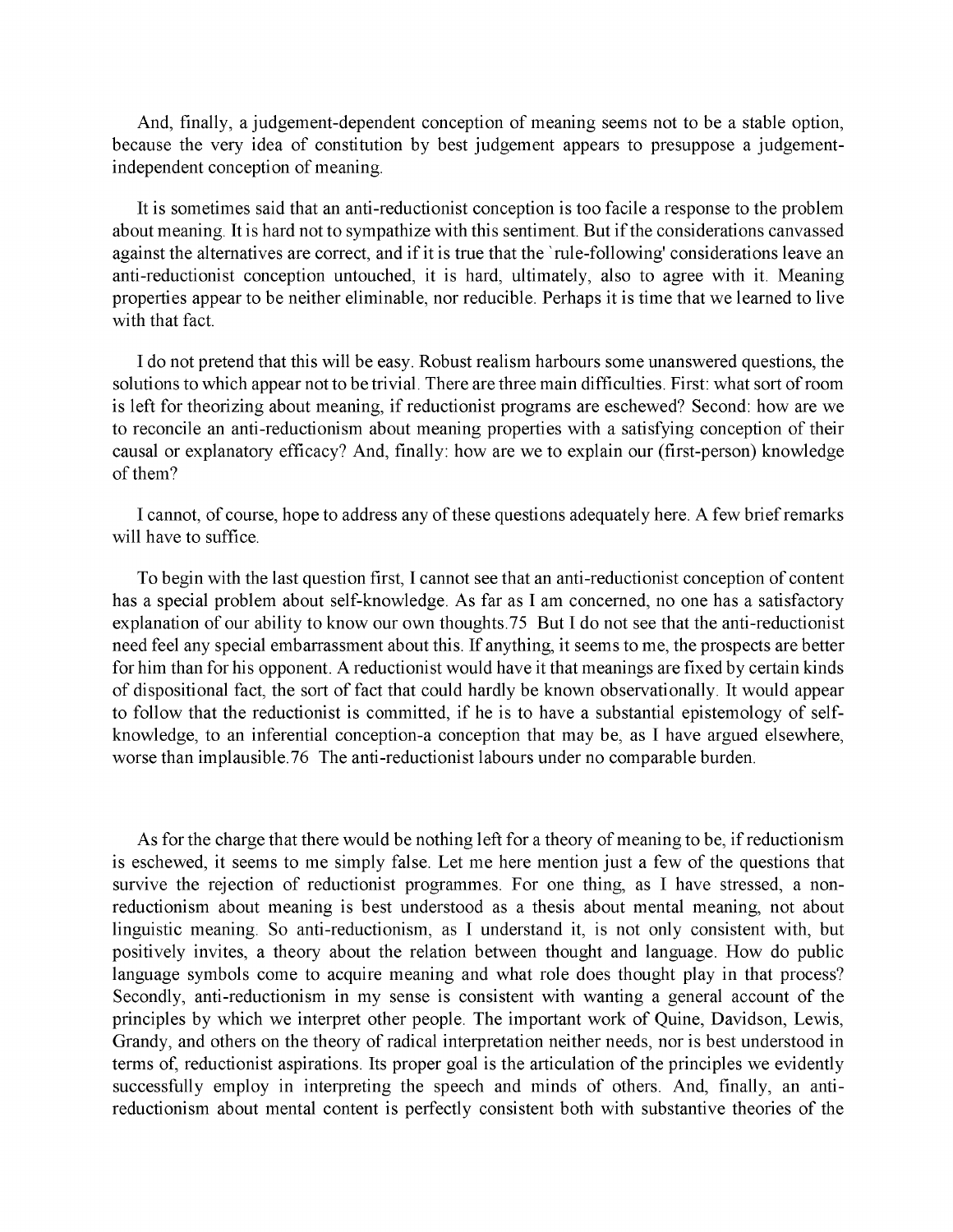nature of the propositional attitudes-that is, of what makes a given mental state a belief, as opposed to a wish or a desire; and with the claim that the grasping of certain mental contents depends on the grasping of others, and so with theories of the compositional structure of mental content.

There is hardly any fear, then, that we shall run out of things to do, if we forego reductionist programmes in the theory of mental content.

Finally, though, there is the question of mental causation: how are we to reconcile an antireductionism about content properties with a satisfying conception of their causal efficacy? It is a view long associated with Wittgenstein himself, of course, that propositional attitude explanations are not causal explanations. But, whether or not the view was Wittgenstein's, it has justifiably few adherents today. As Davidson showed, if propositional attitude explanations are to rationalize behaviour at all, then they must do so by causing it.77 But propositional attitudes rationalize partly by virtue of their content-it is partly because Neil's belief is that there is wine in his glass, that he reaches for it; so, propositional attitude explanations commit us to holding that content properties have a genuine causal role in the explanation of intentional action. But, now, how is an antireductionist about content properties to accord them a genuine causal role without committing himself, implausibly, to the essential incompleteness of physics?

This is, I believe, the single greatest difficulty for an anti-reductionist conception of content. It may be that it will eventually prove its undoing. But the subject is relatively unexplored, and much interesting work remains to be done.78' 79

<sup>1</sup> This paper appeared in *Mind* 1989 as the fifth of their commissioned State of the Art Series.

<sup>2</sup> Kripke 1982.

<sup>3</sup> The main reason is that I have actually come to despair of a satisfactory interpretation of Wittgenstein's views. I try to say why in my 1988.

<sup>4</sup> Kripke 1982, p. 21.

<sup>5</sup> In the United States, it is the Gricean view, that linguistic expressions acquire their semantic properties by virtue of being used with certain intentions, beliefs, and desires, that is most influential; whereas in Britain it appears to be the Sellarsian (Wittgensteinian?) view that thinking is a form of internalized speaking—speech *inforo intemo*, as Sellars likes to put it—that tends to predominate.

For the Gricean view see Grice 1957 and related papers. See also Schiffer 1972. For the Sellarsian view see his 1963. For a debate on the priority question see Chisholm and Sellars 1972.

<sup>6</sup> McGinn 1984, pp. 144-6.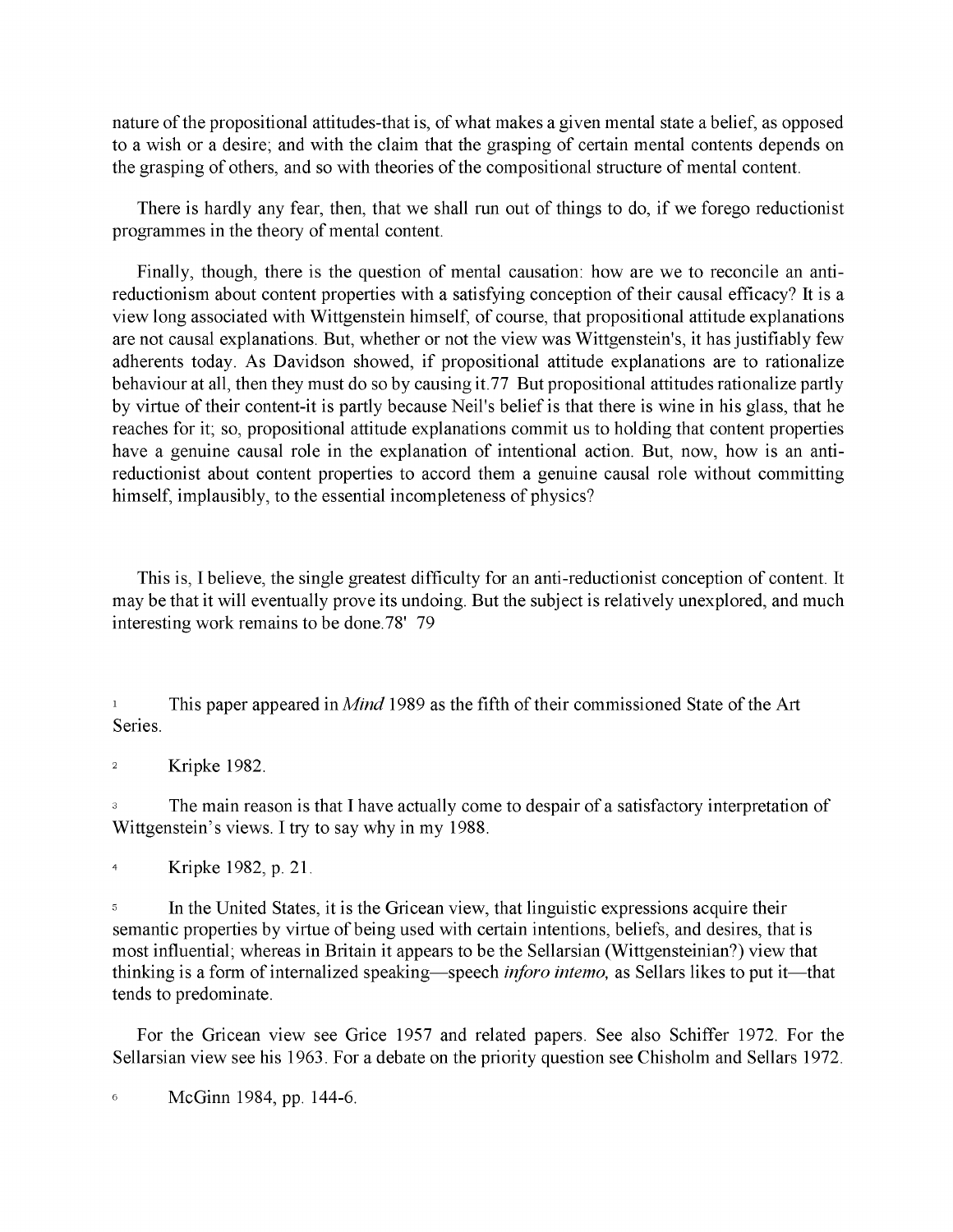<sup>7</sup> Kripke 1982, pp. 15-16.

<sup>8</sup> McGinn 1984, p. 147.

<sup>9</sup> McGinn 1984, p. 174.

<sup>10</sup> As we shall see below, however, the question whether dispositional accounts of meaning really do succumb to the normativity objection is much more complicated than this. I am not here trying to assess the objection, but merely to state it.

 $11$  A more detailed discussion of the sense in which meaning might be said to be normative can be found in my 2005a (this volume, Chapter 4).

<sup>12</sup> Since nothing will hang on it, and since it will ease exposition, I shall henceforth write as if a language of thought hypothesis were true.

<sup>13</sup> McGinn's failure to note this leads him to wonder how the constitutive and epistemological aspects of Kripke's discussion are related, 'for the epistemological claim is clearly distinct from the metaphysical claim' (McGinn 1984, p. 149).

<sup>14</sup> This point is made very nicely by Crispin Wright in his 1984b, pp. 761-2. Wright, however, discerns another sort of epistemological dimension to the sceptical problem. I will discuss that below.

<sup>15</sup> For example, McGinn 1984, pp. 140-50; Baker and Hacker 1984, pp. 409-10. Neil Tennant has complained that Kripke's sceptic does not ultimately supply a convincing bent-rule reinterpretation of his interlocutor's words. See his 1989. Tennant may well be right about this. But here again, I think, the perception that this affects the force of the sceptical problem about meaning is a result of taking the dialogic setting too seriously. The constitutive problem about meaning—how could there so much as be a correctness condition—can be stated quite forcefully without the actual provision of a convincing global reinterpretation of a person's words.

<sup>16</sup> See Wright 1984b, pp. 772-5.

<sup>17</sup> With one relatively minor exception to be noted below.

<sup>18</sup> For a more detailed discussion, see my 2005a (this volume, Chapter 4).

<sup>19</sup> Wright 1989, p. 255.

<sup>20</sup> Blackburn 1984b, pp. 281-2. My only disagreement with this passage concerns its identification of correctness conditions with truth conditions. Truth conditions are simply one species of a correctness condition; proof conditions or justification conditions supply further instances.

<sup>21</sup> Following Goldfarb 1985, we may call this the concept of a 'solitary language'. Goldfarb goes on to say that the idea of a solitary language is more general than that of a Wittgensteinian 'private language', for the latter essentially involves the idea of necessary unintelligibility to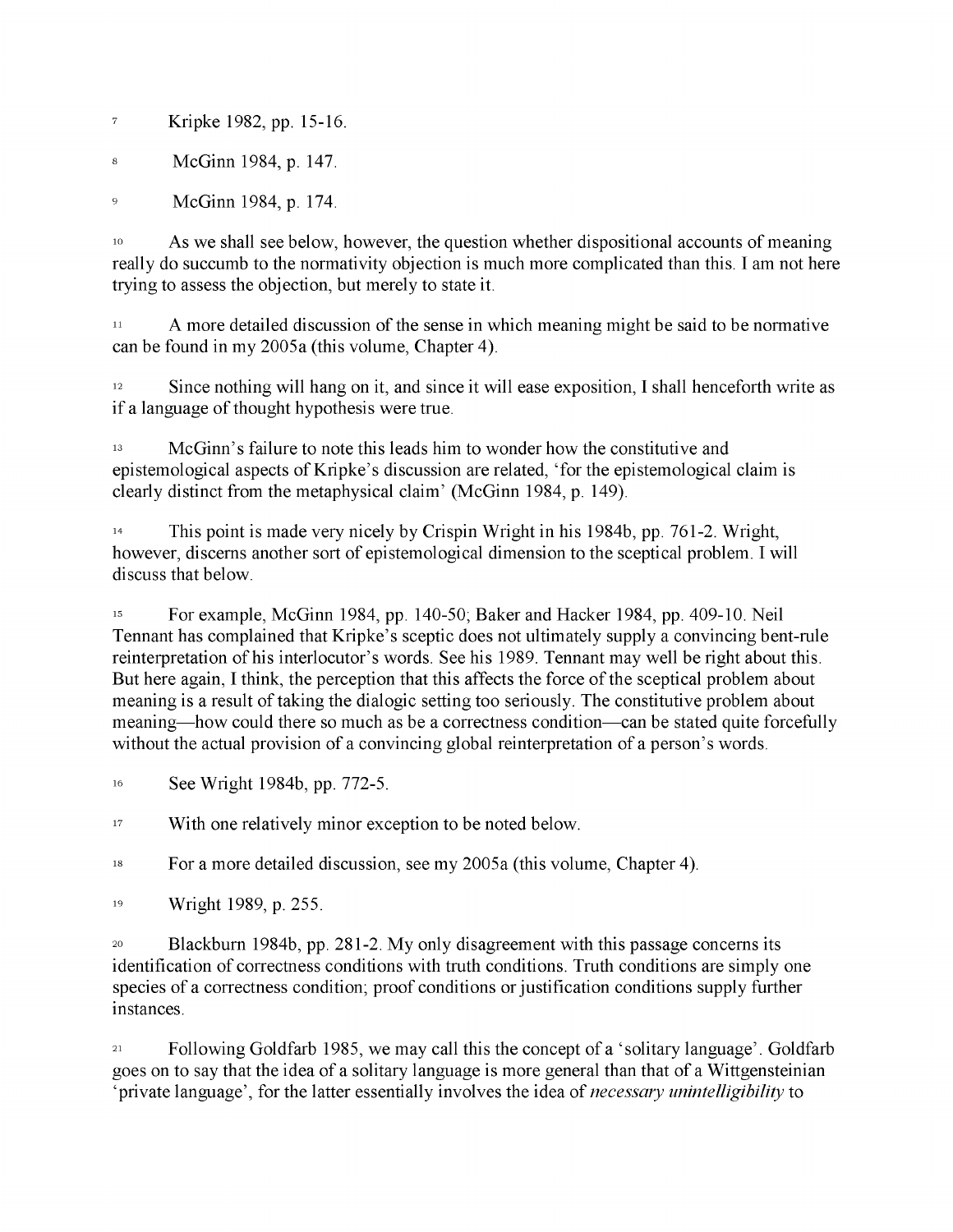another. It is hard to assess this, because it is hard to know how to interpret 'necessary unintelligibility'. Surely it cannot mean: a language to whose predicates no two people *could* attach the same descriptive conditions. And it is not clear what it is to mean, if not that. For useful discussion see Wright 1986.

- Kripke 1982, pp. 77-8.
- Ibid., p. 88.
- Ibid., pp. 86-7.
- This sort of rejoinder is canvassed both in Goldfarb 1985, and in McGinn 1984.
- Goldfarb 1985.
- Kripke 1982, p. 146.
- This is argued in McGinn 1984, pp. 185-7, from which this point is derived.

Kripke 1982, p. 91.

30 See Mackie 1977 for such a conception of moral discourse.

<sup>31</sup> An error conception of meaning has been advocated by Churchland 1981. This argument is elaborated and defended in my 1990 (this volume. Chapter 2).

<sup>32</sup> Somewhat different arguments are given for this both in Wright 1984b, pp. 769-70, and in Part I of my 1986.

- Wright 1984b, p. 770.
- In my 1990 (this volume. Chapter 2).

Ayer 1952, p. 89.

Again, for a more detailed treatment see my 1990 (this volume, Chapter 2).

See McGinn 1984, pp. 168-74.

See Goldfarb, 1985, n. 13.

 For informational theories see Dretske 1981, Stampe 1977, and Fodor 1987. For conceptual role theories see Field 1977 and Block 1986.

Kripke 1982, p. 27.

See Fodor 1990.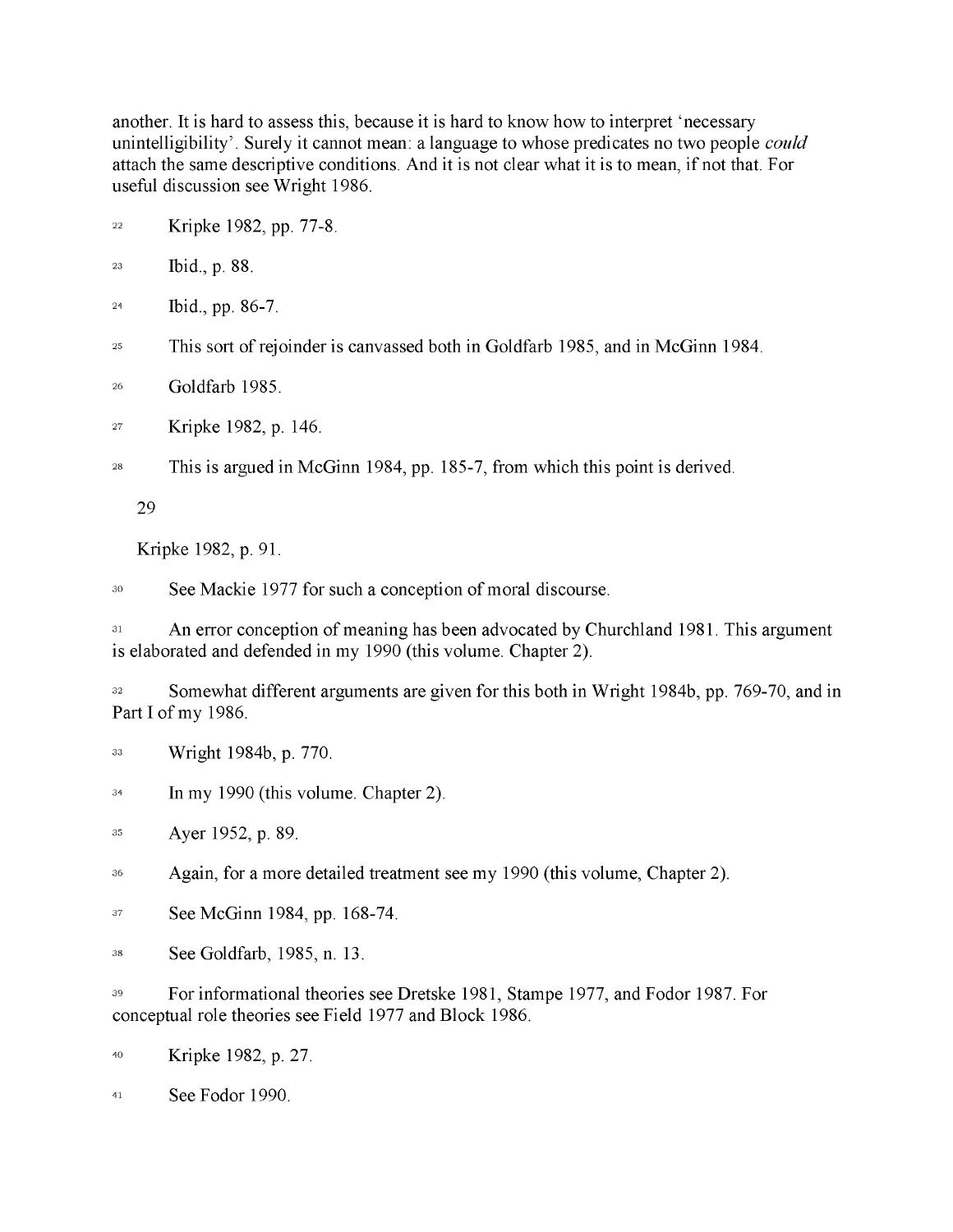<sup>42</sup> For a related criticism of Kripke on this score see Blackburn 1984b.

<sup>43</sup> Kripke 1982, p. 37.

<sup>44</sup> Block 1986, p. 631.

 $45$  It is occasionally suggested that it would be enough if possession of M were *sufficient* for the disposition's correctness. But that is not right. If only sufficiency were required we would not know, simply by virtue of a definition of  $M$ , the expression's meaning. For although we would know what properties were definitely part of the expression's meaning we would not know if we had them all. And so we would not have even a sufficient condition for the expression's possessing a given meaning.

<sup>46</sup> Blackburn 1984b, pp. 289-91. Similar concessions are made by Wright 1984b, pp. 771-2; and by McDowell 1984, p. 329.

<sup>47</sup> For more discussion on this topic, see my 2005a (this volume, Chapter 4).

<sup>48</sup> Wright 1980. (His more recent writings suggest that Wright no longer holds this view.) See also Peacocke 1981.

<sup>49</sup> Ibid., pp. 219-20.

<sup>50</sup> See Blackburn 1984b.

<sup>51</sup> For a more extensive discussion see my 1986; see also Blackburn 1984a, pp. 82ff.

<sup>53</sup> For theories ofthis form see Papineau 1987 and Fodor 1984.1 shy away from saying whether Millikan 1987 presents a theory of this form.

 $52$  There is one exception to this generalization: Fodor 1990 has it that S's meaningdetermining dispositions are those that serve as an 'asymmetric dependence base' for S's other dispositions. In my 1991 (this volume, Chapter 3) I argue that this theory is subject to the same difficulties as confront standard optimality versions.

<sup>54</sup> Kripke 1982, p. 32.

<sup>55</sup> Against Dretske see Fodor 1984; against teleological theories see my 1986 and Fodor 1990.

<sup>56</sup> This amounts to saying that such theories cannot meet the extensional requirement; so I shall not even consider whether they meet the intensional one.

<sup>57</sup> This restriction to perceptually fixed beliefs stems partly from a desire to simplify exposition and partly from a desire to consider such theories at their strongest.

<sup>58</sup> I argue for this in more detail in my 1991 (this volume. Chapter 3).

60 It is important to appreciate that this is an *epistemological* distinction, not a constitutive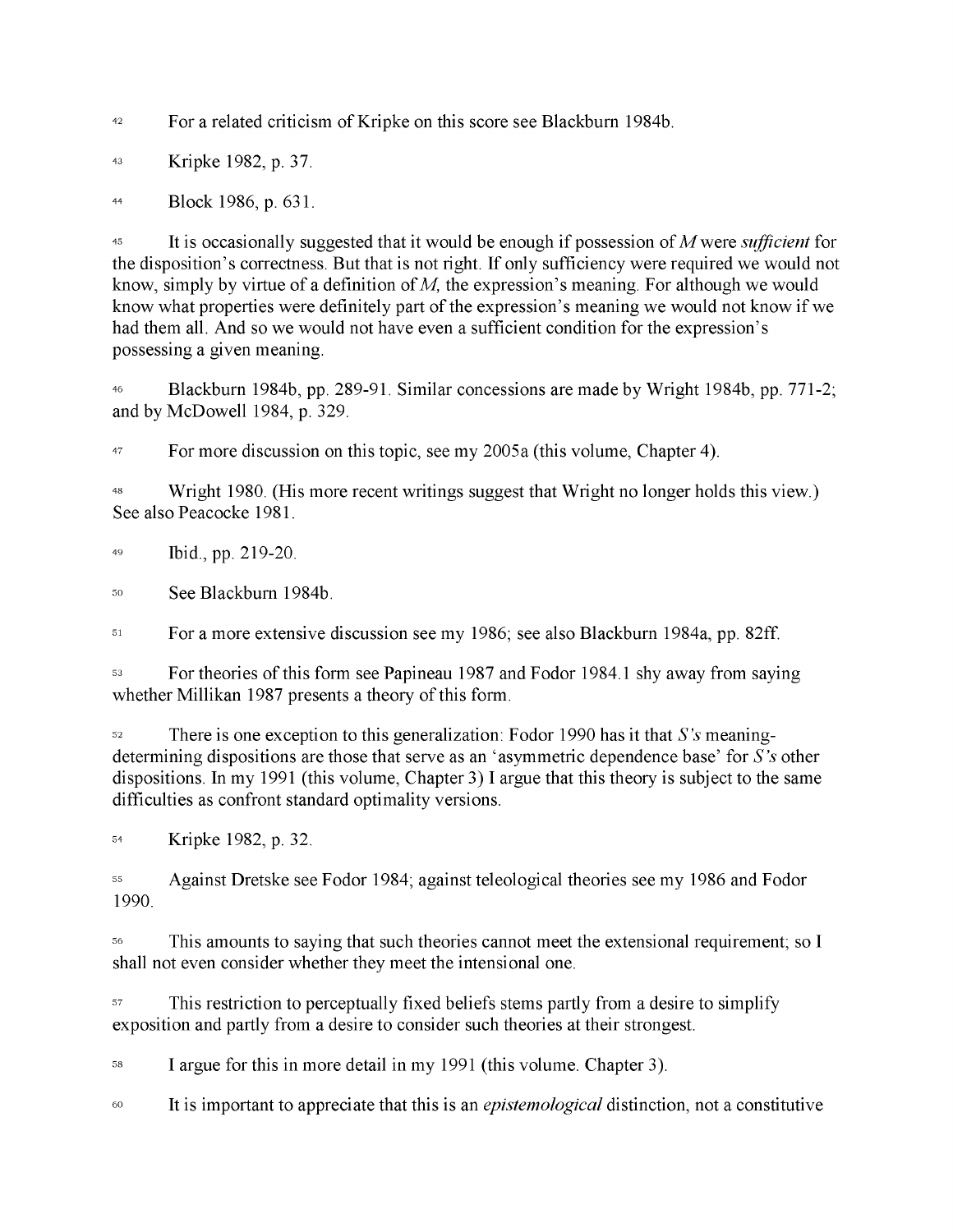one. It does not follow from the fact that a content is accessible, that it is therefore constituted by our best judgements about it. (I take it no one is tempted to conclude from the fact that we are authoritative about our pains, that pains are *constituted* by the judgements we make about them. We shall have occasion to discuss constitutive claims of this sort later on in the paper.)

59 See, for example, Burge 1986, p. 125, for a similar formulation of the concept of an objective property.

<sup>61</sup> Kripke 1982, pp. 51-2.

<sup>62</sup> See the papers cited under n. 5 above.

<sup>63</sup> For discussion of some of the difficulties see my 1989a (this volume, Chapter 6).

<sup>64</sup> See, for example, Burge 1988 and Davidson 1987.

<sup>65</sup> It is interesting to note, incidentally, that one of the more striking examples of the introspective discernment of a non-qualitative mental feature is provided by, of all things, an experiential phenomenon. I have in mind the phenomenon, much discussed by Wittgenstein himself, of seeing-as.

We see the duck-rabbit now as a duck, now as a rabbit; we see the Necker cube now with one face forward, now with another. And we know immediately precisely how we are seeing these objects as, when we see them now in one way, now in the other. But this change of 'aspect', although manifestly introspectible, is nevertheless not a change in something qualitative, for the qualitative character of the visual experience remains the same even as the aspect changes.

<sup>66</sup> See below.

- <sup>67</sup> McDowell 1984, p. 341.
- <sup>68</sup> McDowell 1984, p. 348.

<sup>70</sup> Though see his remarks—which I am afraid I do not understand—on a 'linguistic community

[that] is conceived as bound together, not by a match in mere externals (facts accessible to just

anyone), but by a meeting of minds'. McDowell's problems here echo, I think, Wittgenstein's own. The main difficulty confronting a would-be interpreter of Wittgenstein is how to reconcile his rejection of substantive constitutive accounts—especially of meaning, see Wittgenstein 1967: 'The mistake is to say that there is anything that meaning something consists'—with the obvious constitutive and transcendental pretensions of the rule-following considerations. It is fashionable to soft-pedal the rejection of constitutive questions, representing it as displaying a mere 'distrust' on Wittgenstein's part. But this ignores the fact that the rejection of analyses and necessary and

<sup>69</sup> Ibid., p. 349.